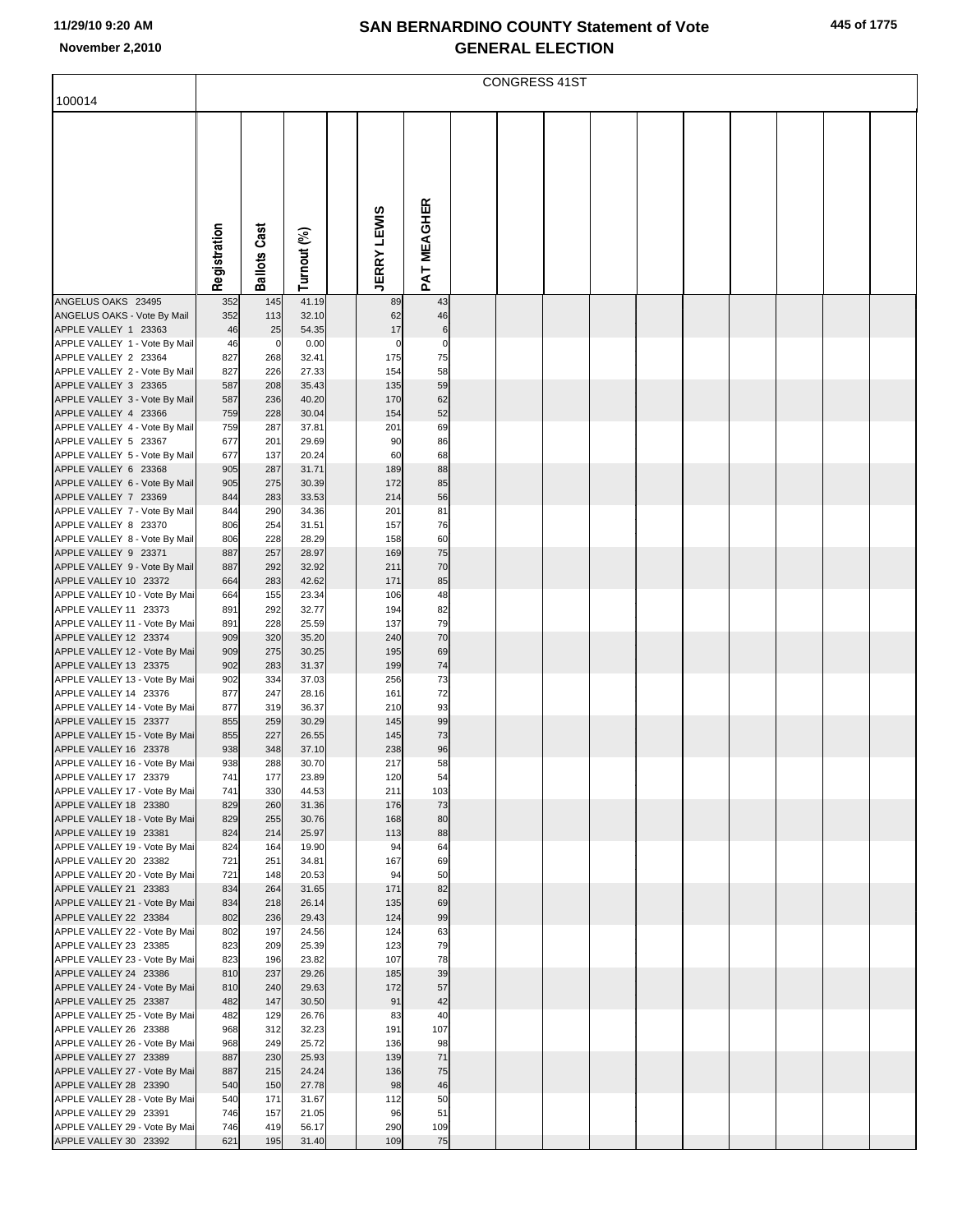|  |  | 446 of 1775 |
|--|--|-------------|
|--|--|-------------|

|                                                           |                            | CONGRESS 41ST              |                |  |                    |                            |  |  |  |  |  |  |  |  |
|-----------------------------------------------------------|----------------------------|----------------------------|----------------|--|--------------------|----------------------------|--|--|--|--|--|--|--|--|
| 100014                                                    |                            |                            |                |  |                    |                            |  |  |  |  |  |  |  |  |
|                                                           |                            |                            |                |  |                    |                            |  |  |  |  |  |  |  |  |
|                                                           |                            |                            |                |  |                    |                            |  |  |  |  |  |  |  |  |
|                                                           |                            |                            |                |  |                    |                            |  |  |  |  |  |  |  |  |
|                                                           |                            |                            |                |  |                    |                            |  |  |  |  |  |  |  |  |
|                                                           |                            |                            |                |  |                    |                            |  |  |  |  |  |  |  |  |
|                                                           |                            |                            |                |  |                    |                            |  |  |  |  |  |  |  |  |
|                                                           |                            |                            |                |  |                    |                            |  |  |  |  |  |  |  |  |
|                                                           |                            |                            |                |  |                    |                            |  |  |  |  |  |  |  |  |
|                                                           |                            |                            |                |  |                    |                            |  |  |  |  |  |  |  |  |
|                                                           | Registration               | <b>Ballots Cast</b>        | Turnout (%)    |  | <b>JERRY LEWIS</b> | PAT MEAGHER                |  |  |  |  |  |  |  |  |
|                                                           |                            |                            |                |  |                    |                            |  |  |  |  |  |  |  |  |
| APPLE VALLEY 30 - Vote By Mai<br>APPLE VALLEY 31 23393    | 621<br>616                 | 141<br>194                 | 22.71<br>31.49 |  | 94<br>133          | 39<br>53                   |  |  |  |  |  |  |  |  |
| APPLE VALLEY 31 - Vote By Mai                             | 616                        | 176                        | 28.57          |  | 117                | 51                         |  |  |  |  |  |  |  |  |
| APPLE VALLEY 33 23394                                     | 0                          | 0                          | 0.00           |  | 0                  | $\pmb{0}$                  |  |  |  |  |  |  |  |  |
| APPLE VALLEY 33 - Vote By Mai                             | $\pmb{0}$                  | 0                          | 0.00           |  | $\Omega$           | 0                          |  |  |  |  |  |  |  |  |
| APPLE VALLEY 35 23395                                     | $\mathbf 0$                | $\Omega$                   | 0.00           |  | $\Omega$           | $\mathbf 0$                |  |  |  |  |  |  |  |  |
| APPLE VALLEY 35 - Vote By Mai<br>APPLE VALLEY 36 23396    | $\mathbf 0$<br>$\mathbf 0$ | $\mathbf 0$<br>$\mathbf 0$ | 0.00<br>0.00   |  | $\Omega$           | $\mathbf 0$<br>$\mathbf 0$ |  |  |  |  |  |  |  |  |
| APPLE VALLEY 36 - Vote By Mai                             | $\mathbf 0$                | $\mathbf 0$                | 0.00           |  | $\Omega$           | $\pmb{0}$                  |  |  |  |  |  |  |  |  |
| APPLE VALLEY 37 23397                                     | $\pmb{0}$                  | 0                          | 0.00           |  | 0                  | $\pmb{0}$                  |  |  |  |  |  |  |  |  |
| APPLE VALLEY 37 - Vote By Mai                             | $\mathbf 0$                | 0                          | 0.00           |  | $\Omega$           | $\pmb{0}$                  |  |  |  |  |  |  |  |  |
| APPLE VALLEY 39 23398                                     | 779                        | 283                        | 36.33          |  | 200                | 67                         |  |  |  |  |  |  |  |  |
| APPLE VALLEY 39 - Vote By Mai<br>APPLE VALLEY 40 23399    | 779<br>811                 | 277<br>225                 | 35.56<br>27.74 |  | 194<br>129         | 76<br>80                   |  |  |  |  |  |  |  |  |
| APPLE VALLEY 40 - Vote By Mai                             | 811                        | 183                        | 22.56          |  | 101                | 76                         |  |  |  |  |  |  |  |  |
| APPLE VALLEY 41 23400                                     | 798                        | 223                        | 27.94          |  | 133                | 71                         |  |  |  |  |  |  |  |  |
| APPLE VALLEY 41 - Vote By Mai                             | 798                        | 196                        | 24.56          |  | 130                | 58                         |  |  |  |  |  |  |  |  |
| APPLE VALLEY 42 23401                                     | 647<br>647                 | 239<br>232                 | 36.94<br>35.86 |  | 153<br>157         | 77<br>66                   |  |  |  |  |  |  |  |  |
| APPLE VALLEY 42 - Vote By Mai<br>APPLE VALLEY 43 23402    | 908                        | 275                        | 30.29          |  | 187                | 79                         |  |  |  |  |  |  |  |  |
| APPLE VALLEY 43 - Vote By Mai                             | 908                        | 380                        | 41.85          |  | 286                | 70                         |  |  |  |  |  |  |  |  |
| APPLE VALLEY 44 23403                                     | 806                        | 254                        | 31.51          |  | 188                | 53                         |  |  |  |  |  |  |  |  |
| APPLE VALLEY 44 - Vote By Mai                             | 806                        | 223                        | 27.67          |  | 167                | 51                         |  |  |  |  |  |  |  |  |
| APPLE VALLEY 45 23404<br>APPLE VALLEY 45 - Vote By Mai    | 823<br>823                 | 243<br>365                 | 29.53<br>44.35 |  | 175<br>263         | 55<br>90                   |  |  |  |  |  |  |  |  |
| APPLE VALLEY 46 23405                                     | 711                        | 155                        | 21.80          |  | 94                 | 54                         |  |  |  |  |  |  |  |  |
| APPLE VALLEY 46 - Vote By Mai                             | 711                        | 300                        | 42.19          |  | 219                | 73                         |  |  |  |  |  |  |  |  |
| APPLE VALLEY 47 23406                                     | 750                        | 191                        | 25.47          |  | 113                | 62                         |  |  |  |  |  |  |  |  |
| APPLE VALLEY 47 - Vote By Mai<br>APPLE VALLEY 48 23407    | 750<br>776                 | 157<br>267                 | 20.93<br>34.41 |  | 96<br>169          | 54<br>83                   |  |  |  |  |  |  |  |  |
| APPLE VALLEY 48 - Vote By Mai                             | 776                        | 163                        | 21.01          |  | 103                | 56                         |  |  |  |  |  |  |  |  |
| APPLE VALLEY 49 23408                                     | 651                        | 171                        | 26.27          |  | 106                | 54                         |  |  |  |  |  |  |  |  |
| APPLE VALLEY 49 - Vote By Mai                             | 651                        | 384                        | 58.99          |  | 272                | 96                         |  |  |  |  |  |  |  |  |
| APPLE VALLEY 50 23409                                     | 881                        | 219                        | 24.86          |  | 152                | 57                         |  |  |  |  |  |  |  |  |
| APPLE VALLEY 50 - Vote By Mai<br>APPLE VALLEY 52 23410    | 881<br>472                 | 526<br>166                 | 59.70<br>35.17 |  | 372<br>117         | 126<br>42                  |  |  |  |  |  |  |  |  |
| APPLE VALLEY 52 - Vote By Mai                             | 472                        | 164                        | 34.75          |  | 111                | 44                         |  |  |  |  |  |  |  |  |
| APPLE VALLEY EAST 1 23419                                 | 872                        | 236                        | 27.06          |  | 159                | 63                         |  |  |  |  |  |  |  |  |
| APPLE VALLEY EAST 1 - Vote B                              | 872                        | 309                        | 35.44          |  | 232                | 71                         |  |  |  |  |  |  |  |  |
| APPLE VALLEY EAST 2 23420<br>APPLE VALLEY EAST 2 - Vote B | 973<br>973                 | 319<br>278                 | 32.79<br>28.57 |  | 214<br>201         | 82<br>70                   |  |  |  |  |  |  |  |  |
| APPLE VALLEY EAST 5 23421                                 | 316                        | 133                        | 42.09          |  | 92                 | 36                         |  |  |  |  |  |  |  |  |
| APPLE VALLEY EAST 5 - Vote B                              | 316                        | 60                         | 18.99          |  | 44                 | 14                         |  |  |  |  |  |  |  |  |
| APPLE VALLEY EAST 6 23422                                 | 918                        | 245                        | 26.69          |  | 167                | 72                         |  |  |  |  |  |  |  |  |
| APPLE VALLEY EAST 6 - Vote B<br>APPLE VALLEY EAST 7 23423 | 918                        | 314<br>$\mathbf 0$         | 34.20          |  | 224                | 78                         |  |  |  |  |  |  |  |  |
| APPLE VALLEY EAST 7 - Vote B                              | 0<br>$\pmb{0}$             | $\mathbf 0$                | 0.00<br>0.00   |  | 0<br>$\Omega$      | $\pmb{0}$<br>$\mathbf 0$   |  |  |  |  |  |  |  |  |
| APPLE VALLEY SOUTH 1 2342                                 | 477                        | 204                        | 42.77          |  | 151                | 40                         |  |  |  |  |  |  |  |  |
| APPLE VALLEY SOUTH 1 - Vote                               | 477                        | 122                        | 25.58          |  | 95                 | 22                         |  |  |  |  |  |  |  |  |
| APPLE VALLEY SOUTH 4 2342                                 | 594                        | 198                        | 33.33          |  | 126                | 59                         |  |  |  |  |  |  |  |  |
| APPLE VALLEY SOUTH 4 - Vote<br>APPLE VALLEY SOUTH 6 2342  | 594<br>121                 | 199<br>71                  | 33.50<br>58.68 |  | 128<br>45          | 61<br>25                   |  |  |  |  |  |  |  |  |
| APPLE VALLEY SOUTH 6 - Vote                               | 121                        | $\overline{0}$             | 0.00           |  | $\mathbf 0$        | $\pmb{0}$                  |  |  |  |  |  |  |  |  |
| ARROWBEAR 1 23485                                         | 398                        | 157                        | 39.45          |  | 86                 | 61                         |  |  |  |  |  |  |  |  |
| ARROWBEAR 1 - Vote By Mail                                | 398                        | 135                        | 33.92          |  | 75                 | 51                         |  |  |  |  |  |  |  |  |
| ARROWHEAD FARMS 1 24506                                   | 176                        | 51                         | 28.98          |  | 23                 | 26                         |  |  |  |  |  |  |  |  |
| ARROWHEAD FARMS 1 - Vote B<br>ARROWHEAD FARMS 2 24507     | 176<br>1038                | $\overline{0}$<br>284      | 0.00<br>27.36  |  | $\pmb{0}$<br>106   | $\pmb{0}$<br>154           |  |  |  |  |  |  |  |  |
| ARROWHEAD FARMS 2 - Vote B                                | 1038                       | 157                        | 15.13          |  | 89                 | 60                         |  |  |  |  |  |  |  |  |
| BALDWIN LAKE 23491                                        | 262                        | 52                         | 19.85          |  | 37                 | 13                         |  |  |  |  |  |  |  |  |
| BALDWIN LAKE - Vote By Mail                               | 262                        | 125                        | 47.71          |  | 83                 | 35                         |  |  |  |  |  |  |  |  |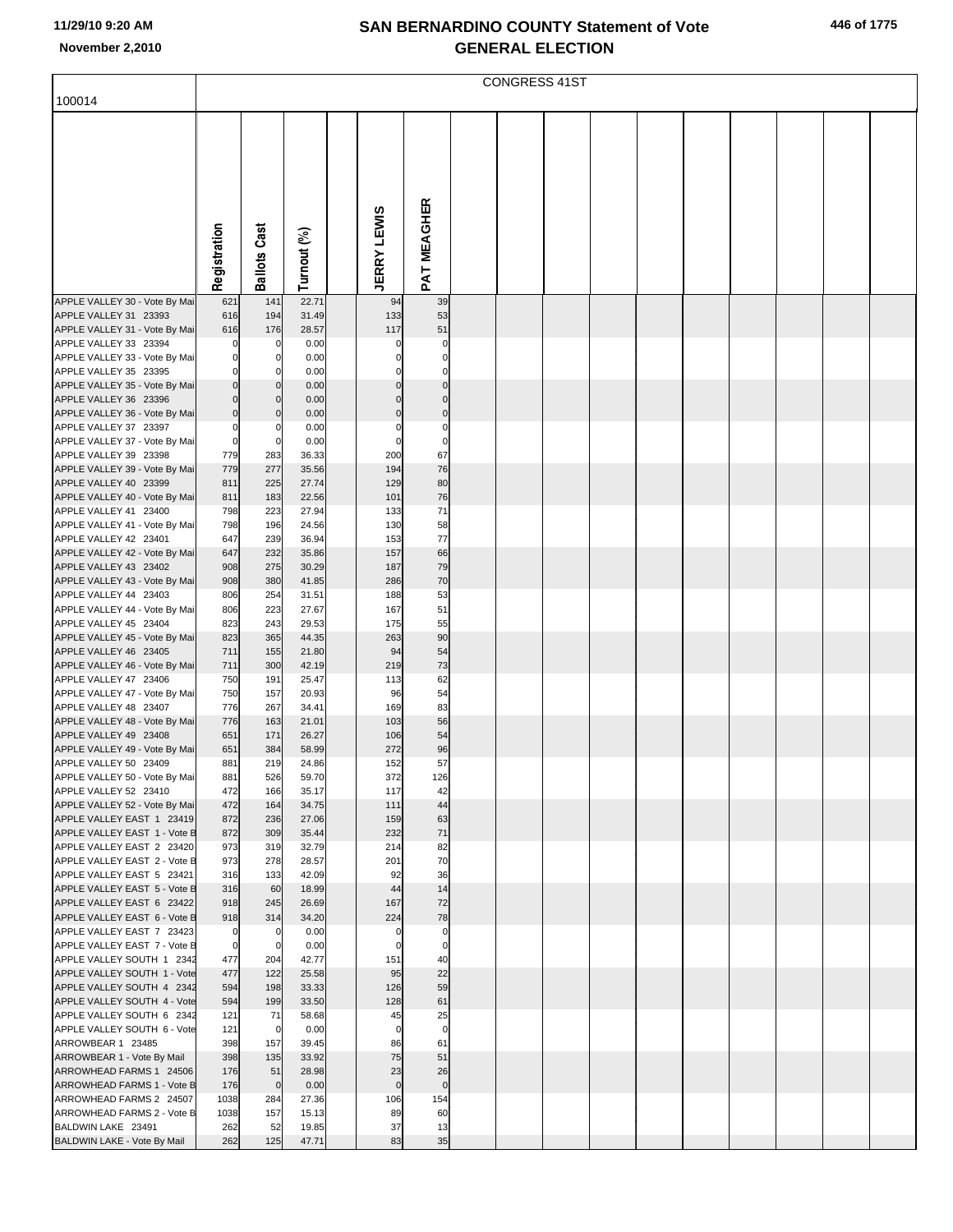|  | 447 of 1775 |
|--|-------------|
|  |             |

|                                                         |                    | <b>CONGRESS 41ST</b> |                |  |                               |                               |             |  |  |  |                                               |  |           |  |
|---------------------------------------------------------|--------------------|----------------------|----------------|--|-------------------------------|-------------------------------|-------------|--|--|--|-----------------------------------------------|--|-----------|--|
| 100014                                                  |                    |                      |                |  |                               |                               |             |  |  |  |                                               |  |           |  |
|                                                         | Registration       | <b>Ballots Cast</b>  | Turnout (%)    |  | <b>JERRY LEWIS</b>            | PAT MEAGHER                   |             |  |  |  |                                               |  |           |  |
| BARSTOW 11 23438                                        |                    | $\mathbf 0$          | 0.00           |  |                               | $\pmb{0}$                     |             |  |  |  |                                               |  |           |  |
| BARSTOW 11 - Vote By Mail                               | $\mathbf 0$        | $\mathbf 0$          | 0.00           |  | 0<br>$\pmb{0}$                | $\pmb{0}$                     |             |  |  |  |                                               |  |           |  |
| BARSTOW SOUTH 1 23464                                   | 44                 | 23                   | 52.27          |  | 18                            | $\overline{\mathbf{4}}$       |             |  |  |  |                                               |  |           |  |
| BARSTOW SOUTH 1 - Vote By M                             | 44                 | $\mathbf 0$          | 0.00           |  | $\mathbf 0$                   | $\mathbf 0$                   |             |  |  |  |                                               |  |           |  |
| BEAR VALLEY 23494<br>BEAR VALLEY - Vote By Mail         | 27<br>27           | 23<br>$\mathbf 0$    | 85.19<br>0.00  |  | 15<br>$\mathbf 0$             | $\overline{7}$<br>$\mathbf 0$ |             |  |  |  |                                               |  |           |  |
| BIG BEAR CITY 1 23487                                   | 565                | 197                  | 34.87          |  | 126                           | 58                            |             |  |  |  |                                               |  |           |  |
| BIG BEAR CITY 1 - Vote By Mail                          | 565                | 219                  | 38.76          |  | 144                           | 69                            |             |  |  |  |                                               |  |           |  |
| BIG BEAR CITY 10 23488                                  | 674                | 234                  | 34.72          |  | 161                           | 59                            |             |  |  |  |                                               |  |           |  |
| BIG BEAR CITY 10 - Vote By Mai<br>BIG BEAR CITY 2 23489 | 674<br>868         | 184<br>391           | 27.30<br>45.05 |  | 126<br>227                    | 47<br>135                     |             |  |  |  |                                               |  |           |  |
| BIG BEAR CITY 2 - Vote By Mail                          | 868                | 273                  | 31.45          |  | 184                           | 85                            |             |  |  |  |                                               |  |           |  |
| BIG BEAR CITY 3 23499                                   | 725                | 179                  | 24.69          |  | 120                           | 49                            |             |  |  |  |                                               |  |           |  |
| BIG BEAR CITY 3 - Vote By Mail                          | 725                | 292                  | 40.28          |  | 169                           | 106                           |             |  |  |  |                                               |  |           |  |
| BIG BEAR CITY 4 23490                                   | 354                | 115                  | 32.49          |  | 77                            | 34                            |             |  |  |  |                                               |  |           |  |
| BIG BEAR CITY 4 - Vote By Mail<br>BIG BEAR CITY 6 23497 | 354<br>565         | 130<br>183           | 36.72<br>32.39 |  | 91<br>103                     | 34<br>72                      |             |  |  |  |                                               |  |           |  |
| BIG BEAR CITY 6 - Vote By Mail                          | 565                | 152                  | 26.90          |  | 109                           | 36                            |             |  |  |  |                                               |  |           |  |
| BIG BEAR LAKE 1 23476                                   | 779                | 237                  | 30.42          |  | 159                           | 64                            |             |  |  |  |                                               |  |           |  |
| BIG BEAR LAKE 1 - Vote By Mail                          | 779                | 319                  | 40.95          |  | 217                           | 90                            |             |  |  |  |                                               |  |           |  |
| BIG BEAR LAKE 2 23477                                   | 663                | 203                  | 30.62          |  | 132                           | 58                            |             |  |  |  |                                               |  |           |  |
| BIG BEAR LAKE 2 - Vote By Mail<br>BIG BEAR LAKE 3 23478 | 663<br>797         | 239<br>234           | 36.05<br>29.36 |  | 182<br>161                    | 47<br>65                      |             |  |  |  |                                               |  |           |  |
| BIG BEAR LAKE 3 - Vote By Mail                          | 797                | 375                  | 47.05          |  | 281                           | 85                            |             |  |  |  |                                               |  |           |  |
| BIG BEAR LAKE 4 23479                                   | 375                | 131                  | 34.93          |  | 77                            | 47                            |             |  |  |  |                                               |  |           |  |
| BIG BEAR LAKE 4 - Vote By Mail                          | 375                | 128                  | 34.13          |  | 76                            | 43                            |             |  |  |  |                                               |  |           |  |
| BIG BEAR LAKE 5 23480                                   | 363                | 85                   | 23.42<br>46.28 |  | 57<br>131                     | 21<br>32                      |             |  |  |  |                                               |  |           |  |
| BIG BEAR LAKE 5 - Vote By Mail<br>BIG BEAR LAKE 6 23481 | 363<br>$\mathbf 0$ | 168<br>0             | 0.00           |  | $\pmb{0}$                     | $\mathbf 0$                   |             |  |  |  |                                               |  |           |  |
| BIG BEAR LAKE 6 - Vote By Mail                          | $\mathbf 0$        | $\mathbf 0$          | 0.00           |  | $\mathbf 0$                   | $\mathbf 0$                   |             |  |  |  |                                               |  |           |  |
| BIG RIVER 24030                                         | 445                | 144                  | 32.36          |  | 92                            | 40                            |             |  |  |  |                                               |  |           |  |
| BIG RIVER - Vote By Mail                                | 445                | 132                  | 29.66          |  | 77                            | 45                            |             |  |  |  |                                               |  |           |  |
| CEDAR GLEN 23563<br>CEDAR GLEN - Vote By Mail           | 237<br>237         | 152<br>57            | 64.14<br>24.05 |  | 83<br>30                      | 62<br>24                      |             |  |  |  |                                               |  |           |  |
| CEDARPINES PARK 2 23591                                 | $\mathbf 0$        | 0                    | 0.00           |  |                               | 0                             |             |  |  |  |                                               |  |           |  |
| CEDARPINES PARK 2 - Vote By                             | $\mathbf 0$        | C.                   | 0.00           |  | 0                             | $\mathbf 0$                   |             |  |  |  |                                               |  |           |  |
| CEDARPINES PARK 5 23582                                 | 613                | 255                  | 41.60          |  | 160                           | 83                            |             |  |  |  |                                               |  |           |  |
| CEDARPINES PARK 5 - Vote By                             | 613                | 214                  | 34.91          |  | 115                           | 83                            |             |  |  |  |                                               |  |           |  |
| CEDARPINES PARK 8 23592<br>CEDARPINES PARK 8 - Vote By  | $\mathbf 0$        | $\mathbf 0$<br>0     | 0.00<br>0.00   |  | $\mathbf 0$                   | $\mathbf 0$<br>$\mathbf 0$    |             |  |  |  |                                               |  |           |  |
| CEDARPINES PARK 9 23593                                 | 0                  | 0                    | 0.00           |  |                               | $\mathbf 0$                   |             |  |  |  |                                               |  |           |  |
| CEDARPINES PARK 9 - Vote By                             | $\Omega$           |                      | 0.00           |  |                               | $\mathbf 0$                   |             |  |  |  |                                               |  |           |  |
| CEDARPINES PARK 10 23594                                | $\overline{0}$     | $\mathbf 0$          | 0.00           |  | $\mathbf 0$                   | $\overline{0}$                |             |  |  |  |                                               |  |           |  |
| CEDARPINES PARK 10 - Vote By<br>COLTON 15 23745         | $\mathbf 0$<br>31  | $\mathbf 0$<br>13    | 0.00<br>41.94  |  | $\mathbf 0$<br>$\overline{7}$ | $\mathbf 0$<br>5              |             |  |  |  |                                               |  |           |  |
| COLTON 15 - Vote By Mail                                | 31                 | $\Omega$             | 0.00           |  | 0                             | $\mathbf{0}$                  |             |  |  |  |                                               |  |           |  |
| COLTON 16 23721                                         |                    |                      | 100.00         |  |                               |                               | *********** |  |  |  | Insufficient Turnout to Protect Voter Privacy |  | ********* |  |
| COLTON 16 - Vote By Mail                                |                    | C.                   | 0.00           |  | $\mathbf 0$                   | $\overline{0}$                |             |  |  |  |                                               |  |           |  |
| COLTON 22 23726                                         | 963                | 297                  | 30.84          |  | 138                           | 138                           |             |  |  |  |                                               |  |           |  |
| COLTON 22 - Vote By Mail<br>COLTON 23 23727             | 963<br>790         | 198<br>256           | 20.56<br>32.41 |  | 116<br>142                    | 77<br>100                     |             |  |  |  |                                               |  |           |  |
| COLTON 23 - Vote By Mail                                | 790                | 199                  | 25.19          |  | 131                           | 58                            |             |  |  |  |                                               |  |           |  |
| COLTON 24 23728                                         | 69                 | 42                   | 60.87          |  | 29                            | 13                            |             |  |  |  |                                               |  |           |  |
| COLTON 24 - Vote By Mail                                | 69                 | $\mathbf 0$          | 0.00           |  | $\Omega$                      | $\mathbf 0$                   |             |  |  |  |                                               |  |           |  |
| COLTON 27 23748<br>COLTON 27 - Vote By Mail             | 31<br>31           | 19<br>$\mathbf 0$    | 61.29<br>0.00  |  | 13<br>$\mathbf 0$             | 6<br>$\pmb{0}$                |             |  |  |  |                                               |  |           |  |
| COLTON 47 23729                                         | 469                | 162                  | 34.54          |  | 81                            | 73                            |             |  |  |  |                                               |  |           |  |
| COLTON 47 - Vote By Mail                                | 469                | 108                  | 23.03          |  | 74                            | 29                            |             |  |  |  |                                               |  |           |  |
| CRAFTON 1 24263                                         | 1079               | 383                  | 35.50          |  | 205                           | 148                           |             |  |  |  |                                               |  |           |  |
| CRAFTON 1 - Vote By Mail                                | 1079               | 285                  | 26.41          |  | 175                           | 95                            |             |  |  |  |                                               |  |           |  |
| CRAFTON 3 24264                                         | 17                 | 13                   | 76.47          |  | 9                             | 4                             |             |  |  |  |                                               |  |           |  |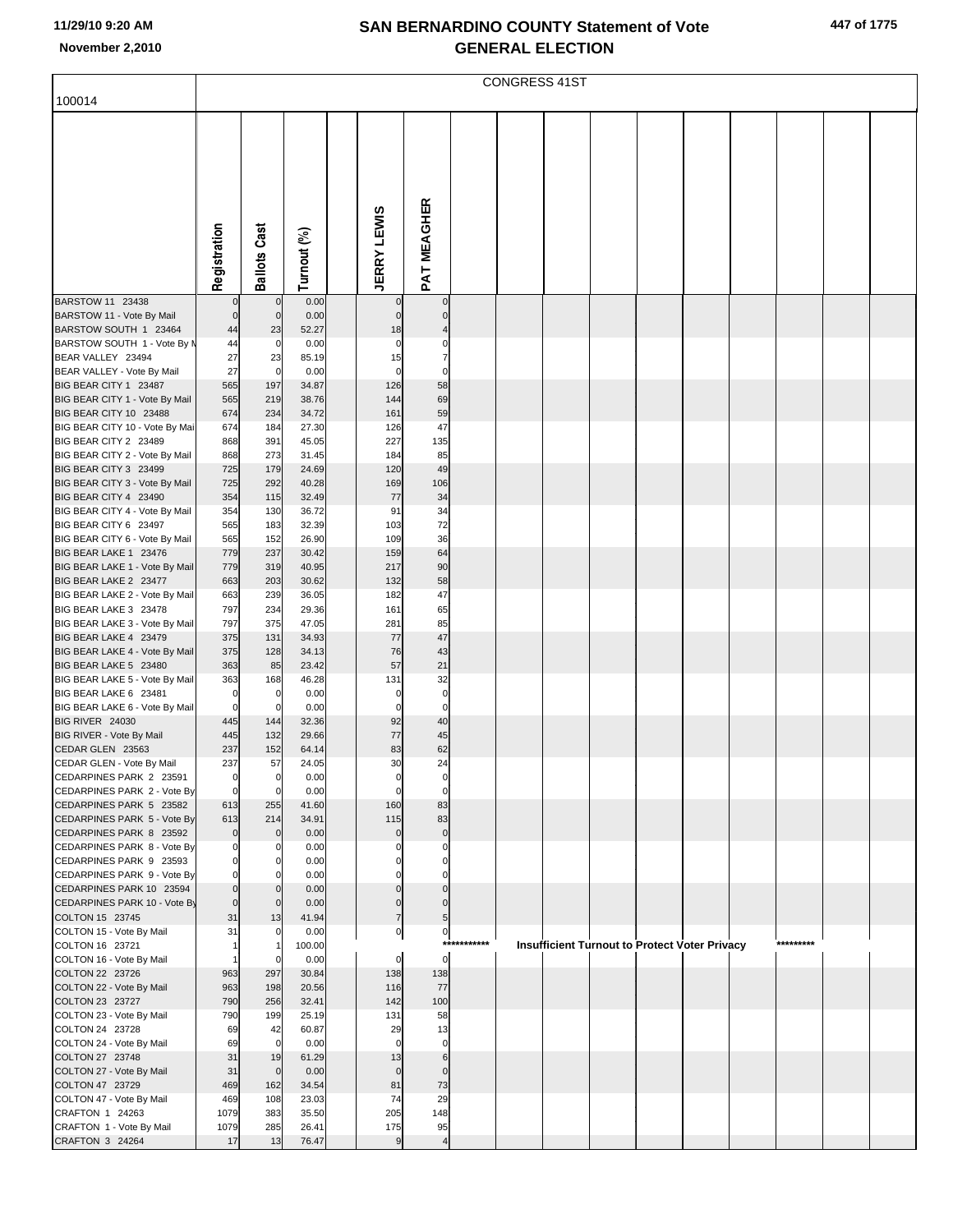|                                                   |                         | <b>CONGRESS 41ST</b> |                |  |                    |                            |             |  |  |  |                                                      |  |           |  |
|---------------------------------------------------|-------------------------|----------------------|----------------|--|--------------------|----------------------------|-------------|--|--|--|------------------------------------------------------|--|-----------|--|
| 100014                                            |                         |                      |                |  |                    |                            |             |  |  |  |                                                      |  |           |  |
|                                                   | Registration            | <b>Ballots Cast</b>  | Turnout (%)    |  | <b>JERRY LEWIS</b> | PAT MEAGHER                |             |  |  |  |                                                      |  |           |  |
| CRAFTON 3 - Vote By Mail                          | 17                      | $\overline{0}$       | 0.00           |  |                    | $\mathbf 0$                |             |  |  |  |                                                      |  |           |  |
| CRAFTON 5 24268                                   | 199                     | 139                  | 69.85          |  | 104                | 30                         |             |  |  |  |                                                      |  |           |  |
| CRAFTON 5 - Vote By Mail                          | 199                     | $\mathbf 0$          | 0.00           |  | $\Omega$           | $\mathbf 0$                |             |  |  |  |                                                      |  |           |  |
| CRESTLINE 1 23584                                 | 739                     | 239                  | 32.34          |  | 140                | 82                         |             |  |  |  |                                                      |  |           |  |
| CRESTLINE 1 - Vote By Mail<br>CRESTLINE 2 23585   | 739<br>940              | 279<br>310           | 37.75<br>32.98 |  | 167<br>179         | 99<br>114                  |             |  |  |  |                                                      |  |           |  |
| CRESTLINE 2 - Vote By Mail                        | 940                     | 280                  | 29.79          |  | 156                | 114                        |             |  |  |  |                                                      |  |           |  |
| CRESTLINE 3 23586                                 | 776                     | 253                  | 32.60          |  | 157                | 85                         |             |  |  |  |                                                      |  |           |  |
| CRESTLINE 3 - Vote By Mail                        | 776                     | 288                  | 37.11          |  | 164                | 113                        |             |  |  |  |                                                      |  |           |  |
| CRESTLINE 4 23587                                 | 566                     | 182                  | 32.16          |  | 125                | 50                         |             |  |  |  |                                                      |  |           |  |
| CRESTLINE 4 - Vote By Mail<br>CRESTLINE 5 23589   | 566<br>597              | 234<br>191           | 41.34<br>31.99 |  | 132<br>109         | 94<br>66                   |             |  |  |  |                                                      |  |           |  |
| CRESTLINE 5 - Vote By Mail                        | 597                     | 183                  | 30.65          |  | 105                | 73                         |             |  |  |  |                                                      |  |           |  |
| CRESTLINE 6 23605                                 | 66                      | 52                   | 78.79          |  | 48                 | $\mathbf{3}$               |             |  |  |  |                                                      |  |           |  |
| CRESTLINE 6 - Vote By Mail                        | 66                      | $\overline{1}$       | 1.52           |  |                    |                            | *********** |  |  |  | <b>Insufficient Turnout to Protect Voter Privacy</b> |  | ********* |  |
| CRESTLINE 7 23606                                 | 70                      | 48                   | 68.57          |  | 31                 | 16                         |             |  |  |  |                                                      |  |           |  |
| CRESTLINE 7 - Vote By Mail<br>CRESTLINE 8 23607   | 70<br>3                 | $\mathbf 0$          | 0.00<br>66.67  |  | $\overline{0}$     | $\overline{0}$<br>****     |             |  |  |  | <b>Insufficient Turnout to Protect Voter Privacy</b> |  | ********* |  |
| CRESTLINE 8 - Vote By Mail                        | 3                       | $\mathbf{0}$         | 0.00           |  | $\mathbf 0$        | $\overline{0}$             |             |  |  |  |                                                      |  |           |  |
| CRESTLINE 9 23608                                 | $\mathbf 0$             | $\Omega$             | 0.00           |  | $\mathbf 0$        | $\mathbf 0$                |             |  |  |  |                                                      |  |           |  |
| CRESTLINE 9 - Vote By Mail                        | $\mathsf{O}\xspace$     | $\Omega$             | 0.00           |  | $\mathbf{0}$       | $\mathbf 0$                |             |  |  |  |                                                      |  |           |  |
| CRESTLINE 10 23609                                | 5                       | 5                    | 100.00         |  |                    | $\Omega$                   |             |  |  |  |                                                      |  |           |  |
| CRESTLINE 10 - Vote By Mail<br>CRESTLINE 11 23610 | 5<br>0                  | $\Omega$<br>0        | 0.00<br>0.00   |  | $\Omega$<br>0      | $\Omega$<br>$\Omega$       |             |  |  |  |                                                      |  |           |  |
| CRESTLINE 11 - Vote By Mail                       | $\mathbf 0$             | $\Omega$             | 0.00           |  | $\Omega$           | $\Omega$                   |             |  |  |  |                                                      |  |           |  |
| CRESTLINE 12 23611                                | 9                       | 5                    | 55.56          |  | 3                  | 2                          |             |  |  |  |                                                      |  |           |  |
| CRESTLINE 12 - Vote By Mail                       | 9                       | $\mathbf 0$          | 0.00           |  | $\mathbf 0$        | $\overline{0}$             |             |  |  |  |                                                      |  |           |  |
| CRESTLINE 13 23612                                | 2                       |                      | 100.00         |  |                    |                            | *********** |  |  |  | <b>Insufficient Turnout to Protect Voter Privacy</b> |  | ********* |  |
| CRESTLINE 13 - Vote By Mail<br>CRESTLINE 14 23613 | $\overline{2}$<br>20    | $\mathbf 0$<br>14    | 0.00<br>70.00  |  | 0<br>8             | $\overline{0}$<br>6        |             |  |  |  |                                                      |  |           |  |
| CRESTLINE 14 - Vote By Mail                       | 20                      | $\overline{0}$       | 0.00           |  | $\mathbf 0$        | $\mathbf 0$                |             |  |  |  |                                                      |  |           |  |
| CRESTLINE 15 23614                                | 221                     | 78                   | 35.29          |  | 46                 | 24                         |             |  |  |  |                                                      |  |           |  |
| CRESTLINE 15 - Vote By Mail                       | 221                     | 72                   | 32.58          |  | 40                 | 28                         |             |  |  |  |                                                      |  |           |  |
| CRESTLINE 16 23615<br>CRESTLINE 16 - Vote By Mail | 59<br>59                | 32<br>$\mathbf 0$    | 54.24<br>0.00  |  | 17                 | 13                         |             |  |  |  |                                                      |  |           |  |
| CRESTLINE 17 23616                                | $\overline{\mathbf{c}}$ | $\overline{2}$       | 100.00         |  | 이                  | $\overline{0}$             | *********** |  |  |  | <b>Insufficient Turnout to Protect Voter Privacy</b> |  | ********  |  |
| CRESTLINE 17 - Vote By Mail                       | $\overline{2}$          | $\Omega$             | 0.00           |  |                    | $\mathbf 0$                |             |  |  |  |                                                      |  |           |  |
| CRESTLINE 18 23617                                | 16                      | 9                    | 56.25          |  | 9                  | $\mathbf 0$                |             |  |  |  |                                                      |  |           |  |
| CRESTLINE 18 - Vote By Mail<br>CRESTLINE 19 23595 | 16                      | $\mathbf{0}$         | 0.00<br>85.71  |  | $\mathbf{0}$       | $\mathbf 0$<br>$\mathbf 0$ |             |  |  |  |                                                      |  |           |  |
| CRESTLINE 19 - Vote By Mail                       | 7<br>$\overline{7}$     | 6<br>$\mathbf 0$     | 0.00           |  | 6<br>$\Omega$      | $\mathbf 0$                |             |  |  |  |                                                      |  |           |  |
| DEL ROSA 1 24479                                  | 30                      | 22                   | 73.33          |  | 11                 | 10                         |             |  |  |  |                                                      |  |           |  |
| DEL ROSA 1 - Vote By Mail                         | 30                      | $\overline{0}$       | 0.00           |  | $\mathbf{0}$       | $\mathbf 0$                |             |  |  |  |                                                      |  |           |  |
| DEL ROSA 2 24480                                  | 310                     | 78                   | 25.16          |  | 31                 | 38                         |             |  |  |  |                                                      |  |           |  |
| DEL ROSA 2 - Vote By Mail<br>DEL ROSA 3 24481     | 310<br>736              | 62<br>250            | 20.00<br>33.97 |  | 21<br>113          | 36<br>122                  |             |  |  |  |                                                      |  |           |  |
| DEL ROSA 3 - Vote By Mail                         | 736                     | 201                  | 27.31          |  | 120                | 77                         |             |  |  |  |                                                      |  |           |  |
| DEL ROSA 4 24482                                  | 250                     | 140                  | 56.00          |  | 90                 | 46                         |             |  |  |  |                                                      |  |           |  |
| DEL ROSA 4 - Vote By Mail                         | 250                     | $\overline{0}$       | 0.00           |  | $\mathbf{0}$       | $\mathbf 0$                |             |  |  |  |                                                      |  |           |  |
| DEL ROSA 5 24483                                  | 236                     | 101                  | 42.80          |  | 60                 | 36                         |             |  |  |  |                                                      |  |           |  |
| DEL ROSA 5 - Vote By Mail<br>DEL ROSA 11 24489    | 236<br>22               | $\overline{0}$<br>6  | 0.00<br>27.27  |  | $\mathbf{0}$<br>6  | $\mathbf 0$<br>0           |             |  |  |  |                                                      |  |           |  |
| DEL ROSA 11 - Vote By Mail                        | 22                      | $\overline{0}$       | 0.00           |  |                    | $\mathbf 0$                |             |  |  |  |                                                      |  |           |  |
| DEL ROSA 12 24490                                 | 78                      | 35                   | 44.87          |  | 14                 | 19                         |             |  |  |  |                                                      |  |           |  |
| DEL ROSA 12 - Vote By Mail                        | 78                      | $\overline{0}$       | 0.00           |  | $\mathbf{0}$       | $\mathbf 0$                |             |  |  |  |                                                      |  |           |  |
| DEL ROSA 14 24492                                 | 757                     | 262                  | 34.61          |  | 124                | 121                        |             |  |  |  |                                                      |  |           |  |
| DEL ROSA 14 - Vote By Mail<br>DEL ROSA 16 24494   | 757<br>149              | 186<br>65            | 24.57<br>43.62 |  | 106<br>36          | 73<br>27                   |             |  |  |  |                                                      |  |           |  |
| DEL ROSA 16 - Vote By Mail                        | 149                     | $\overline{0}$       | 0.00           |  | $\Omega$           | $\mathbf 0$                |             |  |  |  |                                                      |  |           |  |
| DEL ROSA 17 24495                                 | 46                      | 27                   | 58.70          |  | 14                 | 13                         |             |  |  |  |                                                      |  |           |  |
| DEL ROSA 17 - Vote By Mail                        | 46                      | $\Omega$             | 0.00           |  | $\Omega$           | $\overline{0}$             |             |  |  |  |                                                      |  |           |  |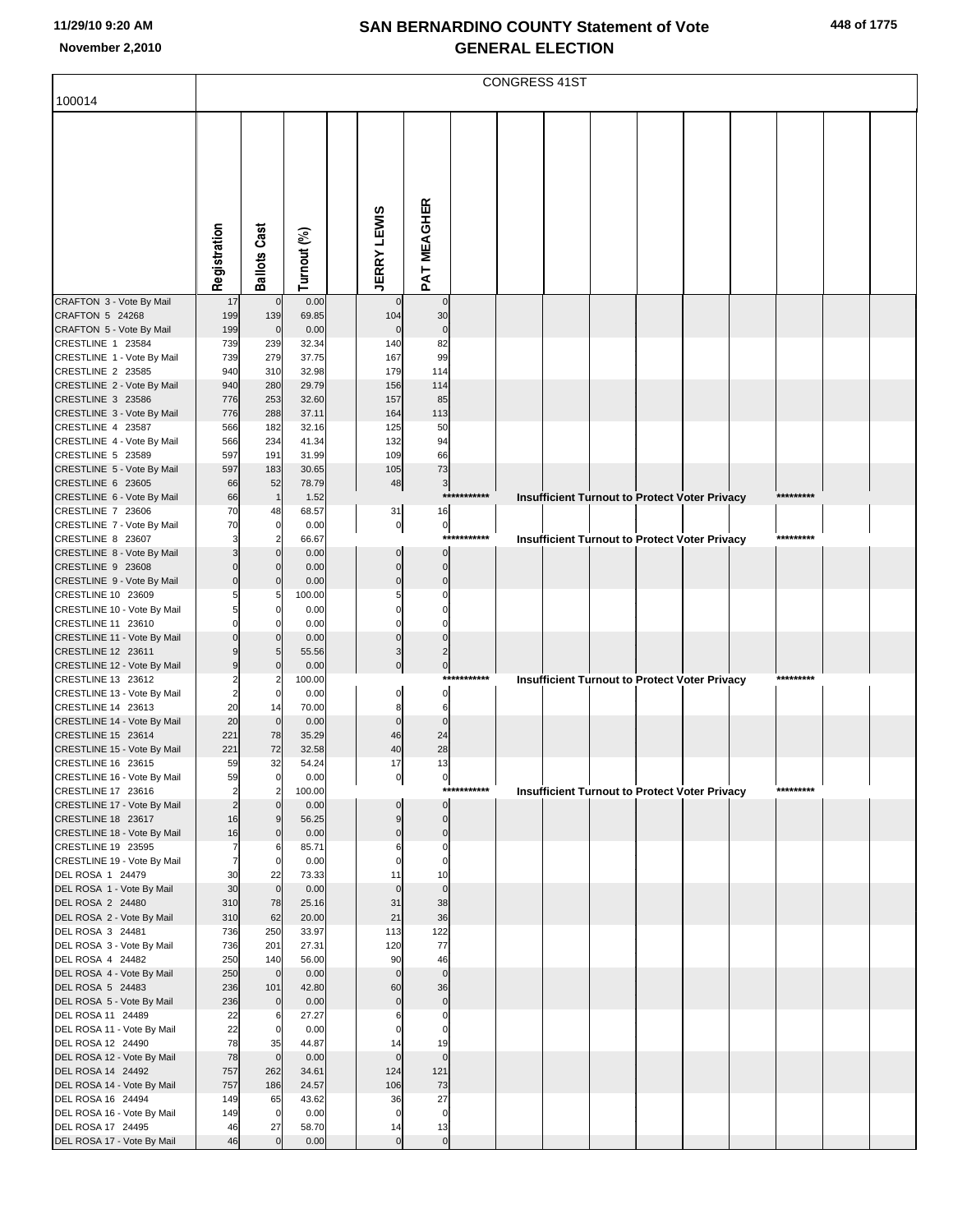|  | 449 of 1775 |
|--|-------------|
|  |             |

|                                                          |                            | CONGRESS 41ST         |                |  |                         |                            |             |  |  |  |                                                      |           |  |
|----------------------------------------------------------|----------------------------|-----------------------|----------------|--|-------------------------|----------------------------|-------------|--|--|--|------------------------------------------------------|-----------|--|
| 100014                                                   |                            |                       |                |  |                         |                            |             |  |  |  |                                                      |           |  |
|                                                          |                            |                       |                |  |                         |                            |             |  |  |  |                                                      |           |  |
|                                                          |                            |                       |                |  |                         |                            |             |  |  |  |                                                      |           |  |
|                                                          |                            |                       |                |  |                         |                            |             |  |  |  |                                                      |           |  |
|                                                          |                            |                       |                |  |                         |                            |             |  |  |  |                                                      |           |  |
|                                                          |                            |                       |                |  |                         |                            |             |  |  |  |                                                      |           |  |
|                                                          |                            |                       |                |  |                         |                            |             |  |  |  |                                                      |           |  |
|                                                          |                            |                       |                |  |                         |                            |             |  |  |  |                                                      |           |  |
|                                                          |                            |                       |                |  |                         |                            |             |  |  |  |                                                      |           |  |
|                                                          | Registration               | <b>Ballots Cast</b>   | Turnout (%)    |  | <b>JERRY LEWIS</b>      | PAT MEAGHER                |             |  |  |  |                                                      |           |  |
|                                                          |                            |                       |                |  |                         |                            |             |  |  |  |                                                      |           |  |
| DEL ROSA 18 24496<br>DEL ROSA 18 - Vote By Mail          | 226<br>226                 | 108<br>$\overline{4}$ | 47.79<br>1.77  |  | 55                      | 45                         | *********** |  |  |  | Insufficient Turnout to Protect Voter Privacy        | ********* |  |
| DEL ROSA 19 24497                                        | 22                         | 11                    | 50.00          |  | 5                       | 5                          |             |  |  |  |                                                      |           |  |
| DEL ROSA 19 - Vote By Mail                               | 22                         | $\mathbf 0$           | 0.00           |  | $\mathbf 0$             | $\mathbf 0$                |             |  |  |  |                                                      |           |  |
| DEVORE 1 24510<br>DEVORE 1 - Vote By Mail                | 794<br>794                 | 327<br>220            | 41.18<br>27.71 |  | 217<br>146              | 88<br>69                   |             |  |  |  |                                                      |           |  |
| DEVORE 2 24513                                           | 11                         | 8                     | 72.73          |  | 6                       | $\overline{c}$             |             |  |  |  |                                                      |           |  |
| DEVORE 2 - Vote By Mail                                  | 11                         | $\mathbf 0$           | 0.00           |  | $\mathbf 0$             | $\mathbf 0$                |             |  |  |  |                                                      |           |  |
| ENCHANTMENT 1 23583<br>ENCHANTMENT 1 - Vote By Mail      | 739<br>739                 | 302<br>202            | 40.87<br>27.33 |  | 187<br>114              | 92<br>81                   |             |  |  |  |                                                      |           |  |
| ENCHANTMENT 2 23598                                      | 125                        | 83                    | 66.40          |  | 53                      | 22                         |             |  |  |  |                                                      |           |  |
| ENCHANTMENT 2 - Vote By Mail                             | 125                        | $\mathbf 0$           | 0.00           |  | $\Omega$                | $\mathbf 0$                |             |  |  |  |                                                      |           |  |
| ENCHANTMENT 3 23599                                      | $\mathbf 0$<br>$\mathbf 0$ | $\mathbf 0$           | 0.00           |  | $\Omega$<br>$\mathbf 0$ | $\mathbf 0$<br>$\mathbf 0$ |             |  |  |  |                                                      |           |  |
| ENCHANTMENT 3 - Vote By Mail<br>ENCHANTMENT 4 23600      | 6                          | C<br>6                | 0.00<br>100.00 |  | $\overline{2}$          | $\overline{4}$             |             |  |  |  |                                                      |           |  |
| ENCHANTMENT 4 - Vote By Mail                             | 6                          |                       | 0.00           |  |                         | $\Omega$                   |             |  |  |  |                                                      |           |  |
| ENCHANTMENT 5 23601                                      | $\Omega$                   | C                     | 0.00           |  |                         | $\mathbf 0$                |             |  |  |  |                                                      |           |  |
| ENCHANTMENT 5 - Vote By Mail<br>ENCHANTMENT 6 23602      | $\Omega$<br>$\overline{0}$ | $\mathbf 0$           | 0.00<br>0.00   |  | $\mathbf 0$             | $\Omega$<br>$\mathbf 0$    |             |  |  |  |                                                      |           |  |
| <b>ENCHANTMENT 6 - Vote By Mail</b>                      | $\Omega$                   | $\mathcal{C}$         | 0.00           |  | $\Omega$                | $\mathbf 0$                |             |  |  |  |                                                      |           |  |
| ENCHANTMENT 7 23603                                      | $\Omega$                   | $\mathcal{C}$         | 0.00           |  | $\Omega$                | $\mathbf 0$                |             |  |  |  |                                                      |           |  |
| ENCHANTMENT 7 - Vote By Mail<br>ENCHANTMENT 8 23604      | $\Omega$<br>$\mathbf 0$    | C.                    | 0.00<br>0.00   |  |                         | $\mathbf 0$<br>$\mathbf 0$ |             |  |  |  |                                                      |           |  |
| ENCHANTMENT 8 - Vote By Mail                             | $\mathbf 0$                | C.                    | 0.00           |  |                         | $\mathbf 0$                |             |  |  |  |                                                      |           |  |
| ERWIN LAKE 1 23493                                       | 630                        | 230                   | 36.51          |  | 168                     | 54                         |             |  |  |  |                                                      |           |  |
| ERWIN LAKE 1 - Vote By Mail<br><b>ERWIN LAKE 2 23500</b> | 630<br>458                 | 197<br>179            | 31.27<br>39.08 |  | 143<br>116              | 48<br>57                   |             |  |  |  |                                                      |           |  |
| ERWIN LAKE 2 - Vote By Mail                              | 458                        | 97                    | 21.18          |  | 59                      | 34                         |             |  |  |  |                                                      |           |  |
| ERWIN LAKE 3 23501                                       | 412                        | 117                   | 28.40          |  | 70                      | 37                         |             |  |  |  |                                                      |           |  |
| ERWIN LAKE 3 - Vote By Mail<br>ESSEX 24032               | 412<br>153                 | 170<br>84             | 41.26<br>54.90 |  | 112<br>67               | 55<br>15                   |             |  |  |  |                                                      |           |  |
| ESSEX - Vote By Mail                                     | 153                        | $\overline{2}$        | 1.31           |  |                         |                            | *********** |  |  |  | <b>Insufficient Turnout to Protect Voter Privacy</b> | ********* |  |
| FAIRVIEW VALLEY 23417                                    | $\mathbf 0$                | $\mathbf 0$           | 0.00           |  | $\overline{0}$          | $\overline{0}$             |             |  |  |  |                                                      |           |  |
| FAIRVIEW VALLEY - Vote By Ma<br>FAWNSKIN 23486           | $\Omega$<br>410            | C<br>116              | 0.00<br>28.29  |  | $\mathbf 0$<br>72       | $\mathbf{0}$<br>33         |             |  |  |  |                                                      |           |  |
| FAWNSKIN - Vote By Mail                                  | 410                        | 205                   | 50.00          |  | 126                     | 72                         |             |  |  |  |                                                      |           |  |
| FLAMINGO HEIGHTS 1 24738                                 | 589                        | 162                   | 27.50          |  | 92                      | 65                         |             |  |  |  |                                                      |           |  |
| FLAMINGO HEIGHTS 1 - Vote By<br>FOREST FALLS 1 24713     | 589<br>571                 | 220<br>283            | 37.35<br>49.56 |  | 117<br>148              | 97<br>117                  |             |  |  |  |                                                      |           |  |
| FOREST FALLS 1 - Vote By Mail                            | 571                        | 152                   | 26.62          |  | 87                      | 58                         |             |  |  |  |                                                      |           |  |
| FOREST FALLS 2 24718                                     | 131                        | 80                    | 61.07          |  | 51                      | 24                         |             |  |  |  |                                                      |           |  |
| FOREST FALLS 2 - Vote By Mail<br>GRAND TERRACE 1 23856   | 131<br>885                 | $\mathbf 0$<br>247    | 0.00<br>27.91  |  | $\Omega$<br>104         | $\mathbf 0$<br>119         |             |  |  |  |                                                      |           |  |
| GRAND TERRACE 1 - Vote By M                              | 885                        | 175                   | 19.77          |  | 83                      | 81                         |             |  |  |  |                                                      |           |  |
| GRAND TERRACE 2 23857                                    | 971                        | 454                   | 46.76          |  | 272                     | 161                        |             |  |  |  |                                                      |           |  |
| GRAND TERRACE 2 - Vote By M<br>GRAND TERRACE 3 23858     | 971<br>1028                | 296<br>322            | 30.48<br>31.32 |  | 179<br>186              | 102<br>118                 |             |  |  |  |                                                      |           |  |
| GRAND TERRACE 3 - Vote By M                              | 1028                       | 324                   | 31.52          |  | 223                     | 91                         |             |  |  |  |                                                      |           |  |
| GRAND TERRACE 4 23859                                    | 1116                       | 399                   | 35.75          |  | 191                     | 175                        |             |  |  |  |                                                      |           |  |
| GRAND TERRACE 4 - Vote By M<br>GRAND TERRACE 5 23860     | 1116<br>898                | 280<br>358            | 25.09<br>39.87 |  | 147<br>193              | 119<br>144                 |             |  |  |  |                                                      |           |  |
| GRAND TERRACE 5 - Vote By M                              | 898                        | 261                   | 29.06          |  | 149                     | 103                        |             |  |  |  |                                                      |           |  |
| GRAND TERRACE 6 23861                                    | 1315                       | 478                   | 36.35          |  | 270                     | 185                        |             |  |  |  |                                                      |           |  |
| GRAND TERRACE 6 - Vote By M<br>GRAND TERRACE 7 23862     | 1315<br>58                 | 344<br>28             | 26.16<br>48.28 |  | 205<br>15               | 129<br>10                  |             |  |  |  |                                                      |           |  |
| GRAND TERRACE 7 - Vote By M                              | 58                         | $\mathbf 0$           | 0.00           |  | $\mathbf 0$             | $\mathbf 0$                |             |  |  |  |                                                      |           |  |
| GRAND TERRACE 9 23863                                    | 27                         | 16                    | 59.26          |  | 13                      | 3                          |             |  |  |  |                                                      |           |  |
| GRAND TERRACE 9 - Vote By M<br>GREEN VALLEY LAKE 23482   | 27<br>259                  | $\mathbf 0$<br>112    | 0.00<br>43.24  |  | $\mathbf 0$<br>64       | $\mathbf 0$<br>43          |             |  |  |  |                                                      |           |  |
| GREEN VALLEY LAKE - Vote By                              | 259                        | 81                    | 31.27          |  | 55                      | 22                         |             |  |  |  |                                                      |           |  |
| HAVASU 24029                                             | 156                        | 76                    | 48.72          |  | 41                      | 33                         |             |  |  |  |                                                      |           |  |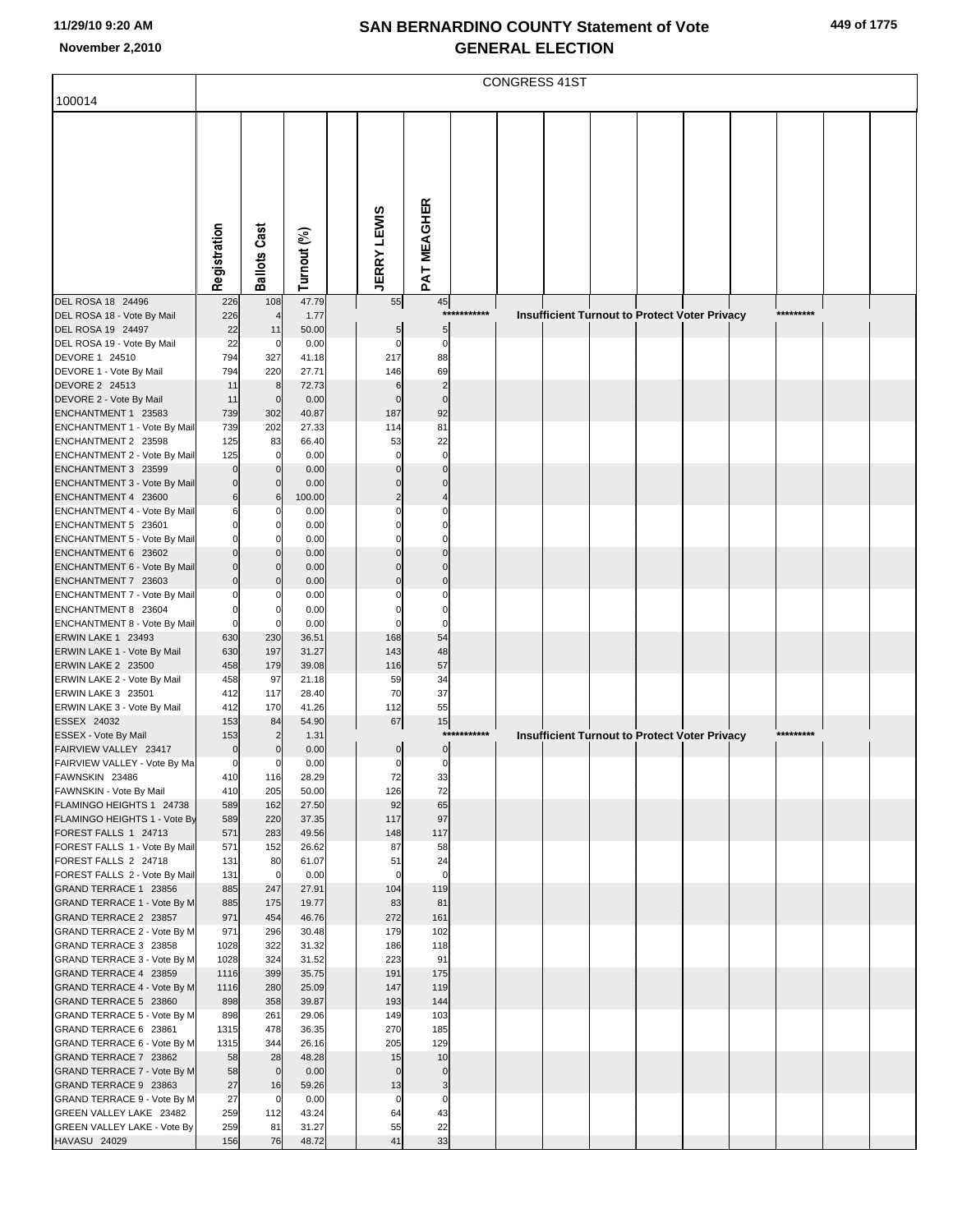| 450 of 1775 |  |  |
|-------------|--|--|
|-------------|--|--|

|                                                        |              | <b>CONGRESS 41ST</b> |                |  |                    |                 |             |  |  |  |  |                                               |           |  |
|--------------------------------------------------------|--------------|----------------------|----------------|--|--------------------|-----------------|-------------|--|--|--|--|-----------------------------------------------|-----------|--|
| 100014                                                 |              |                      |                |  |                    |                 |             |  |  |  |  |                                               |           |  |
|                                                        |              |                      |                |  |                    |                 |             |  |  |  |  |                                               |           |  |
|                                                        | Registration | <b>Ballots Cast</b>  | Turnout (%)    |  | <b>JERRY LEWIS</b> | PAT MEAGHER     |             |  |  |  |  |                                               |           |  |
| HAVASU - Vote By Mail                                  | 156          | $\mathbf 0$          | 0.00           |  |                    | $\mathbf{0}$    |             |  |  |  |  |                                               |           |  |
| HELENDALE 5 24670                                      | 163          | 83                   | 50.92          |  | 58                 | 21              |             |  |  |  |  |                                               |           |  |
| HELENDALE 5 - Vote By Mail                             | 163          | $\overline{0}$       | 0.00           |  | $\pmb{0}$          | $\pmb{0}$       |             |  |  |  |  |                                               |           |  |
| HELENDALE SOUTH 1 24672<br>HELENDALE SOUTH 1 - Vote By | 87<br>87     | 45<br>$\mathbf 0$    | 51.72<br>0.00  |  | 28<br>$\Omega$     | 16<br>$\pmb{0}$ |             |  |  |  |  |                                               |           |  |
| HESPERIA 1 23865                                       | 792          | 207                  | 26.14          |  | 112                | 79              |             |  |  |  |  |                                               |           |  |
| HESPERIA 1 - Vote By Mail                              | 792          | 174                  | 21.97          |  | 90                 | 76              |             |  |  |  |  |                                               |           |  |
| HESPERIA 2 23866<br>HESPERIA 2 - Vote By Mail          | 770<br>770   | 209<br>122           | 27.14<br>15.84 |  | 118<br>71          | 68<br>44        |             |  |  |  |  |                                               |           |  |
| HESPERIA 3 23867                                       | 657          | 187                  | 28.46          |  | 103                | 73              |             |  |  |  |  |                                               |           |  |
| HESPERIA 3 - Vote By Mail<br>HESPERIA 4 23868          | 657          | 151<br>251           | 22.98<br>36.06 |  | 92<br>138          | 50<br>96        |             |  |  |  |  |                                               |           |  |
| HESPERIA 4 - Vote By Mail                              | 696<br>696   | 182                  | 26.15          |  | 125                | 48              |             |  |  |  |  |                                               |           |  |
| HESPERIA 5 23869                                       | 699          | 194                  | 27.75          |  | 108                | 77              |             |  |  |  |  |                                               |           |  |
| HESPERIA 5 - Vote By Mail<br>HESPERIA 6 23870          | 699<br>843   | 119<br>428           | 17.02<br>50.77 |  | 65<br>236          | 50<br>170       |             |  |  |  |  |                                               |           |  |
| HESPERIA 6 - Vote By Mail                              | 843          | 147                  | 17.44          |  | 80                 | 59              |             |  |  |  |  |                                               |           |  |
| HESPERIA 7 23871                                       | 839          | 263                  | 31.35          |  | 160                | 89              |             |  |  |  |  |                                               |           |  |
| HESPERIA 7 - Vote By Mail<br>HESPERIA 8 23872          | 839<br>875   | 229<br>228           | 27.29<br>26.06 |  | 156<br>98          | 65<br>116       |             |  |  |  |  |                                               |           |  |
| HESPERIA 8 - Vote By Mail                              | 875          | 184                  | 21.03          |  | 89                 | 82              |             |  |  |  |  |                                               |           |  |
| HESPERIA 9 23873                                       | 886          | 143                  | 16.14          |  | 88                 | 48              |             |  |  |  |  |                                               |           |  |
| HESPERIA 9 - Vote By Mail<br>HESPERIA 10 23874         | 886<br>796   | 173<br>256           | 19.53<br>32.16 |  | 125<br>132         | 41<br>106       |             |  |  |  |  |                                               |           |  |
| HESPERIA 10 - Vote By Mail                             | 796          | 181                  | 22.74          |  | 122                | 57              |             |  |  |  |  |                                               |           |  |
| HESPERIA 11 23875<br>HESPERIA 11 - Vote By Mail        | 844<br>844   | 259<br>214           | 30.69<br>25.36 |  | 154<br>124         | 92<br>78        |             |  |  |  |  |                                               |           |  |
| HESPERIA 12 23876                                      | 777          | 173                  | 22.27          |  | 80                 | 84              |             |  |  |  |  |                                               |           |  |
| HESPERIA 12 - Vote By Mail                             | 777          | 149                  | 19.18          |  | 76                 | 61              |             |  |  |  |  |                                               |           |  |
| HESPERIA 13 23877<br>HESPERIA 13 - Vote By Mail        | 948<br>948   | 255<br>284           | 26.90<br>29.96 |  | 156<br>184         | 83<br>91        |             |  |  |  |  |                                               |           |  |
| HESPERIA 14 23878                                      | 894          | 176                  | 19.69          |  | 79                 | 83              |             |  |  |  |  |                                               |           |  |
| HESPERIA 14 - Vote By Mail<br>HESPERIA 15 23879        | 894<br>899   | 200<br>226           | 22.37<br>25.14 |  | 123<br>144         | 70<br>69        |             |  |  |  |  |                                               |           |  |
| HESPERIA 15 - Vote By Mail                             | 899          | 299                  | 33.26          |  | 189                | 93              |             |  |  |  |  |                                               |           |  |
| HESPERIA 16 23880                                      | 744          | 242                  | 32.53          |  | 152                | 74              |             |  |  |  |  |                                               |           |  |
| HESPERIA 16 - Vote By Mail<br>HESPERIA 17 23881        | 744<br>206   | 205<br>107           | 27.55<br>51.94 |  | 132<br>64          | 63<br>37        |             |  |  |  |  |                                               |           |  |
| HESPERIA 17 - Vote By Mail                             | 206          | $\overline{0}$       | 0.00           |  | $\pmb{0}$          | $\pmb{0}$       |             |  |  |  |  |                                               |           |  |
| HESPERIA 18 23882                                      | 665          | 205                  | 30.83          |  | 152                | 47              |             |  |  |  |  |                                               |           |  |
| HESPERIA 18 - Vote By Mail<br>HESPERIA 19 23883        | 665<br>892   | 187<br>228           | 28.12<br>25.56 |  | 125<br>135         | 55<br>81        |             |  |  |  |  |                                               |           |  |
| HESPERIA 19 - Vote By Mail                             | 892          | 231                  | 25.90          |  | 146                | 76              |             |  |  |  |  |                                               |           |  |
| HESPERIA 20 23884<br>HESPERIA 20 - Vote By Mail        | 972<br>972   | 279<br>252           | 28.70<br>25.93 |  | 200<br>173         | 67<br>74        |             |  |  |  |  |                                               |           |  |
| HESPERIA 21 23885                                      | 975          | 494                  | 50.67          |  | 335                | 127             |             |  |  |  |  |                                               |           |  |
| HESPERIA 21 - Vote By Mail                             | 975          | 225                  | 23.08          |  | 143                | 63              |             |  |  |  |  |                                               |           |  |
| HESPERIA 22 23886<br>HESPERIA 22 - Vote By Mail        | 900<br>900   | 309<br>232           | 34.33<br>25.78 |  | 215<br>156         | 79<br>65        |             |  |  |  |  |                                               |           |  |
| HESPERIA 23 23887                                      | 593          | 182                  | 30.69          |  | 112                | 62              |             |  |  |  |  |                                               |           |  |
| HESPERIA 23 - Vote By Mail<br>HESPERIA 24 23888        | 593<br>754   | 142<br>163           | 23.95<br>21.62 |  | 95<br>117          | 42<br>38        |             |  |  |  |  |                                               |           |  |
| HESPERIA 24 - Vote By Mail                             | 754          | 271                  | 35.94          |  | 202                | 59              |             |  |  |  |  |                                               |           |  |
| HESPERIA 25 23889                                      | 12           | 3                    | 25.00          |  |                    |                 | *********** |  |  |  |  | Insufficient Turnout to Protect Voter Privacy | ********* |  |
| HESPERIA 25 - Vote By Mail<br>HESPERIA 26 23890        | 12<br>974    | $\mathbf{0}$<br>306  | 0.00<br>31.42  |  | $\mathbf 0$<br>184 | $\pmb{0}$<br>92 |             |  |  |  |  |                                               |           |  |
| HESPERIA 26 - Vote By Mail                             | 974          | 264                  | 27.10          |  | 169                | 79              |             |  |  |  |  |                                               |           |  |
| HESPERIA 27 23891                                      | 742          | 202                  | 27.22          |  | 119                | 75              |             |  |  |  |  |                                               |           |  |
| HESPERIA 27 - Vote By Mail<br>HESPERIA 28 23892        | 742<br>663   | 154<br>213           | 20.75<br>32.13 |  | 102<br>121         | 44<br>78        |             |  |  |  |  |                                               |           |  |
| HESPERIA 28 - Vote By Mail                             | 663          | 169                  | 25.49          |  | 113                | 53              |             |  |  |  |  |                                               |           |  |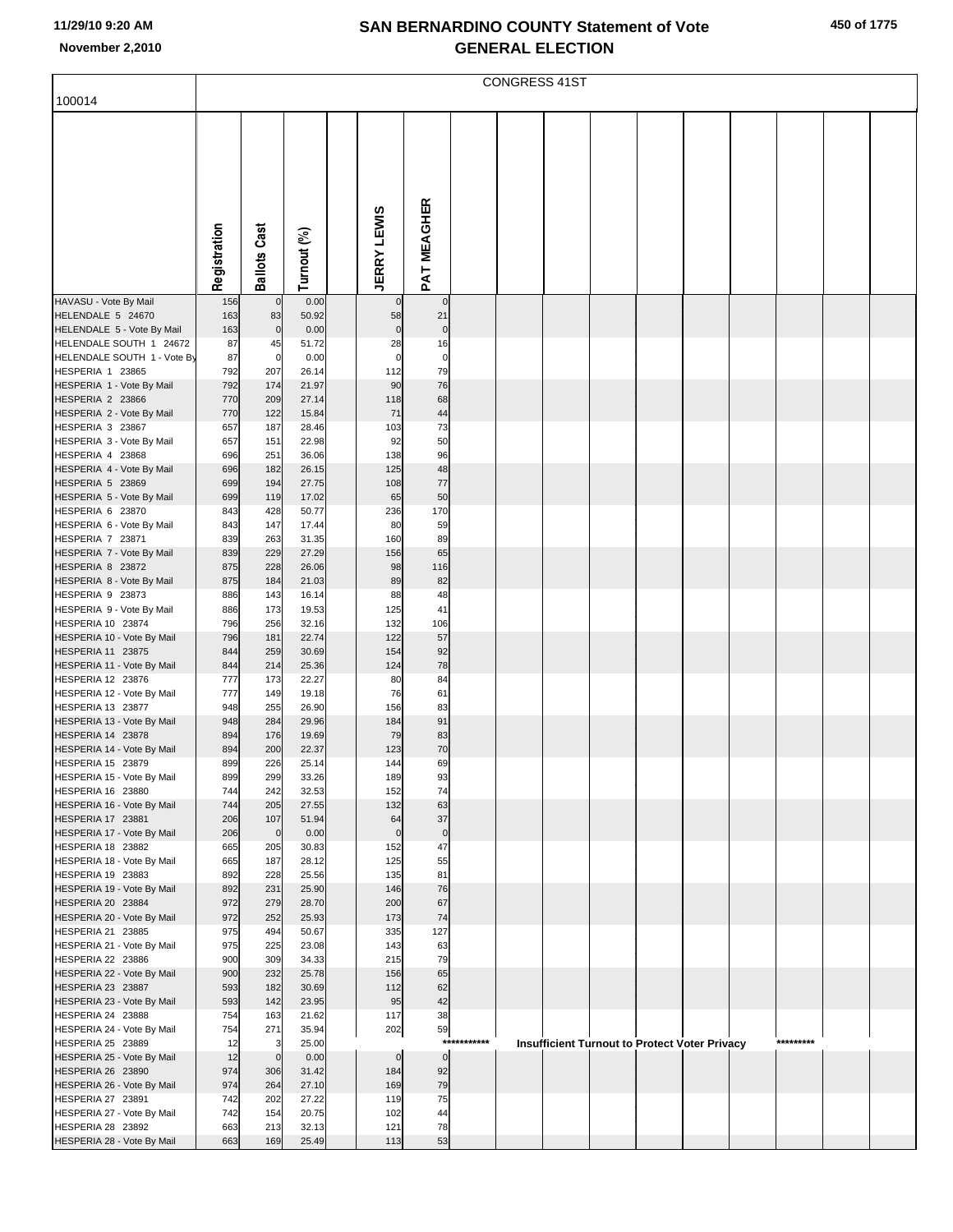|  | 451 of 1775 |
|--|-------------|
|  |             |

|                                                 |                            | CONGRESS 41ST              |                |  |                         |                         |             |  |  |  |  |                                                      |           |  |
|-------------------------------------------------|----------------------------|----------------------------|----------------|--|-------------------------|-------------------------|-------------|--|--|--|--|------------------------------------------------------|-----------|--|
| 100014                                          |                            |                            |                |  |                         |                         |             |  |  |  |  |                                                      |           |  |
|                                                 |                            |                            |                |  |                         |                         |             |  |  |  |  |                                                      |           |  |
|                                                 |                            |                            |                |  |                         |                         |             |  |  |  |  |                                                      |           |  |
|                                                 |                            |                            |                |  |                         |                         |             |  |  |  |  |                                                      |           |  |
|                                                 |                            |                            |                |  |                         |                         |             |  |  |  |  |                                                      |           |  |
|                                                 |                            |                            |                |  |                         |                         |             |  |  |  |  |                                                      |           |  |
|                                                 |                            |                            |                |  |                         |                         |             |  |  |  |  |                                                      |           |  |
|                                                 |                            |                            |                |  |                         |                         |             |  |  |  |  |                                                      |           |  |
|                                                 | Registration               | <b>Ballots Cast</b>        | Turnout (%)    |  | <b>JERRY LEWIS</b>      | PAT MEAGHER             |             |  |  |  |  |                                                      |           |  |
|                                                 |                            |                            |                |  |                         |                         |             |  |  |  |  |                                                      |           |  |
| HESPERIA 29 23893                               | 859                        | 281                        | 32.71          |  | 140                     | 120                     |             |  |  |  |  |                                                      |           |  |
| HESPERIA 29 - Vote By Mail<br>HESPERIA 30 23894 | 859<br>798                 | 177<br>213                 | 20.61<br>26.69 |  | 105<br>154              | 65<br>52                |             |  |  |  |  |                                                      |           |  |
| HESPERIA 30 - Vote By Mail                      | 798                        | 270                        | 33.83          |  | 185                     | 74                      |             |  |  |  |  |                                                      |           |  |
| HESPERIA 31 23895                               | 744                        | 173                        | 23.25          |  | 126                     | 39                      |             |  |  |  |  |                                                      |           |  |
| HESPERIA 31 - Vote By Mail<br>HESPERIA 32 23896 | 744<br>135                 | 228<br>83                  | 30.65<br>61.48 |  | 163<br>61               | 58<br>20                |             |  |  |  |  |                                                      |           |  |
| HESPERIA 32 - Vote By Mail                      | 135                        | $\overline{0}$             | 0.00           |  | $\mathbf 0$             | $\mathbf 0$             |             |  |  |  |  |                                                      |           |  |
| HESPERIA 33 23897                               | 64                         | 43                         | 67.19          |  | 25<br>$\mathbf 0$       | 13<br>$\mathbf 0$       |             |  |  |  |  |                                                      |           |  |
| HESPERIA 33 - Vote By Mail<br>HESPERIA 35 23898 | 64<br>833                  | $\mathbf 0$<br>260         | 0.00<br>31.21  |  | 141                     | 97                      |             |  |  |  |  |                                                      |           |  |
| HESPERIA 35 - Vote By Mail                      | 833                        | 229                        | 27.49          |  | 140                     | 66                      |             |  |  |  |  |                                                      |           |  |
| HESPERIA 36 23899<br>HESPERIA 36 - Vote By Mail | 685<br>685                 | 231<br>126                 | 33.72<br>18.39 |  | 98<br>78                | 105<br>41               |             |  |  |  |  |                                                      |           |  |
| HESPERIA 37 23900                               | 5                          | $\overline{\phantom{a}}$   | 20.00          |  |                         |                         | *********** |  |  |  |  | <b>Insufficient Turnout to Protect Voter Privacy</b> | ********* |  |
| HESPERIA 37 - Vote By Mail                      | 5<br>824                   | $\mathbf 0$<br>207         | 0.00<br>25.12  |  | 0<br>135                | $\mathbf 0$<br>55       |             |  |  |  |  |                                                      |           |  |
| HESPERIA 38 23901<br>HESPERIA 38 - Vote By Mail | 824                        | 238                        | 28.88          |  | 165                     | 62                      |             |  |  |  |  |                                                      |           |  |
| HESPERIA 39 23902                               | $\Omega$                   | $\mathbf 0$                | 0.00           |  |                         | $\mathbf 0$             |             |  |  |  |  |                                                      |           |  |
| HESPERIA 39 - Vote By Mail<br>HESPERIA 40 23903 | $\mathbf 0$<br>$\mathbf 0$ | $\mathbf 0$<br>$\mathbf 0$ | 0.00<br>0.00   |  | $\Omega$<br>$\mathbf 0$ | $\Omega$<br>$\mathbf 0$ |             |  |  |  |  |                                                      |           |  |
| HESPERIA 40 - Vote By Mail                      | $\mathbf 0$                | $\mathbf 0$                | 0.00           |  | $\mathbf 0$             | $\mathbf 0$             |             |  |  |  |  |                                                      |           |  |
| HESPERIA 41 23904                               | 676                        | 204                        | 30.18          |  | 121<br>145              | 73<br>45                |             |  |  |  |  |                                                      |           |  |
| HESPERIA 41 - Vote By Mail<br>HESPERIA 44 23905 | 676<br>944                 | 200<br>212                 | 29.59<br>22.46 |  | 111                     | 91                      |             |  |  |  |  |                                                      |           |  |
| HESPERIA 44 - Vote By Mail                      | 944                        | 162                        | 17.16          |  | 87                      | 69                      |             |  |  |  |  |                                                      |           |  |
| HESPERIA 45 23906<br>HESPERIA 45 - Vote By Mail | 937<br>937                 | 237<br>154                 | 25.29<br>16.44 |  | 98<br>76                | 124<br>73               |             |  |  |  |  |                                                      |           |  |
| HESPERIA 46 23907                               | 833                        | 91                         | 10.92          |  | 45                      | 42                      |             |  |  |  |  |                                                      |           |  |
| HESPERIA 46 - Vote By Mail<br>HESPERIA 47 23908 | 833                        | 204                        | 24.49          |  | 140                     | 60<br>90                |             |  |  |  |  |                                                      |           |  |
| HESPERIA 47 - Vote By Mail                      | 934<br>934                 | 245<br>203                 | 26.23<br>21.73 |  | 140<br>132              | 62                      |             |  |  |  |  |                                                      |           |  |
| HESPERIA 48 23909                               | 777                        | 228                        | 29.34          |  | 132                     | 83                      |             |  |  |  |  |                                                      |           |  |
| HESPERIA 48 - Vote By Mail<br>HESPERIA 49 23910 | 777<br>689                 | 158<br>219                 | 20.33<br>31.79 |  | 96<br>133               | 58<br>79                |             |  |  |  |  |                                                      |           |  |
| HESPERIA 49 - Vote By Mail                      | 689                        | 181                        | 26.27          |  | 124                     | 53                      |             |  |  |  |  |                                                      |           |  |
| HESPERIA 50 23911                               | 820                        | 192<br>202                 | 23.41<br>24.63 |  | 122<br>118              | 62<br>74                |             |  |  |  |  |                                                      |           |  |
| HESPERIA 50 - Vote By Mail<br>HESPERIA 51 23912 | 820<br>488                 | 153                        | 31.35          |  | 98                      | 45                      |             |  |  |  |  |                                                      |           |  |
| HESPERIA 51 - Vote By Mail                      | 488                        | 110                        | 22.54          |  | 85                      | 20                      |             |  |  |  |  |                                                      |           |  |
| HESPERIA 52 23913<br>HESPERIA 52 - Vote By Mail | 533<br>533                 | 179<br>147                 | 33.58<br>27.58 |  | 113<br>99               | 45<br>42                |             |  |  |  |  |                                                      |           |  |
| HIGHLAND 1 23944                                | 12                         | $\overline{2}$             | 16.67          |  |                         |                         | *********** |  |  |  |  | Insufficient Turnout to Protect Voter Privacy        | ********* |  |
| HIGHLAND 1 - Vote By Mail<br>HIGHLAND 2 23945   | 12<br>882                  | $\overline{0}$<br>202      | 0.00<br>22.90  |  | $\mathbf 0$<br>63       | $\pmb{0}$<br>120        |             |  |  |  |  |                                                      |           |  |
| HIGHLAND 2 - Vote By Mail                       | 882                        | 136                        | 15.42          |  | 65                      | 70                      |             |  |  |  |  |                                                      |           |  |
| HIGHLAND 4 23946                                | 967                        | 293                        | 30.30          |  | 138                     | 138                     |             |  |  |  |  |                                                      |           |  |
| HIGHLAND 4 - Vote By Mail<br>HIGHLAND 5 23947   | 967<br>992                 | 243<br>311                 | 25.13<br>31.35 |  | 117<br>194              | 120<br>109              |             |  |  |  |  |                                                      |           |  |
| HIGHLAND 5 - Vote By Mail                       | 992                        | 320                        | 32.26          |  | 175                     | 136                     |             |  |  |  |  |                                                      |           |  |
| HIGHLAND 6 23948<br>HIGHLAND 6 - Vote By Mail   | 732<br>732                 | 277<br>207                 | 37.84<br>28.28 |  | 185<br>144              | 81<br>57                |             |  |  |  |  |                                                      |           |  |
| HIGHLAND 7 23949                                | 953                        | 341                        | 35.78          |  | 209                     | 119                     |             |  |  |  |  |                                                      |           |  |
| HIGHLAND 7 - Vote By Mail                       | 953                        | 356                        | 37.36          |  | 233                     | 104                     |             |  |  |  |  |                                                      |           |  |
| HIGHLAND 8 23950<br>HIGHLAND 8 - Vote By Mail   | 971<br>971                 | 351<br>301                 | 36.15<br>31.00 |  | 209<br>189              | 131<br>104              |             |  |  |  |  |                                                      |           |  |
| HIGHLAND 9 23951                                | 470                        | 123                        | 26.17          |  | 37                      | 63                      |             |  |  |  |  |                                                      |           |  |
| HIGHLAND 9 - Vote By Mail<br>HIGHLAND 10 23952  | 470<br>520                 | 59<br>87                   | 12.55<br>16.73 |  | 33<br>32                | 21<br>49                |             |  |  |  |  |                                                      |           |  |
| HIGHLAND 10 - Vote By Mail                      | 520                        | 77                         | 14.81          |  | 26                      | 50                      |             |  |  |  |  |                                                      |           |  |
| HIGHLAND 11 23953                               | 573                        | 87                         | 15.18          |  | 27                      | 53                      |             |  |  |  |  |                                                      |           |  |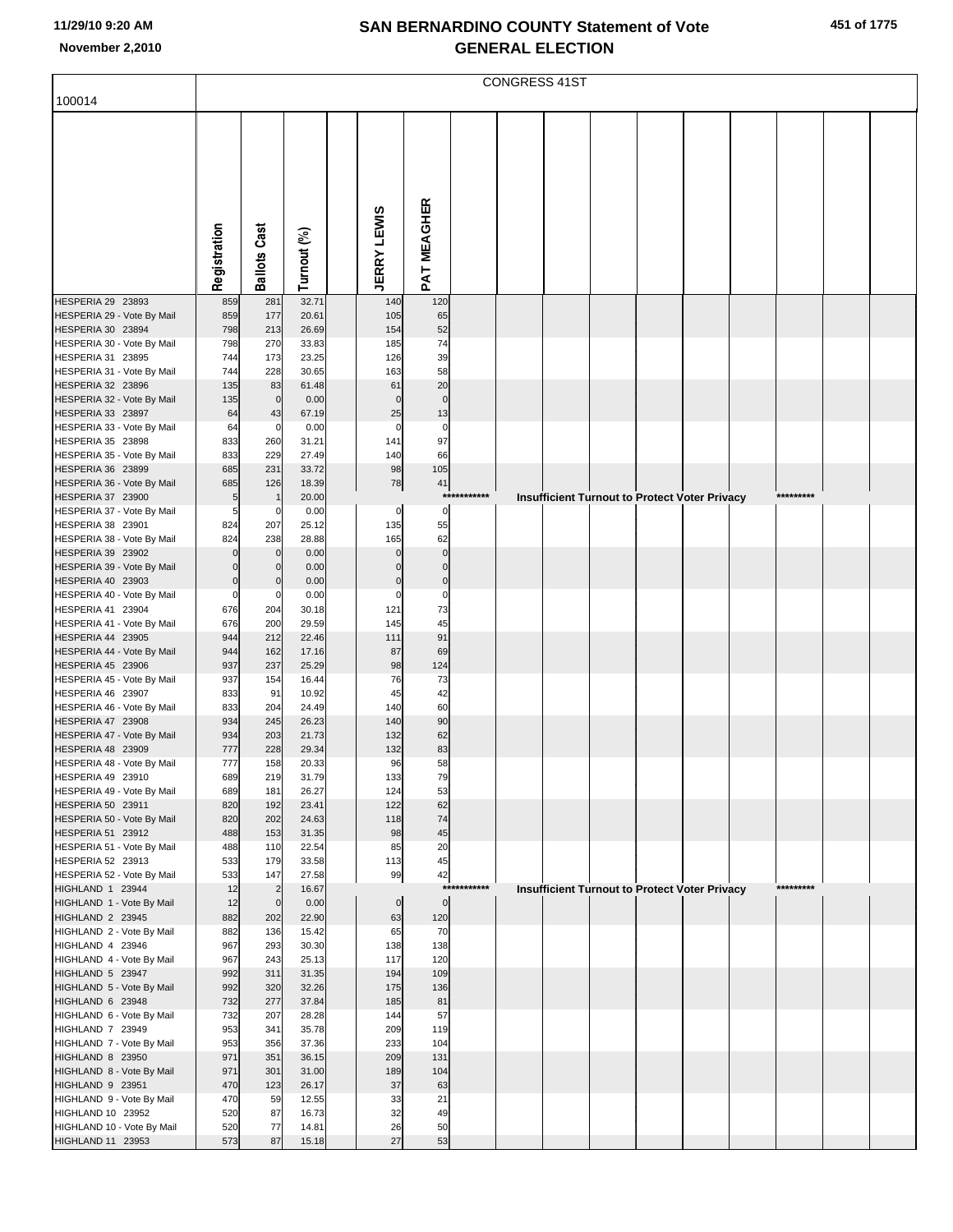|  | 452 of 1775 |
|--|-------------|
|  |             |

|                                                                                                                                                       |                                      | CONGRESS 41ST                                |                                                   |  |                                     |                                           |         |  |  |  |  |                                                      |           |  |
|-------------------------------------------------------------------------------------------------------------------------------------------------------|--------------------------------------|----------------------------------------------|---------------------------------------------------|--|-------------------------------------|-------------------------------------------|---------|--|--|--|--|------------------------------------------------------|-----------|--|
| 100014                                                                                                                                                |                                      |                                              |                                                   |  |                                     |                                           |         |  |  |  |  |                                                      |           |  |
|                                                                                                                                                       | Registration                         | <b>Ballots Cast</b>                          | Turnout (%)                                       |  | <b>JERRY LEWIS</b>                  | PAT MEAGHER                               |         |  |  |  |  |                                                      |           |  |
| HIGHLAND 11 - Vote By Mail                                                                                                                            | 573                                  | 62                                           | 10.82                                             |  | 19                                  | 38                                        |         |  |  |  |  |                                                      |           |  |
| HIGHLAND 12 23981<br>HIGHLAND 12 - Vote By Mail<br>HIGHLAND 13 23954<br>HIGHLAND 13 - Vote By Mail<br>HIGHLAND 14 23955<br>HIGHLAND 14 - Vote By Mail | 5<br>5<br>803<br>803<br>1144<br>1144 | 3<br>$\mathbf 0$<br>208<br>121<br>275<br>212 | 60.00<br>0.00<br>25.90<br>15.07<br>24.04<br>18.53 |  | $\pmb{0}$<br>92<br>46<br>132<br>106 | ***<br>$\pmb{0}$<br>97<br>70<br>128<br>97 | ******  |  |  |  |  | <b>Insufficient Turnout to Protect Voter Privacy</b> | ********* |  |
| HIGHLAND 15 23956                                                                                                                                     | 1059                                 | 286                                          | 27.01                                             |  | 116                                 | 147                                       |         |  |  |  |  |                                                      |           |  |
| HIGHLAND 15 - Vote By Mail                                                                                                                            | 1059                                 | 156                                          | 14.73                                             |  | 70                                  | 80                                        |         |  |  |  |  |                                                      |           |  |
| HIGHLAND 16 23957<br>HIGHLAND 16 - Vote By Mail<br>HIGHLAND 17 23958<br>HIGHLAND 17 - Vote By Mail                                                    | 1059<br>1059<br>1187<br>1187         | 334<br>206<br>425<br>292                     | 31.54<br>19.45<br>35.80<br>24.60                  |  | 152<br>100<br>236<br>157            | 159<br>96<br>170<br>115                   |         |  |  |  |  |                                                      |           |  |
| HIGHLAND 18 23959<br>HIGHLAND 18 - Vote By Mail                                                                                                       | 1184<br>1184                         | 354<br>400                                   | 29.90<br>33.78                                    |  | 209<br>233                          | 124<br>149                                |         |  |  |  |  |                                                      |           |  |
| HIGHLAND 19 23960<br>HIGHLAND 19 - Vote By Mail<br>HIGHLAND 20 23961                                                                                  | 855<br>855<br>736                    | 341<br>266<br>215                            | 39.88<br>31.11<br>29.21                           |  | 232<br>157<br>122                   | 89<br>103<br>80                           |         |  |  |  |  |                                                      |           |  |
| HIGHLAND 20 - Vote By Mail                                                                                                                            | 736                                  | 230                                          | 31.25                                             |  | 120                                 | 103                                       |         |  |  |  |  |                                                      |           |  |
| HIGHLAND 21 23962                                                                                                                                     | 1000<br>1000                         | 347                                          | 34.70<br>36.30                                    |  | 242<br>248                          | 94                                        |         |  |  |  |  |                                                      |           |  |
| HIGHLAND 21 - Vote By Mail<br>HIGHLAND 22 23963                                                                                                       | 0                                    | 363<br>$\Omega$                              | 0.00                                              |  | 0                                   | 101<br>0                                  |         |  |  |  |  |                                                      |           |  |
| HIGHLAND 22 - Vote By Mail                                                                                                                            | 0                                    | 0                                            | 0.00                                              |  | $\Omega$                            | 0                                         |         |  |  |  |  |                                                      |           |  |
| HIGHLAND 23 23964<br>HIGHLAND 23 - Vote By Mail<br>HIGHLAND 24 23965                                                                                  | 0<br>$\mathbf 0$<br>756              | 0<br>$\mathbf 0$<br>233                      | 0.00<br>0.00<br>30.82                             |  | $\Omega$<br>$\mathbf 0$<br>123      | $\mathbf 0$<br>$\mathbf 0$<br>102         |         |  |  |  |  |                                                      |           |  |
| HIGHLAND 24 - Vote By Mail                                                                                                                            | 756                                  | 232                                          | 30.69                                             |  | 125                                 | 101                                       |         |  |  |  |  |                                                      |           |  |
| HIGHLAND 25 23966                                                                                                                                     | 357                                  | 119                                          | 33.33<br>22.41                                    |  | 61                                  | 50<br>38                                  |         |  |  |  |  |                                                      |           |  |
| HIGHLAND 25 - Vote By Mail<br>HIGHLAND 26 23967                                                                                                       | 357<br>665                           | 80<br>226                                    | 33.98                                             |  | 38<br>137                           | 72                                        |         |  |  |  |  |                                                      |           |  |
| HIGHLAND 26 - Vote By Mail                                                                                                                            | 665                                  | 192                                          | 28.87                                             |  | 128                                 | 57                                        |         |  |  |  |  |                                                      |           |  |
| HIGHLAND 28 23968<br>HIGHLAND 28 - Vote By Mail                                                                                                       | 706<br>706                           | 198<br>204                                   | 28.05<br>28.90                                    |  | 112<br>126                          | 79<br>70                                  |         |  |  |  |  |                                                      |           |  |
| HIGHLAND 29 23969                                                                                                                                     | 25                                   | 13                                           | 52.00                                             |  | 10                                  | $\mathbf{1}$                              |         |  |  |  |  |                                                      |           |  |
| HIGHLAND 29 - Vote By Mail<br>HIGHLAND 32 23970                                                                                                       | 25<br>27                             | $\overline{0}$<br>12                         | 0.00<br>44.44                                     |  | 0<br>7                              | 0<br>5                                    |         |  |  |  |  |                                                      |           |  |
| HIGHLAND 32 - Vote By Mail                                                                                                                            | 27                                   | $\overline{0}$                               | 0.00                                              |  | $\mathbf 0$                         | $\mathbf 0$                               |         |  |  |  |  |                                                      |           |  |
| HIGHLAND 34 23971<br>HIGHLAND 34 - Vote By Mail                                                                                                       | 12<br>12                             | 6<br>$\mathbf 0$                             | 50.00<br>0.00                                     |  | 5<br>$\mathbf 0$                    | $\mathbf{1}$<br>$\mathbf 0$               |         |  |  |  |  |                                                      |           |  |
| HIGHLAND 35 23972                                                                                                                                     | 123                                  | 79                                           | 64.23                                             |  | 54                                  | 21                                        |         |  |  |  |  |                                                      |           |  |
| HIGHLAND 35 - Vote By Mail<br>HIGHLAND 39 23973                                                                                                       | 123<br>812                           | $\mathbf 0$<br>145                           | 0.00<br>17.86                                     |  | $\mathbf 0$<br>41                   | $\mathbf 0$<br>93                         |         |  |  |  |  |                                                      |           |  |
| HIGHLAND 39 - Vote By Mail                                                                                                                            | 812                                  | 84                                           | 10.34                                             |  | 37                                  | 45                                        |         |  |  |  |  |                                                      |           |  |
| HIGHLAND 40 23974<br>HIGHLAND 40 - Vote By Mail                                                                                                       | 592<br>592                           | 117<br>128                                   | 19.76<br>21.62                                    |  | 47<br>55                            | 68<br>63                                  |         |  |  |  |  |                                                      |           |  |
| HIGHLAND 41 23975                                                                                                                                     | 609                                  | 107                                          | 17.57                                             |  | 43                                  | 51                                        |         |  |  |  |  |                                                      |           |  |
| HIGHLAND 41 - Vote By Mail<br>HIGHLAND 42 23976                                                                                                       | 609<br>307                           | 89<br>88                                     | 14.61<br>28.66                                    |  | 29<br>49                            | 56<br>35                                  |         |  |  |  |  |                                                      |           |  |
| HIGHLAND 42 - Vote By Mail                                                                                                                            | 307                                  | 66                                           | 21.50                                             |  | 31                                  | 35                                        |         |  |  |  |  |                                                      |           |  |
| HIGHLAND 43 23977<br>HIGHLAND 43 - Vote By Mail                                                                                                       | 898<br>898                           | 285<br>145                                   | 31.74<br>16.15                                    |  | 118<br>68                           | 140<br>61                                 |         |  |  |  |  |                                                      |           |  |
| HIGHLAND 44 23978                                                                                                                                     | 7                                    | $\overline{2}$                               | 28.57                                             |  |                                     | ***                                       | ******* |  |  |  |  | <b>Insufficient Turnout to Protect Voter Privacy</b> | ********* |  |
| HIGHLAND 44 - Vote By Mail<br>HIGHLAND 50 23979                                                                                                       | 7<br>123                             | $\mathbf 0$<br>102                           | 0.00<br>82.93                                     |  | $\pmb{0}$<br>60                     | $\pmb{0}$<br>38                           |         |  |  |  |  |                                                      |           |  |
| HIGHLAND 50 - Vote By Mail                                                                                                                            | 123                                  | $\overline{0}$                               | 0.00                                              |  | $\mathbf 0$                         | $\pmb{0}$                                 |         |  |  |  |  |                                                      |           |  |
| HIGHLAND 52 23980<br>HIGHLAND 52 - Vote By Mail                                                                                                       | 541<br>541                           | 165<br>177                                   | 30.50<br>32.72                                    |  | 110<br>113                          | 45<br>52                                  |         |  |  |  |  |                                                      |           |  |
| JOHNSON VALLEY 24736                                                                                                                                  | 224                                  | 161                                          | 71.88                                             |  | 105                                 | 53                                        |         |  |  |  |  |                                                      |           |  |
| JOHNSON VALLEY - Vote By Ma<br>JOSHUA TREE 1 24536                                                                                                    | 224<br>442                           | $\mathbf 0$<br>86                            | 0.00<br>19.46                                     |  | $\mathbf 0$<br>43                   | $\mathbf 0$<br>41                         |         |  |  |  |  |                                                      |           |  |
| JOSHUA TREE 1 - Vote By Mail                                                                                                                          | 442                                  | 205                                          | 46.38                                             |  | 108                                 | 88                                        |         |  |  |  |  |                                                      |           |  |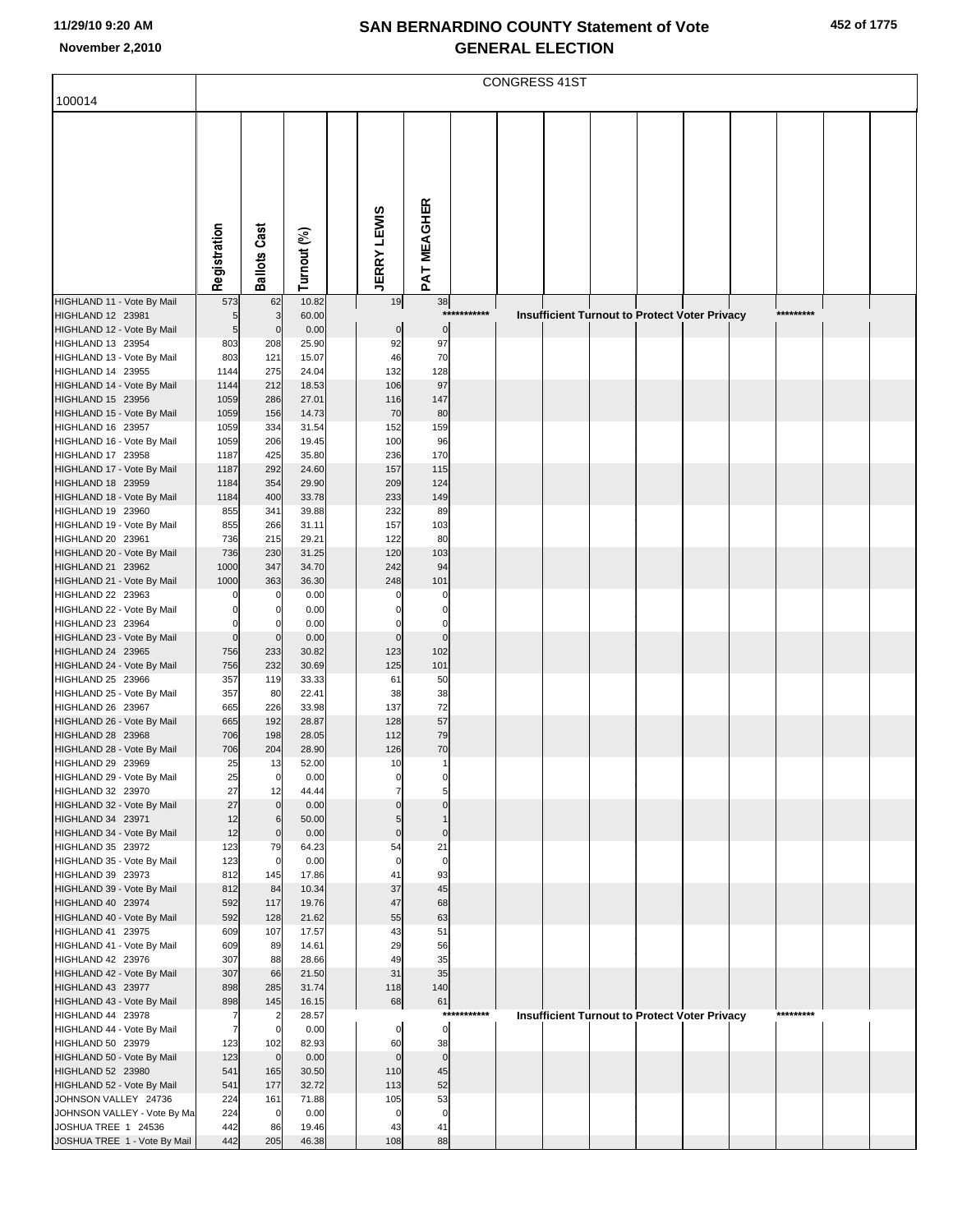|                                                       |                         | <b>CONGRESS 41ST</b> |                |  |                         |                                |          |  |  |  |                                                      |  |           |  |
|-------------------------------------------------------|-------------------------|----------------------|----------------|--|-------------------------|--------------------------------|----------|--|--|--|------------------------------------------------------|--|-----------|--|
| 100014                                                |                         |                      |                |  |                         |                                |          |  |  |  |                                                      |  |           |  |
|                                                       |                         |                      |                |  |                         |                                |          |  |  |  |                                                      |  |           |  |
|                                                       |                         |                      |                |  |                         |                                |          |  |  |  |                                                      |  |           |  |
|                                                       |                         |                      |                |  |                         |                                |          |  |  |  |                                                      |  |           |  |
|                                                       |                         |                      |                |  |                         |                                |          |  |  |  |                                                      |  |           |  |
|                                                       |                         |                      |                |  |                         |                                |          |  |  |  |                                                      |  |           |  |
|                                                       |                         |                      |                |  |                         |                                |          |  |  |  |                                                      |  |           |  |
|                                                       |                         |                      |                |  |                         |                                |          |  |  |  |                                                      |  |           |  |
|                                                       |                         |                      |                |  |                         |                                |          |  |  |  |                                                      |  |           |  |
|                                                       |                         |                      |                |  |                         |                                |          |  |  |  |                                                      |  |           |  |
|                                                       | Registration            | <b>Ballots Cast</b>  | Turnout (%)    |  | <b>JERRY LEWIS</b>      | PAT MEAGHER                    |          |  |  |  |                                                      |  |           |  |
| JOSHUA TREE 2 24537                                   | 187                     | 111                  | 59.36          |  | 60                      | 49                             |          |  |  |  |                                                      |  |           |  |
| JOSHUA TREE 2 - Vote By Mail                          | 187                     | $\overline{0}$       | 0.00           |  | $\mathbf 0$             | $\mathbf 0$                    |          |  |  |  |                                                      |  |           |  |
| JOSHUA TREE 3 24538                                   | 843                     | 241                  | 28.59          |  | 116                     | 112                            |          |  |  |  |                                                      |  |           |  |
| JOSHUA TREE 3 - Vote By Mail<br>JOSHUA TREE 4 24539   | 843<br>860              | 295<br>245           | 34.99<br>28.49 |  | 154<br>138              | 120<br>96                      |          |  |  |  |                                                      |  |           |  |
| JOSHUA TREE 4 - Vote By Mail                          | 860                     | 279                  | 32.44          |  | 144                     | 125                            |          |  |  |  |                                                      |  |           |  |
| JOSHUA TREE 5 24540                                   | 832                     | 278                  | 33.41          |  | 152                     | 111                            |          |  |  |  |                                                      |  |           |  |
| JOSHUA TREE 5 - Vote By Mail                          | 832                     | 309                  | 37.14          |  | 171                     | 129                            |          |  |  |  |                                                      |  |           |  |
| JOSHUA TREE 6 24542<br>JOSHUA TREE 6 - Vote By Mail   | $\mathbf 0$<br>0        | $\mathbf 0$<br>0     | 0.00<br>0.00   |  | $\Omega$                | $\mathsf{C}$<br>C              |          |  |  |  |                                                      |  |           |  |
| JOSHUA TREE 12 24543                                  | $\Omega$                | 0                    | 0.00           |  |                         | $\mathsf{C}$                   |          |  |  |  |                                                      |  |           |  |
| JOSHUA TREE 12 - Vote By Mail                         | $\mathbf 0$             | 0                    | 0.00           |  |                         | C                              |          |  |  |  |                                                      |  |           |  |
| JOSHUA TREE 15 24544                                  | $\mathbf 0$<br>$\Omega$ | $\Omega$<br>$\Omega$ | 0.00<br>0.00   |  | $\Omega$<br>$\Omega$    | $\mathcal{C}$<br>$\mathcal{C}$ |          |  |  |  |                                                      |  |           |  |
| JOSHUA TREE 15 - Vote By Mail<br>JOSHUA TREE 16 24545 | $\mathbf 0$             |                      | 0.00           |  | $\overline{0}$          | $\Omega$                       |          |  |  |  |                                                      |  |           |  |
| JOSHUA TREE 16 - Vote By Mail                         | 0                       |                      | 0.00           |  | $\pmb{0}$               | $\mathbf 0$                    |          |  |  |  |                                                      |  |           |  |
| JOSHUA TREE 17 24546                                  |                         |                      | 100.00         |  |                         | ***                            | ******** |  |  |  | <b>Insufficient Turnout to Protect Voter Privacy</b> |  | ********* |  |
| JOSHUA TREE 17 - Vote By Mail<br>JOSHUA TREE 18 24547 | 75                      | $\Omega$<br>45       | 0.00<br>60.00  |  | $\overline{0}$<br>28    | $\mathbf 0$<br>17              |          |  |  |  |                                                      |  |           |  |
| JOSHUA TREE 18 - Vote By Mail                         | 75                      | $\mathbf 0$          | 0.00           |  | $\mathbf 0$             | $\mathbf 0$                    |          |  |  |  |                                                      |  |           |  |
| JOSHUA TREE 25 24548                                  | $\mathbf 0$             |                      | 0.00           |  | $\mathbf 0$             | $\mathbf 0$                    |          |  |  |  |                                                      |  |           |  |
| JOSHUA TREE 25 - Vote By Mail                         | $\mathbf 0$<br>904      | 201                  | 0.00<br>22.23  |  | $\Omega$<br>94          | C<br>94                        |          |  |  |  |                                                      |  |           |  |
| JOSHUA TREE 35 24549<br>JOSHUA TREE 35 - Vote By Mail | 904                     | 320                  | 35.40          |  | 182                     | 121                            |          |  |  |  |                                                      |  |           |  |
| KELSO-CIMA 24031                                      | 43                      | 31                   | 72.09          |  | 21                      | 9                              |          |  |  |  |                                                      |  |           |  |
| KELSO-CIMA - Vote By Mail                             | 43<br>207               | $\mathbf 0$          | 0.00           |  | $\mathbf 0$<br>92       | $\Omega$                       |          |  |  |  |                                                      |  |           |  |
| LAKE ARROWHEAD 1 23557<br>LAKE ARROWHEAD 1 - Vote By  | 207                     | 140<br>$\mathbf 0$   | 67.63<br>0.00  |  | $\Omega$                | 45<br>$\mathsf{C}$             |          |  |  |  |                                                      |  |           |  |
| LAKE ARROWHEAD 2 23558                                | 921                     | 358                  | 38.87          |  | 239                     | 103                            |          |  |  |  |                                                      |  |           |  |
| LAKE ARROWHEAD 2 - Vote By                            | 921                     | 400                  | 43.43          |  | 279                     | 107                            |          |  |  |  |                                                      |  |           |  |
| LAKE ARROWHEAD 3 23559<br>LAKE ARROWHEAD 3 - Vote By  | 957<br>957              | 265<br>454           | 27.69<br>47.44 |  | 169<br>296              | 88<br>134                      |          |  |  |  |                                                      |  |           |  |
| LAKE ARROWHEAD 4 23560                                | 859                     | 194                  | 22.58          |  | 135                     | 49                             |          |  |  |  |                                                      |  |           |  |
| LAKE ARROWHEAD 4 - Vote By                            | 859                     | 434                  | 50.52          |  | 334                     | 86                             |          |  |  |  |                                                      |  |           |  |
| LAKE ARROWHEAD 5 23561<br>LAKE ARROWHEAD 5 - Vote By  | 945<br>945              | 343<br>315           | 36.30<br>33.33 |  | 245<br>231              | 80<br>73                       |          |  |  |  |                                                      |  |           |  |
| LAKE ARROWHEAD 6 23562                                | 862                     | 258                  | 29.93          |  | 172                     | 72                             |          |  |  |  |                                                      |  |           |  |
| LAKE ARROWHEAD 6 - Vote By                            | 862                     | 324                  | 37.59          |  | 238                     | 81                             |          |  |  |  |                                                      |  |           |  |
| LAKE ARROWHEAD 8 23573                                | $\pmb{0}$               | $\overline{0}$       | 0.00           |  | $\mathbf 0$<br>$\Omega$ | $\pmb{0}$<br>$\mathbf 0$       |          |  |  |  |                                                      |  |           |  |
| LAKE ARROWHEAD 8 - Vote By<br>LAKE ARROWHEAD 9 23574  | $\mathbf 0$<br>79       | $\mathbf 0$<br>59    | 0.00<br>74.68  |  | 43                      | 15                             |          |  |  |  |                                                      |  |           |  |
| LAKE ARROWHEAD 9 - Vote By                            | 79                      | $\mathbf 0$          | 0.00           |  | $\mathbf 0$             | $\mathbf 0$                    |          |  |  |  |                                                      |  |           |  |
| LANDERS 1 24737                                       | 860                     | 281                  | 32.67          |  | 152                     | 114                            |          |  |  |  |                                                      |  |           |  |
| LANDERS 1 - Vote By Mail<br>LANDERS 2 24749           | 860<br>255              | 287<br>165           | 33.37<br>64.71 |  | 171<br>99               | 105<br>56                      |          |  |  |  |                                                      |  |           |  |
| LANDERS 2 - Vote By Mail                              | 255                     | $\mathbf 0$          | 0.00           |  | $\Omega$                | $\mathbf 0$                    |          |  |  |  |                                                      |  |           |  |
| LOMA LINDA 1 23986                                    | 636                     | 184                  | 28.93          |  | 101                     | 74                             |          |  |  |  |                                                      |  |           |  |
| LOMA LINDA 1 - Vote By Mail<br>LOMA LINDA 2 23987     | 636<br>904              | 229<br>305           | 36.01<br>33.74 |  | 115<br>176              | 99<br>101                      |          |  |  |  |                                                      |  |           |  |
| LOMA LINDA 2 - Vote By Mail                           | 904                     | 217                  | 24.00          |  | 121                     | 88                             |          |  |  |  |                                                      |  |           |  |
| LOMA LINDA 3 23988                                    | 994                     | 241                  | 24.25          |  | 114                     | 111                            |          |  |  |  |                                                      |  |           |  |
| LOMA LINDA 3 - Vote By Mail<br>LOMA LINDA 4 23989     | 994<br>843              | 184<br>189           | 18.51<br>22.42 |  | 93<br>98                | 80<br>85                       |          |  |  |  |                                                      |  |           |  |
| LOMA LINDA 4 - Vote By Mail                           | 843                     | 182                  | 21.59          |  | 102                     | 68                             |          |  |  |  |                                                      |  |           |  |
| LOMA LINDA 5 23990                                    | 783                     | 211                  | 26.95          |  | 102                     | 81                             |          |  |  |  |                                                      |  |           |  |
| LOMA LINDA 5 - Vote By Mail                           | 783                     | 139                  | 17.75          |  | 81                      | 49                             |          |  |  |  |                                                      |  |           |  |
| LOMA LINDA 6 23991<br>LOMA LINDA 6 - Vote By Mail     | 622<br>622              | 194<br>196           | 31.19<br>31.51 |  | 141<br>145              | 45<br>41                       |          |  |  |  |                                                      |  |           |  |
| LOMA LINDA 7 23992                                    | 741                     | 227                  | 30.63          |  | 153                     | 63                             |          |  |  |  |                                                      |  |           |  |
| LOMA LINDA 7 - Vote By Mail                           | 741                     | 169                  | 22.81          |  | 110                     | 48                             |          |  |  |  |                                                      |  |           |  |
| LOMA LINDA 8 23993                                    | 978                     | 327                  | 33.44          |  | 191                     | 113                            |          |  |  |  |                                                      |  |           |  |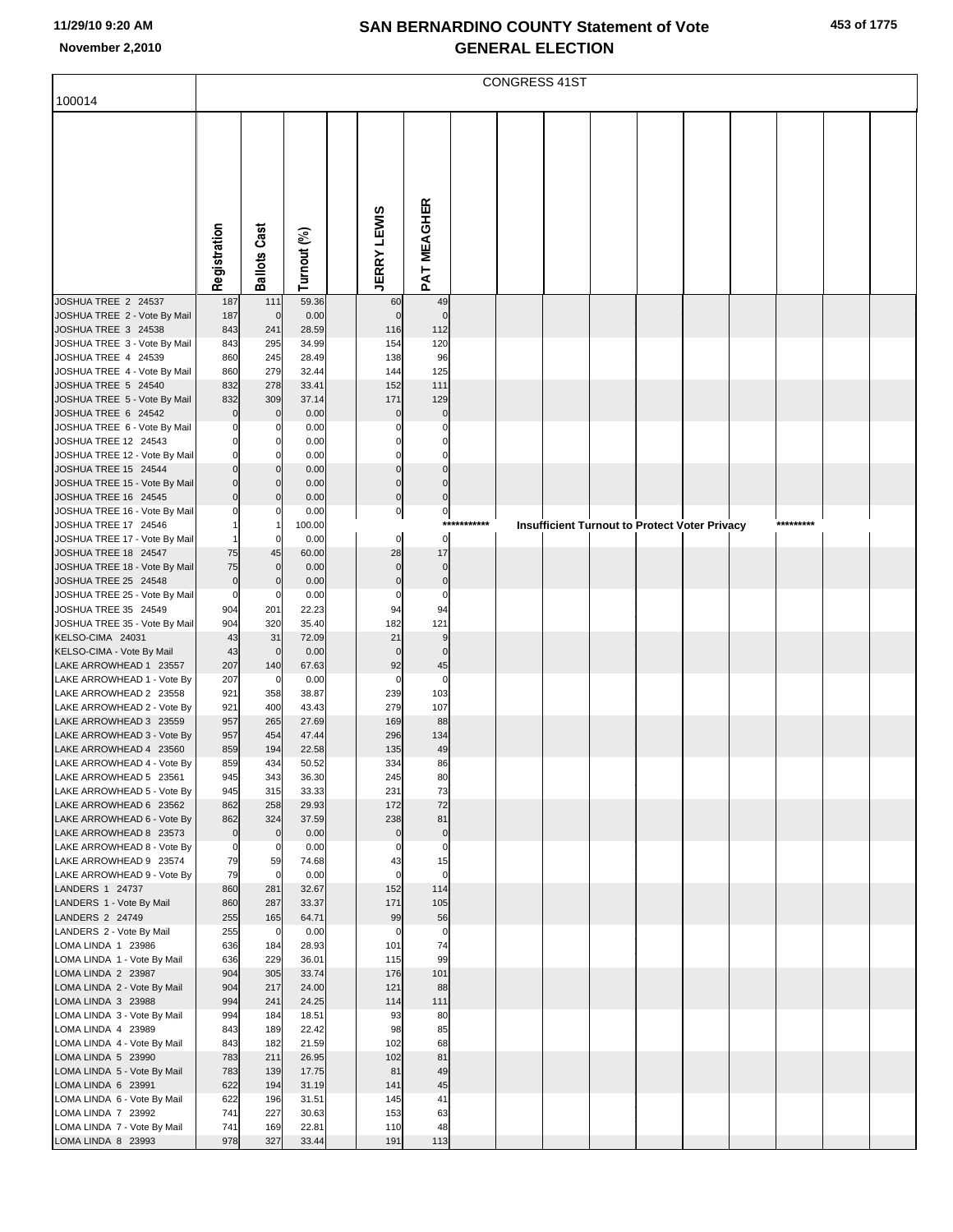| 454 of 1775 |
|-------------|
|-------------|

|                                                          |                            |                            |                 |                    |                            |                            |             | <b>CONGRESS 41ST</b> |  |                                                      |           |  |
|----------------------------------------------------------|----------------------------|----------------------------|-----------------|--------------------|----------------------------|----------------------------|-------------|----------------------|--|------------------------------------------------------|-----------|--|
| 100014                                                   |                            |                            |                 |                    |                            |                            |             |                      |  |                                                      |           |  |
|                                                          |                            |                            |                 |                    |                            |                            |             |                      |  |                                                      |           |  |
|                                                          |                            |                            |                 |                    |                            |                            |             |                      |  |                                                      |           |  |
|                                                          |                            |                            |                 |                    |                            |                            |             |                      |  |                                                      |           |  |
|                                                          |                            |                            |                 |                    |                            |                            |             |                      |  |                                                      |           |  |
|                                                          |                            |                            |                 |                    |                            |                            |             |                      |  |                                                      |           |  |
|                                                          |                            |                            |                 |                    |                            |                            |             |                      |  |                                                      |           |  |
|                                                          |                            |                            |                 |                    |                            |                            |             |                      |  |                                                      |           |  |
|                                                          | Registration               | <b>Ballots Cast</b>        | Turnout (%)     | <b>JERRY LEWIS</b> |                            | PAT MEAGHER                |             |                      |  |                                                      |           |  |
| LOMA LINDA 8 - Vote By Mail                              | 978                        | 234                        | 23.93           |                    | 159                        | 62                         |             |                      |  |                                                      |           |  |
| LOMA LINDA 9 23994<br>LOMA LINDA 9 - Vote By Mail        | $\mathbf 0$<br>$\mathbf 0$ | $\mathbf 0$<br>$\mathbf 0$ | 0.00<br>0.00    |                    | $\pmb{0}$<br>$\mathbf 0$   | $\mathbf 0$<br>$\pmb{0}$   |             |                      |  |                                                      |           |  |
| LOMA LINDA 10 24000                                      | 0                          | 0                          | 0.00            |                    | $\Omega$                   | 0                          |             |                      |  |                                                      |           |  |
| LOMA LINDA 10 - Vote By Mail<br>LOMA LINDA 11 23995      | $\mathbf 0$<br>595         | 0<br>191                   | 0.00<br>32.10   |                    | 0<br>120                   | $\mathbf 0$<br>60          |             |                      |  |                                                      |           |  |
| LOMA LINDA 11 - Vote By Mail                             | 595                        | 167                        | 28.07           |                    | 122                        | 38                         |             |                      |  |                                                      |           |  |
| LOMA LINDA 12 23996<br>LOMA LINDA 12 - Vote By Mail      | 846<br>846                 | 305<br>202                 | 36.05<br>23.88  |                    | 155<br>114                 | 124<br>76                  |             |                      |  |                                                      |           |  |
| LOMA LINDA 13 23997                                      | 1099                       | 312                        | 28.39           |                    | 157                        | 129                        |             |                      |  |                                                      |           |  |
| LOMA LINDA 13 - Vote By Mail<br>LOMA LINDA 15 23998      | 1099                       | 244<br>110                 | 22.20<br>25.23  |                    | 151<br>57                  | 82<br>52                   |             |                      |  |                                                      |           |  |
| LOMA LINDA 15 - Vote By Mail                             | 436<br>436                 | 98                         | 22.48           |                    | 56                         | 41                         |             |                      |  |                                                      |           |  |
| LOMA LINDA 17 23999                                      | 245                        | $\mathbf 0$                | 0.00            |                    | $\pmb{0}$                  | $\pmb{0}$                  |             |                      |  |                                                      |           |  |
| LOMA LINDA 17 - Vote By Mail<br>LOMA LINDA 18 24001      | 245<br>0                   | 100<br>$\Omega$            | 40.82<br>0.00   |                    | 76<br>$\Omega$             | 19<br>$\pmb{0}$            |             |                      |  |                                                      |           |  |
| LOMA LINDA 18 - Vote By Mail                             | $\mathbf 0$                | $\Omega$                   | 0.00            |                    |                            | 0                          |             |                      |  |                                                      |           |  |
| LOMA LINDA 19 24002<br>LOMA LINDA 19 - Vote By Mail      | $\mathbf 0$<br>$\mathbf 0$ | $\Omega$<br>$\mathbf 0$    | 0.00<br>0.00    |                    | $\mathbf 0$<br>$\mathbf 0$ | $\mathbf 0$<br>$\mathbf 0$ |             |                      |  |                                                      |           |  |
| LUCERNE VALLEY 1 23413                                   | 473                        | 148                        | 31.29           |                    | 86                         | 51                         |             |                      |  |                                                      |           |  |
| LUCERNE VALLEY 1 - Vote By M<br>LUCERNE VALLEY 2 23414   | 473<br>568                 | 172<br>202                 | 36.36<br>35.56  |                    | 100<br>113                 | 65<br>74                   |             |                      |  |                                                      |           |  |
| LUCERNE VALLEY 2 - Vote By M                             | 568                        | 144                        | 25.35           |                    | 88                         | 53                         |             |                      |  |                                                      |           |  |
| LUCERNE VALLEY 3 23418<br>LUCERNE VALLEY 3 - Vote By M   | 104<br>104                 | 75<br>$\mathbf 0$          | 72.12<br>0.00   |                    | 48<br>$\mathbf 0$          | 24<br>$\pmb{0}$            |             |                      |  |                                                      |           |  |
| LUCERNE VALLEY 5 23415                                   | 751                        | 217                        | 28.89           |                    | 140                        | 67                         |             |                      |  |                                                      |           |  |
| LUCERNE VALLEY 5 - Vote By M<br>LUCERNE VALLEY NORTH 234 | 751<br>881                 | 236<br>278                 | 31.42<br>31.56  |                    | 160<br>189                 | 70<br>75                   |             |                      |  |                                                      |           |  |
| LUCERNE VALLEY NORTH - Vot                               | 881                        | 237                        | 26.90           |                    | 149                        | 80                         |             |                      |  |                                                      |           |  |
| MENTONE 1 24260<br>MENTONE 1 - Vote By Mail              |                            | $\mathbf 0$<br>$\mathbf 0$ | 0.00<br>0.00    |                    | $\mathbf 0$<br>$\pmb{0}$   | $\pmb{0}$<br>$\mathbf 0$   |             |                      |  |                                                      |           |  |
| MENTONE 2 24261                                          | 1107                       | 334                        | 30.17           |                    | 176                        | 142                        |             |                      |  |                                                      |           |  |
| MENTONE 2 - Vote By Mail<br>MENTONE 3 24262              | 1107<br>1066               | 219<br>331                 | 19.78<br>31.05  |                    | 117<br>202                 | 91<br>117                  |             |                      |  |                                                      |           |  |
| MENTONE 3 - Vote By Mail                                 | 1066                       | 317                        | 29.74           |                    | 189                        | 119                        |             |                      |  |                                                      |           |  |
| MENTONE 4 24265<br>MENTONE 4 - Vote By Mail              | 882<br>882                 | 282<br>217                 | 31.97<br>24.60  |                    | 154<br>143                 | 109<br>64                  |             |                      |  |                                                      |           |  |
| MENTONE 5 24266                                          | 54                         | 42                         | 77.78           |                    | 36                         | 6                          |             |                      |  |                                                      |           |  |
| MENTONE 5 - Vote By Mail<br>MENTONE 6 24267              | 54<br>139                  | $\mathbf 0$<br>81          | 0.00<br>58.27   |                    | $\pmb{0}$<br>56            | $\overline{0}$<br>24       |             |                      |  |                                                      |           |  |
| MENTONE 6 - Vote By Mail                                 | 139                        | $\Omega$                   | 0.00            |                    | $\overline{0}$             | $\overline{0}$             |             |                      |  |                                                      |           |  |
| MILE HIGH RANCH 24717                                    |                            | $\Omega$                   | 100.00          |                    | $\mathbf 0$                |                            | *********** |                      |  | <b>Insufficient Turnout to Protect Voter Privacy</b> | ********* |  |
| MILE HIGH RANCH - Vote By Ma<br>MISSION 1 24270          | 21                         | 19                         | 0.00<br>90.48   |                    | 13                         | $\pmb{0}$<br>6             |             |                      |  |                                                      |           |  |
| MISSION 1 - Vote By Mail                                 | 21                         | $\overline{0}$<br>42       | 0.00            |                    | $\pmb{0}$                  | $\pmb{0}$                  |             |                      |  |                                                      |           |  |
| MISSION 2 24271<br>MISSION 2 - Vote By Mail              | 61<br>61                   | $\Omega$                   | 68.85<br>0.00   |                    | 28<br>$\pmb{0}$            | 13<br>$\pmb{0}$            |             |                      |  |                                                      |           |  |
| MOJAVE RIVER 1 23427                                     | 7                          | 5                          | 71.43           |                    | 5                          | $\overline{0}$             | *********** |                      |  |                                                      | ********* |  |
| MOJAVE RIVER 1 - Vote By Mail<br>MORONGO CANYON 1 24742  | $\overline{7}$<br>9        | 10                         | 14.29<br>111.11 |                    | 10                         | $\overline{0}$             |             |                      |  | <b>Insufficient Turnout to Protect Voter Privacy</b> |           |  |
| MORONGO CANYON 1 - Vote B                                | $\boldsymbol{9}$           | $\mathbf 0$                | 0.00            |                    | $\pmb{0}$                  | $\pmb{0}$                  |             |                      |  |                                                      |           |  |
| MORONGO CANYON 2 24750<br>MORONGO CANYON 2 - Vote B      | 62<br>62                   | 42<br>$\mathbf 0$          | 67.74<br>0.00   |                    | 31<br>0                    | 11<br>0                    |             |                      |  |                                                      |           |  |
| MORONGO CANYON 8 24751                                   | 112                        | 82                         | 73.21           |                    | 42                         | 36                         |             |                      |  |                                                      |           |  |
| MORONGO CANYON 8 - Vote B<br>MORONGO VALLEY 1 24743      | 112<br>807                 | $\mathbf 0$<br>278         | 0.00<br>34.45   |                    | $\mathbf 0$<br>154         | $\mathbf 0$<br>112         |             |                      |  |                                                      |           |  |
| MORONGO VALLEY 1 - Vote By                               | 807                        | 246                        | 30.48           |                    | 137                        | 103                        |             |                      |  |                                                      |           |  |
| MORONGO VALLEY 2 24744<br>MORONGO VALLEY 2 - Vote By     | 5<br>5                     |                            | 80.00<br>0.00   |                    | $\overline{0}$             | $\overline{0}$             | *********** |                      |  | <b>Insufficient Turnout to Protect Voter Privacy</b> | ********* |  |
| MORONGO VALLEY 4 24752                                   | 3                          |                            | 66.67           |                    |                            |                            | *********** |                      |  | <b>Insufficient Turnout to Protect Voter Privacy</b> | ********* |  |
| MORONGO VALLEY 4 - Vote By                               | $\overline{3}$             | $\Omega$                   | 0.00            |                    | 이                          | $\overline{0}$             |             |                      |  |                                                      |           |  |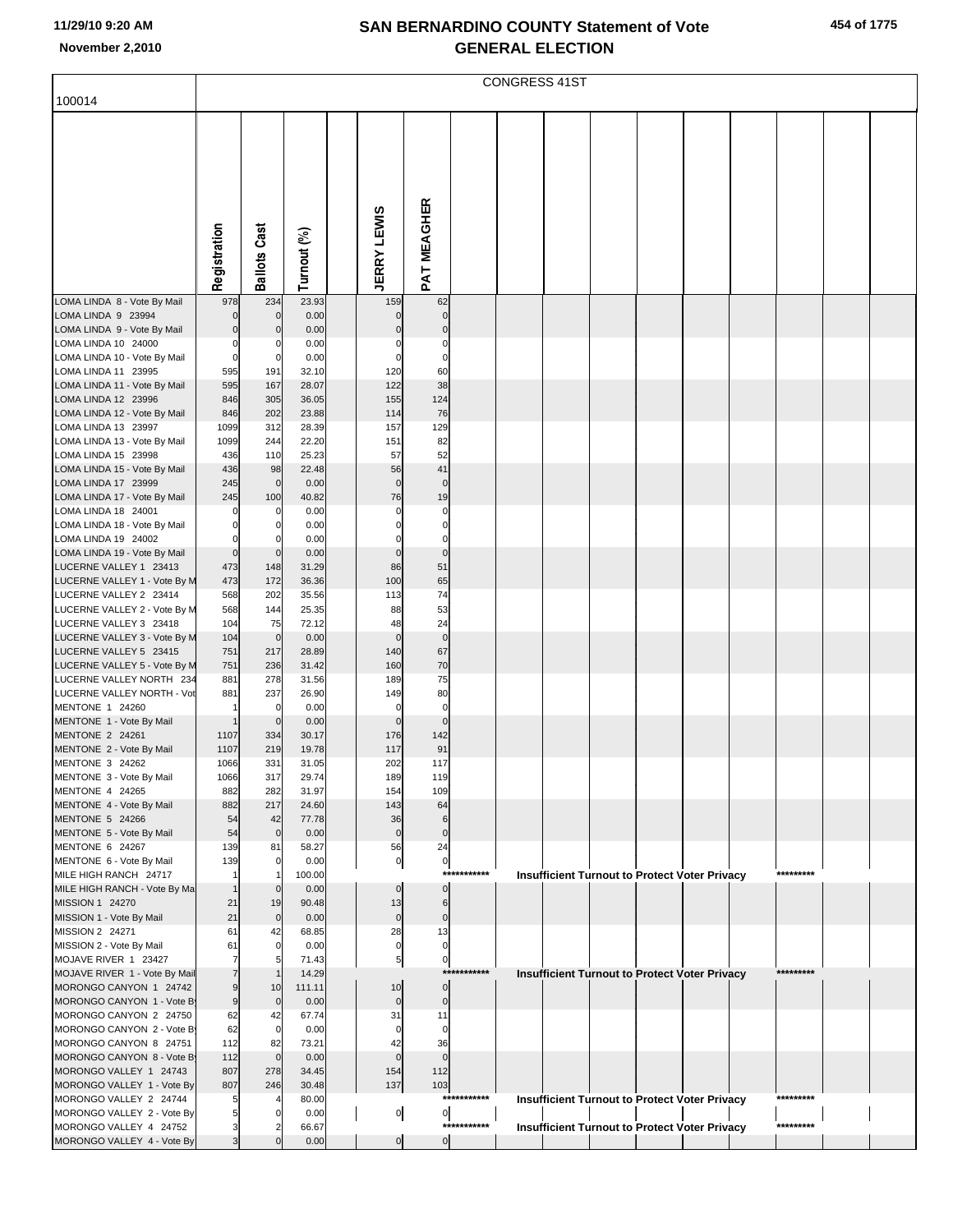|                                                          |                | CONGRESS 41ST       |                |  |                    |             |             |  |  |  |                                               |  |           |  |
|----------------------------------------------------------|----------------|---------------------|----------------|--|--------------------|-------------|-------------|--|--|--|-----------------------------------------------|--|-----------|--|
| 100014                                                   |                |                     |                |  |                    |             |             |  |  |  |                                               |  |           |  |
|                                                          |                |                     |                |  |                    |             |             |  |  |  |                                               |  |           |  |
|                                                          |                |                     |                |  |                    |             |             |  |  |  |                                               |  |           |  |
|                                                          |                |                     |                |  |                    |             |             |  |  |  |                                               |  |           |  |
|                                                          |                |                     |                |  |                    |             |             |  |  |  |                                               |  |           |  |
|                                                          |                |                     |                |  |                    |             |             |  |  |  |                                               |  |           |  |
|                                                          |                |                     |                |  |                    |             |             |  |  |  |                                               |  |           |  |
|                                                          |                |                     |                |  |                    |             |             |  |  |  |                                               |  |           |  |
|                                                          |                |                     |                |  |                    |             |             |  |  |  |                                               |  |           |  |
|                                                          |                |                     |                |  |                    |             |             |  |  |  |                                               |  |           |  |
|                                                          |                |                     |                |  |                    |             |             |  |  |  |                                               |  |           |  |
|                                                          | Registration   | <b>Ballots Cast</b> | Turnout (%)    |  | <b>JERRY LEWIS</b> | PAT MEAGHER |             |  |  |  |                                               |  |           |  |
|                                                          |                |                     |                |  |                    |             |             |  |  |  |                                               |  |           |  |
| MORONGO VALLEY 5 24753                                   | 710            | 258                 | 36.34          |  | 144                | 105         |             |  |  |  |                                               |  |           |  |
| MORONGO VALLEY 5 - Vote By                               | 710            | 211                 | 29.72          |  | 128                | 76          |             |  |  |  |                                               |  |           |  |
| MORONGO VALLEY 6 24754                                   | $\overline{2}$ |                     | 50.00          |  |                    |             | *********** |  |  |  | Insufficient Turnout to Protect Voter Privacy |  | ********* |  |
| MORONGO VALLEY 6 - Vote By                               | $\overline{2}$ | 0                   | 0.00           |  |                    | $\Omega$    |             |  |  |  |                                               |  |           |  |
| MORONGO VALLEY 7 24755                                   | 46<br>46       | 21<br>0             | 45.65<br>0.00  |  |                    | 13          |             |  |  |  |                                               |  |           |  |
| MORONGO VALLEY 7 - Vote By<br>MORONGO VALLEY 12 24756    | $\mathbf{0}$   | $\Omega$            | 0.00           |  |                    |             |             |  |  |  |                                               |  |           |  |
| MORONGO VALLEY 12 - Vote By                              | $\Omega$       | $\Omega$            | 0.00           |  |                    |             |             |  |  |  |                                               |  |           |  |
| NATIONAL FOREST 11 23503                                 | $\Omega$       | $\Omega$            | 0.00           |  |                    |             |             |  |  |  |                                               |  |           |  |
| NATIONAL FOREST 11 - Vote By                             | $\Omega$       |                     | 0.00           |  |                    |             |             |  |  |  |                                               |  |           |  |
| NATIONAL FOREST 12 23504                                 |                | O                   | 0.00           |  |                    |             |             |  |  |  |                                               |  |           |  |
| NATIONAL FOREST 12 - Vote By                             |                | $\Omega$            | 0.00           |  |                    |             |             |  |  |  |                                               |  |           |  |
| NATIONAL FOREST 25 23505                                 |                | 6                   | 85.71          |  |                    |             |             |  |  |  |                                               |  |           |  |
| NATIONAL FOREST 25 - Vote By                             | $\Omega$       | $\Omega$            | 0.00           |  |                    |             |             |  |  |  |                                               |  |           |  |
| NATIONAL FOREST 30 23506<br>NATIONAL FOREST 30 - Vote By |                | $\Omega$            | 0.00<br>0.00   |  |                    |             |             |  |  |  |                                               |  |           |  |
| NATIONAL FOREST 46 23512                                 |                | n                   | 0.00           |  |                    |             |             |  |  |  |                                               |  |           |  |
| NATIONAL FOREST 46 - Vote By                             | $\Omega$       | O                   | 0.00           |  |                    |             |             |  |  |  |                                               |  |           |  |
| NATIONAL FOREST 47 23513                                 |                | $\Omega$            | 0.00           |  |                    |             |             |  |  |  |                                               |  |           |  |
| NATIONAL FOREST 47 - Vote By                             |                | $\Omega$            | 0.00           |  |                    |             |             |  |  |  |                                               |  |           |  |
| NATIONAL FOREST 48 23514                                 | $\Omega$       | $\Omega$            | 0.00           |  |                    |             |             |  |  |  |                                               |  |           |  |
| NATIONAL FOREST 48 - Vote By                             |                |                     | 0.00           |  |                    |             |             |  |  |  |                                               |  |           |  |
| NATIONAL FOREST 49 23515<br>NATIONAL FOREST 49 - Vote By |                | O                   | 0.00<br>0.00   |  |                    |             |             |  |  |  |                                               |  |           |  |
| NATIONAL FOREST 50 23516                                 |                | $\Omega$            | 0.00           |  |                    |             |             |  |  |  |                                               |  |           |  |
| NATIONAL FOREST 50 - Vote By                             | $\Omega$       | $\Omega$            | 0.00           |  |                    |             |             |  |  |  |                                               |  |           |  |
| NATIONAL FOREST 51 23517                                 | $\Omega$       | $\Omega$            | 0.00           |  |                    |             |             |  |  |  |                                               |  |           |  |
| NATIONAL FOREST 51 - Vote By                             |                |                     | 0.00           |  |                    |             |             |  |  |  |                                               |  |           |  |
| NATIONAL FOREST 52 23518                                 | $\Omega$       | O                   | 0.00           |  |                    |             |             |  |  |  |                                               |  |           |  |
| NATIONAL FOREST 52 - Vote By<br>NATIONAL FOREST 53 23519 |                | $\Omega$            | 0.00<br>0.00   |  |                    |             |             |  |  |  |                                               |  |           |  |
| NATIONAL FOREST 53 - Vote By                             |                |                     | 0.00           |  |                    |             |             |  |  |  |                                               |  |           |  |
| NATIONAL FOREST 54 23520                                 | $\Omega$       | $\Omega$            | 0.00           |  |                    |             |             |  |  |  |                                               |  |           |  |
| NATIONAL FOREST 54 - Vote By                             | $\overline{0}$ | $\mathbf 0$         | 0.00           |  | $\Omega$           | $\Omega$    |             |  |  |  |                                               |  |           |  |
| NATIONAL FOREST 55 23521                                 |                | 0                   | 0.00           |  |                    |             |             |  |  |  |                                               |  |           |  |
| NATIONAL FOREST 55 - Vote By                             |                | $\Omega$            | 0.00           |  |                    |             |             |  |  |  |                                               |  |           |  |
| NATIONAL FOREST 56 23522<br>NATIONAL FOREST 56 - Vote By | $\Omega$       | $\Omega$            | 0.00<br>0.00   |  |                    |             |             |  |  |  |                                               |  |           |  |
| NATIONAL FOREST 57 23523                                 |                | $\mathbf 0$         | 0.00           |  |                    |             |             |  |  |  |                                               |  |           |  |
| NATIONAL FOREST 57 - Vote By                             |                |                     | 0.00           |  |                    |             |             |  |  |  |                                               |  |           |  |
| NATIONAL FOREST 58 23524                                 |                | 0                   | 0.00           |  |                    |             |             |  |  |  |                                               |  |           |  |
| NATIONAL FOREST 58 - Vote By                             |                | $\Omega$            | 0.00           |  |                    |             |             |  |  |  |                                               |  |           |  |
| NATIONAL FOREST 59 23525                                 |                | $\Omega$            | 0.00           |  |                    |             |             |  |  |  |                                               |  |           |  |
| NATIONAL FOREST 59 - Vote By                             | $\Omega$       | $\Omega$            | 0.00           |  |                    |             |             |  |  |  |                                               |  |           |  |
| NATIONAL FOREST 60 23526<br>NATIONAL FOREST 60 - Vote By |                | $\mathbf 0$         | 0.00<br>0.00   |  |                    |             |             |  |  |  |                                               |  |           |  |
| NATIONAL FOREST 61 23527                                 |                | 0                   | 0.00           |  |                    |             |             |  |  |  |                                               |  |           |  |
| NATIONAL FOREST 61 - Vote By                             | $\mathbf 0$    | $\Omega$            | 0.00           |  |                    |             |             |  |  |  |                                               |  |           |  |
| NATIONAL FOREST 62 23528                                 | 71             | 52                  | 73.24          |  | 33                 | 16          |             |  |  |  |                                               |  |           |  |
| NATIONAL FOREST 62 - Vote By                             | 71             | $\mathbf 0$         | 0.00           |  |                    |             |             |  |  |  |                                               |  |           |  |
| NATIONAL FOREST 63 23529                                 | $\overline{0}$ | $\mathbf 0$         | 0.00           |  |                    |             |             |  |  |  |                                               |  |           |  |
| NATIONAL FOREST 63 - Vote By<br>NATIONAL FOREST 64 23530 | 0              | 0                   | 0.00<br>0.00   |  |                    |             |             |  |  |  |                                               |  |           |  |
| NATIONAL FOREST 64 - Vote By                             |                | $\Omega$            | 0.00           |  |                    |             |             |  |  |  |                                               |  |           |  |
| NATIONAL FOREST 65 23531                                 |                | $\Omega$            | 0.00           |  |                    |             |             |  |  |  |                                               |  |           |  |
| NATIONAL FOREST 65 - Vote By                             | $\Omega$       | $\Omega$            | 0.00           |  |                    |             |             |  |  |  |                                               |  |           |  |
| NATIONAL FOREST 66 23532                                 | $\mathbf 0$    | $\Omega$            | 0.00           |  |                    |             |             |  |  |  |                                               |  |           |  |
| NATIONAL FOREST 66 - Vote By                             | 0              |                     | 0.00           |  |                    |             |             |  |  |  |                                               |  |           |  |
| NATIONAL FOREST 67 23533                                 | 18<br>18       |                     | 50.00          |  |                    |             |             |  |  |  |                                               |  |           |  |
| NATIONAL FOREST 67 - Vote By<br>NATIONAL FOREST 68 23534 | $\overline{7}$ |                     | 0.00<br>100.00 |  |                    |             |             |  |  |  |                                               |  |           |  |
|                                                          |                |                     |                |  |                    |             |             |  |  |  |                                               |  |           |  |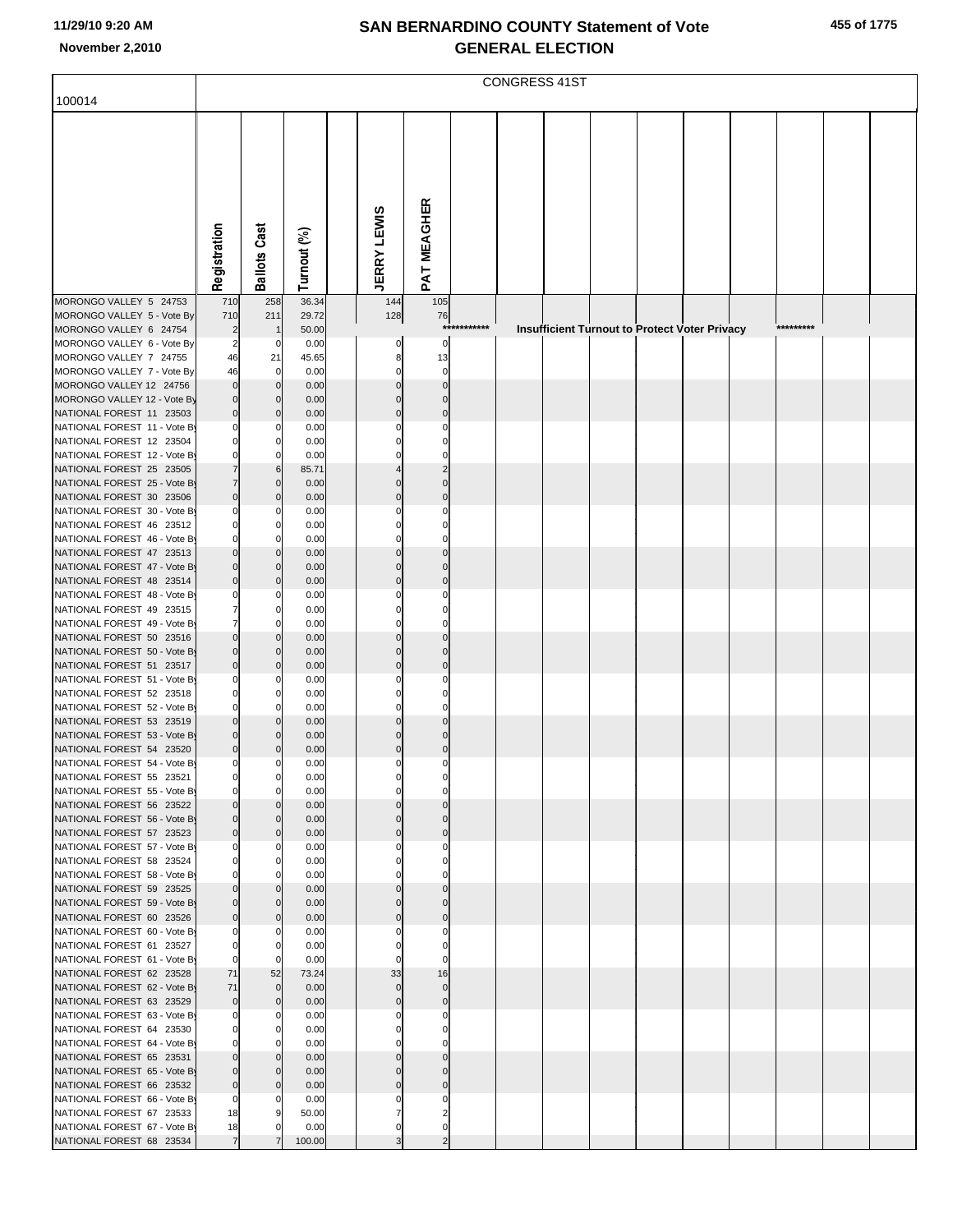|                                                           |                            |                     |                |                    |                |             | CONGRESS 41ST |  |                                               |  |           |  |
|-----------------------------------------------------------|----------------------------|---------------------|----------------|--------------------|----------------|-------------|---------------|--|-----------------------------------------------|--|-----------|--|
| 100014                                                    |                            |                     |                |                    |                |             |               |  |                                               |  |           |  |
|                                                           |                            |                     |                |                    |                |             |               |  |                                               |  |           |  |
|                                                           |                            |                     |                |                    |                |             |               |  |                                               |  |           |  |
|                                                           |                            |                     |                |                    |                |             |               |  |                                               |  |           |  |
|                                                           |                            |                     |                |                    |                |             |               |  |                                               |  |           |  |
|                                                           |                            |                     |                |                    |                |             |               |  |                                               |  |           |  |
|                                                           |                            |                     |                |                    |                |             |               |  |                                               |  |           |  |
|                                                           |                            |                     |                |                    |                |             |               |  |                                               |  |           |  |
|                                                           |                            |                     |                |                    |                |             |               |  |                                               |  |           |  |
|                                                           |                            |                     |                |                    |                |             |               |  |                                               |  |           |  |
|                                                           |                            |                     |                |                    |                |             |               |  |                                               |  |           |  |
|                                                           |                            | <b>Ballots Cast</b> |                |                    |                |             |               |  |                                               |  |           |  |
|                                                           | Registration               |                     | Turnout (%)    | <b>JERRY LEWIS</b> | PAT MEAGHER    |             |               |  |                                               |  |           |  |
| NATIONAL FOREST 68 - Vote B                               |                            | $\mathbf{0}$        | 0.00           | $\mathbf 0$        |                |             |               |  |                                               |  |           |  |
| NATIONAL FOREST 69 23535                                  | $\mathbf 0$                | $\mathbf{0}$        | 0.00           | $\mathbf 0$        |                |             |               |  |                                               |  |           |  |
| NATIONAL FOREST 69 - Vote By                              | $\bf 0$                    | $\Omega$            | 0.00           | $\mathbf 0$        |                |             |               |  |                                               |  |           |  |
| NATIONAL FOREST 70 23536                                  | 74                         | 69                  | 93.24          | 54                 | 11             |             |               |  |                                               |  |           |  |
| NATIONAL FOREST 70 - Vote By                              | 74                         | 0                   | 0.00           | $\overline{0}$     | 0              |             |               |  |                                               |  |           |  |
| NATIONAL FOREST 71 23537                                  | 3                          | 2                   | 66.67          |                    |                | *********** |               |  | Insufficient Turnout to Protect Voter Privacy |  | ********* |  |
| NATIONAL FOREST 71 - Vote By<br>NATIONAL FOREST 72 23538  |                            |                     | 0.00<br>100.00 | $\overline{0}$     | $\overline{0}$ | *********** |               |  | Insufficient Turnout to Protect Voter Privacy |  | ********* |  |
| NATIONAL FOREST 72 - Vote By                              |                            |                     | 0.00           | $\mathbf 0$        | $\Omega$       |             |               |  |                                               |  |           |  |
| NATIONAL FOREST 79 23539                                  | 0                          |                     | 0.00           |                    |                |             |               |  |                                               |  |           |  |
| NATIONAL FOREST 79 - Vote By                              | 0                          |                     | 0.00           |                    |                |             |               |  |                                               |  |           |  |
| NATIONAL FOREST 97 23540                                  | $\Omega$                   | 0                   | 0.00           |                    |                |             |               |  |                                               |  |           |  |
| NATIONAL FOREST 97 - Vote By                              | $\Omega$                   | $\Omega$            | 0.00           |                    |                |             |               |  |                                               |  |           |  |
| NATIONAL FOREST 99 23541                                  | $\mathbf 0$                | $\mathbf{0}$        | 0.00           |                    |                |             |               |  |                                               |  |           |  |
| NATIONAL FOREST 99 - Vote By                              | $\Omega$                   | $\Omega$            | 0.00           |                    |                |             |               |  |                                               |  |           |  |
| NATIONAL FOREST 100 23542<br>NATIONAL FOREST 100 - Vote B | 0<br>0                     | 0                   | 0.00<br>0.00   |                    |                |             |               |  |                                               |  |           |  |
| NATIONAL FOREST 101 23543                                 | $\mathbf 0$                | O                   | 0.00           |                    |                |             |               |  |                                               |  |           |  |
| NATIONAL FOREST 101 - Vote B                              | $\Omega$                   | $\Omega$            | 0.00           |                    |                |             |               |  |                                               |  |           |  |
| NATIONAL FOREST 102 23544                                 | $\mathbf 0$                | $\Omega$            | 0.00           | 0                  |                |             |               |  |                                               |  |           |  |
| NATIONAL FOREST 102 - Vote B                              | $\mathbf 0$                | $\Omega$            | 0.00           | 0                  | $\mathbf 0$    |             |               |  |                                               |  |           |  |
| NATIONAL FOREST 103 23545                                 | 5                          |                     | 80.00          |                    |                | *********** |               |  | Insufficient Turnout to Protect Voter Privacy |  | ********* |  |
| NATIONAL FOREST 103 - Vote B                              | 5                          |                     | 0.00           | $\Omega$           | $\Omega$       |             |               |  |                                               |  |           |  |
| NATIONAL FOREST 104 23546<br>NATIONAL FOREST 104 - Vote B | $\mathbf 0$<br>$\Omega$    | O                   | 0.00<br>0.00   |                    |                |             |               |  |                                               |  |           |  |
| NATIONAL FOREST 105 23547                                 | $\mathbf 0$                | $\mathbf{0}$        | 0.00           |                    |                |             |               |  |                                               |  |           |  |
| NATIONAL FOREST 105 - Vote B                              | $\mathbf 0$                |                     | 0.00           | $\Omega$           |                |             |               |  |                                               |  |           |  |
| NATIONAL FOREST 106 23548                                 | 0                          | 0                   | 0.00           |                    |                |             |               |  |                                               |  |           |  |
| NATIONAL FOREST 106 - Vote B                              | $\mathbf 0$                |                     | 0.00           |                    |                |             |               |  |                                               |  |           |  |
| NATIONAL FOREST 108 23549                                 | $\mathbf 0$                |                     | 0.00           |                    |                |             |               |  |                                               |  |           |  |
| NATIONAL FOREST 108 - Vote B<br>NATIONAL FOREST 109 23550 | $\Omega$<br>$\overline{2}$ | 2                   | 0.00<br>100.00 | 0                  | $\mathbf 0$    | *********** |               |  |                                               |  | ********* |  |
| NATIONAL FOREST 109 - Vote B                              | $\overline{c}$             |                     | 0.00           | 0                  | $\pmb{0}$      |             |               |  | Insufficient Turnout to Protect Voter Privacy |  |           |  |
| NATIONAL FOREST 111 23551                                 | $\mathbf 0$                | $\mathbf{0}$        | 0.00           | $\mathbf 0$        | 0              |             |               |  |                                               |  |           |  |
| NATIONAL FOREST 111 - Vote B                              | $\mathbf 0$                | $\overline{0}$      | 0.00           |                    |                |             |               |  |                                               |  |           |  |
| NATIONAL FOREST 112 23552                                 | 0                          | $\Omega$            | 0.00           |                    |                |             |               |  |                                               |  |           |  |
| NATIONAL FOREST 112 - Vote B                              | $\mathbf 0$                |                     | 0.00           |                    |                |             |               |  |                                               |  |           |  |
| NATIONAL FOREST 113 23553                                 | $\mathbf 0$                | $\mathbf{0}$        | 0.00           |                    |                |             |               |  |                                               |  |           |  |
| NATIONAL FOREST 113 - Vote B<br>NATIONAL FOREST 115 23554 | $\mathbf 0$<br>0           | $\Omega$<br>0       | 0.00<br>0.00   |                    |                |             |               |  |                                               |  |           |  |
| NATIONAL FOREST 115 - Vote B                              | 0                          |                     | 0.00           |                    |                |             |               |  |                                               |  |           |  |
| NATIONAL FOREST 116 23555                                 | 0                          | O                   | 0.00           |                    |                |             |               |  |                                               |  |           |  |
| NATIONAL FOREST 116 - Vote B                              | $\mathbf 0$                |                     | 0.00           |                    |                |             |               |  |                                               |  |           |  |
| NATIONAL FOREST 123 23556                                 | $\mathbf 0$                | 0                   | 0.00           |                    |                |             |               |  |                                               |  |           |  |
| NATIONAL FOREST 123 - Vote B                              | $\pmb{0}$                  | 0                   | 0.00           | $\Omega$           | $\Omega$       |             |               |  |                                               |  |           |  |
| NATIONAL FOREST 131 23511                                 | 81                         | 47                  | 58.02          | 29                 | 16             |             |               |  |                                               |  |           |  |
| NATIONAL FOREST 131 - Vote B<br>NATIONAL FOREST 133 23575 | 81                         | 0<br>O              | 0.00<br>0.00   | $\Omega$           |                |             |               |  |                                               |  |           |  |
| NATIONAL FOREST 133 - Vote B                              | 0<br>$\mathbf 0$           |                     | 0.00           |                    |                |             |               |  |                                               |  |           |  |
| NATIONAL FOREST 137 23576                                 | $\mathbf 0$                | $\Omega$            | 0.00           |                    |                |             |               |  |                                               |  |           |  |
| NATIONAL FOREST 137 - Vote B                              | $\mathbf 0$                | O                   | 0.00           |                    |                |             |               |  |                                               |  |           |  |
| NATIONAL FOREST 138 23577                                 | 0                          | 0                   | 0.00           |                    |                |             |               |  |                                               |  |           |  |
| NATIONAL FOREST 138 - Vote B                              | 0                          |                     | 0.00           |                    |                |             |               |  |                                               |  |           |  |
| NATIONAL FOREST 139 23578                                 | 0                          | 0                   | 0.00           |                    |                |             |               |  |                                               |  |           |  |
| NATIONAL FOREST 139 - Vote B<br>NATIONAL FOREST 140 23579 | $\mathbf 0$                | $\mathbf{0}$        | 0.00<br>0.00   |                    |                |             |               |  |                                               |  |           |  |
| NATIONAL FOREST 140 - Vote B                              | $\mathbf 0$<br>$\mathbf 0$ | 0                   | 0.00           |                    |                |             |               |  |                                               |  |           |  |
| NATIONAL FOREST 141 23580                                 | 0                          | 0                   | 0.00           |                    |                |             |               |  |                                               |  |           |  |
| NATIONAL FOREST 141 - Vote B                              | 0                          |                     | 0.00           |                    |                |             |               |  |                                               |  |           |  |
| NATIONAL FOREST 142 23581                                 | 0                          |                     | 0.00           | 0                  | 0              |             |               |  |                                               |  |           |  |
| NATIONAL FOREST 142 - Vote B                              | $\mathbf 0$                |                     | 0.00           | $\Omega$           | $\mathbf{0}$   |             |               |  |                                               |  |           |  |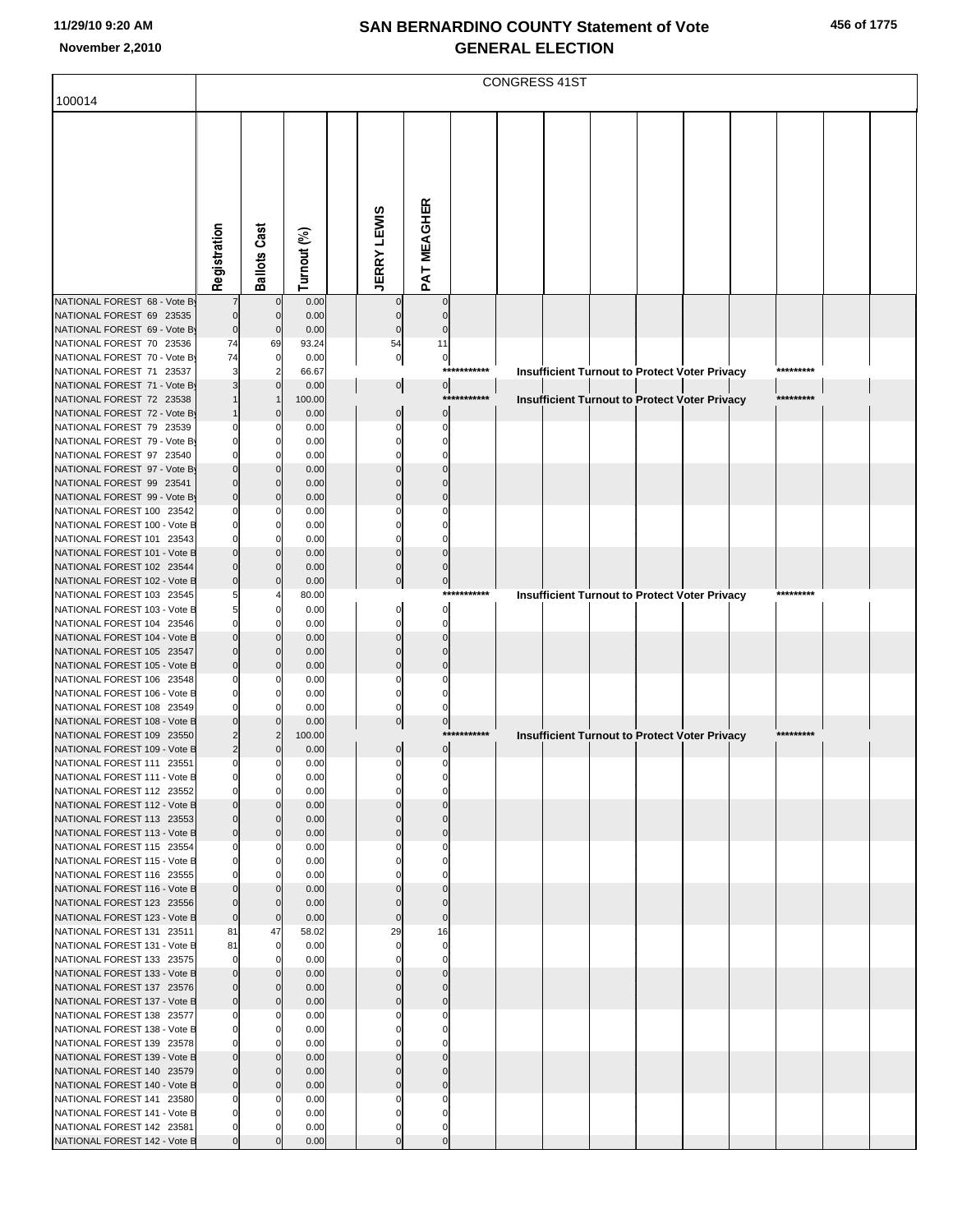|                                                              |                            | CONGRESS 41ST                 |                |  |                               |                               |             |  |  |  |  |                                                      |  |  |
|--------------------------------------------------------------|----------------------------|-------------------------------|----------------|--|-------------------------------|-------------------------------|-------------|--|--|--|--|------------------------------------------------------|--|--|
| 100014                                                       |                            |                               |                |  |                               |                               |             |  |  |  |  |                                                      |  |  |
|                                                              | Registration               | <b>Ballots Cast</b>           | Turnout (%)    |  | <b>JERRY LEWIS</b>            | <b>PAT MEAGHER</b>            |             |  |  |  |  |                                                      |  |  |
| NEEDLES 1 24025                                              | 720                        | 234                           | 32.50          |  | 128                           | 96                            |             |  |  |  |  |                                                      |  |  |
| NEEDLES 1 - Vote By Mail<br>NEEDLES 2 24026                  | 720<br>695                 | 177<br>234                    | 24.58<br>33.67 |  | 103<br>141                    | 67<br>80                      |             |  |  |  |  |                                                      |  |  |
| NEEDLES 2 - Vote By Mail                                     | 695                        | 225                           | 32.37          |  | 141                           | 77                            |             |  |  |  |  |                                                      |  |  |
| NEEDLES 3 24027                                              | 414                        | 137                           | 33.09          |  | 99                            | 29                            |             |  |  |  |  |                                                      |  |  |
| NEEDLES 3 - Vote By Mail                                     | 414                        | 144                           | 34.78          |  | 109                           | 25                            |             |  |  |  |  |                                                      |  |  |
| NEEDLES NORTH 24028<br>NEEDLES NORTH - Vote By Mail          | 16<br>16                   | $\,6$<br>$\mathbf 0$          | 37.50<br>0.00  |  | $\overline{2}$<br>$\mathbf 0$ | $\overline{4}$<br>$\mathbf 0$ |             |  |  |  |  |                                                      |  |  |
| NEWBERRY CSD 1 23455                                         | 748                        | 257                           | 34.36          |  | 165                           | 83                            |             |  |  |  |  |                                                      |  |  |
| NEWBERRY CSD 1 - Vote By Ma                                  | 748                        | 219                           | 29.28          |  | 151                           | 59                            |             |  |  |  |  |                                                      |  |  |
| NEWBERRY CSD 2 23468                                         | 350                        | 104                           | 29.71          |  | 72                            | 28                            |             |  |  |  |  |                                                      |  |  |
| NEWBERRY CSD 2 - Vote By Ma                                  | 350                        | 99                            | 28.29          |  | 67                            | 27                            |             |  |  |  |  |                                                      |  |  |
| OAK GLEN 1 24714<br>OAK GLEN 1 - Vote By Mail                | 236<br>236                 | 91<br>76                      | 38.56<br>32.20 |  | 59<br>61                      | 23<br>11                      |             |  |  |  |  |                                                      |  |  |
| OAK GLEN 2 24719                                             | 118                        | 83                            | 70.34          |  | 62                            | 18                            |             |  |  |  |  |                                                      |  |  |
| OAK GLEN 2 - Vote By Mail                                    | 118                        |                               | 0.00           |  | 0                             | 0                             |             |  |  |  |  |                                                      |  |  |
| OAK GLEN 7 24720                                             |                            |                               | 0.00           |  |                               | 0                             |             |  |  |  |  |                                                      |  |  |
| OAK GLEN 7 - Vote By Mail                                    |                            |                               | 0.00           |  |                               | $\mathbf 0$                   |             |  |  |  |  |                                                      |  |  |
| OAK GLEN 8 24721<br>OAK GLEN 8 - Vote By Mail                | $\mathbf 0$<br>$\mathbf 0$ | $\mathcal{C}$<br>$\mathsf{C}$ | 0.00<br>0.00   |  | $\mathbf 0$<br>$\mathbf 0$    | $\mathbf 0$<br>$\mathbf 0$    |             |  |  |  |  |                                                      |  |  |
| OAK HILLS 1 23916                                            | 574                        | 181                           | 31.53          |  | 127                           | 39                            |             |  |  |  |  |                                                      |  |  |
| OAK HILLS 1 - Vote By Mail                                   | 574                        | 170                           | 29.62          |  | 132                           | 24                            |             |  |  |  |  |                                                      |  |  |
| OAK HILLS 3 23917                                            | 546                        | 226                           | 41.39          |  | 163                           | 44                            |             |  |  |  |  |                                                      |  |  |
| OAK HILLS 3 - Vote By Mail<br>OAK HILLS 4 23918              | 546<br>399                 | 131<br>104                    | 23.99          |  | 88<br>78                      | 38<br>25                      |             |  |  |  |  |                                                      |  |  |
| OAK HILLS 4 - Vote By Mail                                   | 399                        | 136                           | 26.07<br>34.09 |  | 93                            | 35                            |             |  |  |  |  |                                                      |  |  |
| OAK HILLS 5 23919                                            | 741                        | 299                           | 40.35          |  | 204                           | 76                            |             |  |  |  |  |                                                      |  |  |
| OAK HILLS 5 - Vote By Mail                                   | 741                        | 223                           | 30.09          |  | 160                           | 54                            |             |  |  |  |  |                                                      |  |  |
| OAK HILLS 6 23920                                            | 218                        | 70                            | 32.11          |  | 58                            | 10                            |             |  |  |  |  |                                                      |  |  |
| OAK HILLS 6 - Vote By Mail<br>OAK HILLS 7 23921              | 218<br>649                 | 47<br>234                     | 21.56<br>36.06 |  | 31<br>156                     | 9<br>62                       |             |  |  |  |  |                                                      |  |  |
| OAK HILLS 7 - Vote By Mail                                   | 649                        | 165                           | 25.42          |  | 102                           | 62                            |             |  |  |  |  |                                                      |  |  |
| OAK HILLS 8 23922                                            | 839                        | 258                           | 30.75          |  | 176                           | 65                            |             |  |  |  |  |                                                      |  |  |
| OAK HILLS 8 - Vote By Mail                                   | 839                        | 249                           | 29.68          |  | 166                           | 73                            |             |  |  |  |  |                                                      |  |  |
| OAK HILLS 9 23923                                            | 750                        | 236                           | 31.47          |  | 154                           | 67                            |             |  |  |  |  |                                                      |  |  |
| OAK HILLS 9 - Vote By Mail<br>ORO GRANDE 1 24669             | 750<br>244                 | 235<br>134                    | 31.33<br>54.92 |  | 177<br>81                     | 46<br>41                      |             |  |  |  |  |                                                      |  |  |
| ORO GRANDE 1 - Vote By Mail                                  | 244                        |                               | 0.00           |  | $\overline{0}$                | $\overline{0}$                |             |  |  |  |  |                                                      |  |  |
| PHELAN - PINON HILLS 8 2393                                  | 5 <sub>5</sub>             | $\mathbf 1$                   | 20.00          |  |                               |                               | *********** |  |  |  |  | <b>Insufficient Turnout to Protect Voter Privacy</b> |  |  |
| PHELAN - PINON HILLS 8 - Vote                                | 5                          | 0                             | 0.00           |  | 0                             | 0                             |             |  |  |  |  |                                                      |  |  |
| PHELAN - PINON HILLS 9 2393<br>PHELAN - PINON HILLS 9 - Vote | 157<br>157                 | 92                            | 58.60<br>0.00  |  | 59<br>$\Omega$                | 25<br>$\mathbf 0$             |             |  |  |  |  |                                                      |  |  |
| PIONEERTOWN 1 24747                                          | $\overline{0}$             |                               | 0.00           |  | $\mathbf 0$                   | $\mathbf 0$                   |             |  |  |  |  |                                                      |  |  |
| PIONEERTOWN 1 - Vote By Mai                                  | $\overline{0}$             | $\mathsf{C}$                  | 0.00           |  | $\Omega$                      | $\Omega$                      |             |  |  |  |  |                                                      |  |  |
| PIONEERTOWN 2 24741                                          | 251                        | 209                           | 83.27          |  | 98                            | 98                            |             |  |  |  |  |                                                      |  |  |
| PIONEERTOWN 2 - Vote By Mai<br>PIONEERTOWN 3 24746           | 251                        |                               | 0.00           |  |                               | $\Omega$                      |             |  |  |  |  |                                                      |  |  |
| PIONEERTOWN 3 - Vote By Mai                                  | 0<br>$\overline{0}$        |                               | 0.00<br>0.00   |  |                               |                               |             |  |  |  |  |                                                      |  |  |
| PIONEERTOWN 4 24745                                          | 10                         | 5                             | 50.00          |  |                               |                               |             |  |  |  |  |                                                      |  |  |
| PIONEERTOWN 4 - Vote By Mai                                  | 10                         | $\mathbf 0$                   | 0.00           |  | $\Omega$                      | $\mathbf 0$                   |             |  |  |  |  |                                                      |  |  |
| RECHE CANYON 1 23761                                         | 137                        | 90                            | 65.69          |  | 82                            | 8                             |             |  |  |  |  |                                                      |  |  |
| RECHE CANYON 1 - Vote By Ma<br>RECHE CANYON 3 23762          | 137<br>27                  | $\mathbf 0$                   | 0.00<br>59.26  |  | $\Omega$<br>14                | $\Omega$                      |             |  |  |  |  |                                                      |  |  |
| RECHE CANYON 3 - Vote By Ma                                  | 27                         | 16<br>$\Omega$                | 0.00           |  |                               | $\Omega$                      |             |  |  |  |  |                                                      |  |  |
| REDLANDS 1 24205                                             | $\overline{0}$             | $\mathsf{C}$                  | 0.00           |  |                               |                               |             |  |  |  |  |                                                      |  |  |
| REDLANDS 1 - Vote By Mail                                    | $\overline{0}$             | $\mathsf{C}$                  | 0.00           |  | $\Omega$                      | $\Omega$                      |             |  |  |  |  |                                                      |  |  |
| REDLANDS 2 24206                                             | 1343                       | 423                           | 31.50          |  | 196                           | 186                           |             |  |  |  |  |                                                      |  |  |
| REDLANDS 2 - Vote By Mail<br>REDLANDS 3 24207                | 1343<br>967                | 281<br>328                    | 20.92<br>33.92 |  | 148<br>162                    | 118<br>142                    |             |  |  |  |  |                                                      |  |  |
| REDLANDS 3 - Vote By Mail                                    | 967                        | 241                           | 24.92          |  | 141                           | 94                            |             |  |  |  |  |                                                      |  |  |
| REDLANDS 4 24208                                             | 742                        | 289                           | 38.95          |  | 138                           | 134                           |             |  |  |  |  |                                                      |  |  |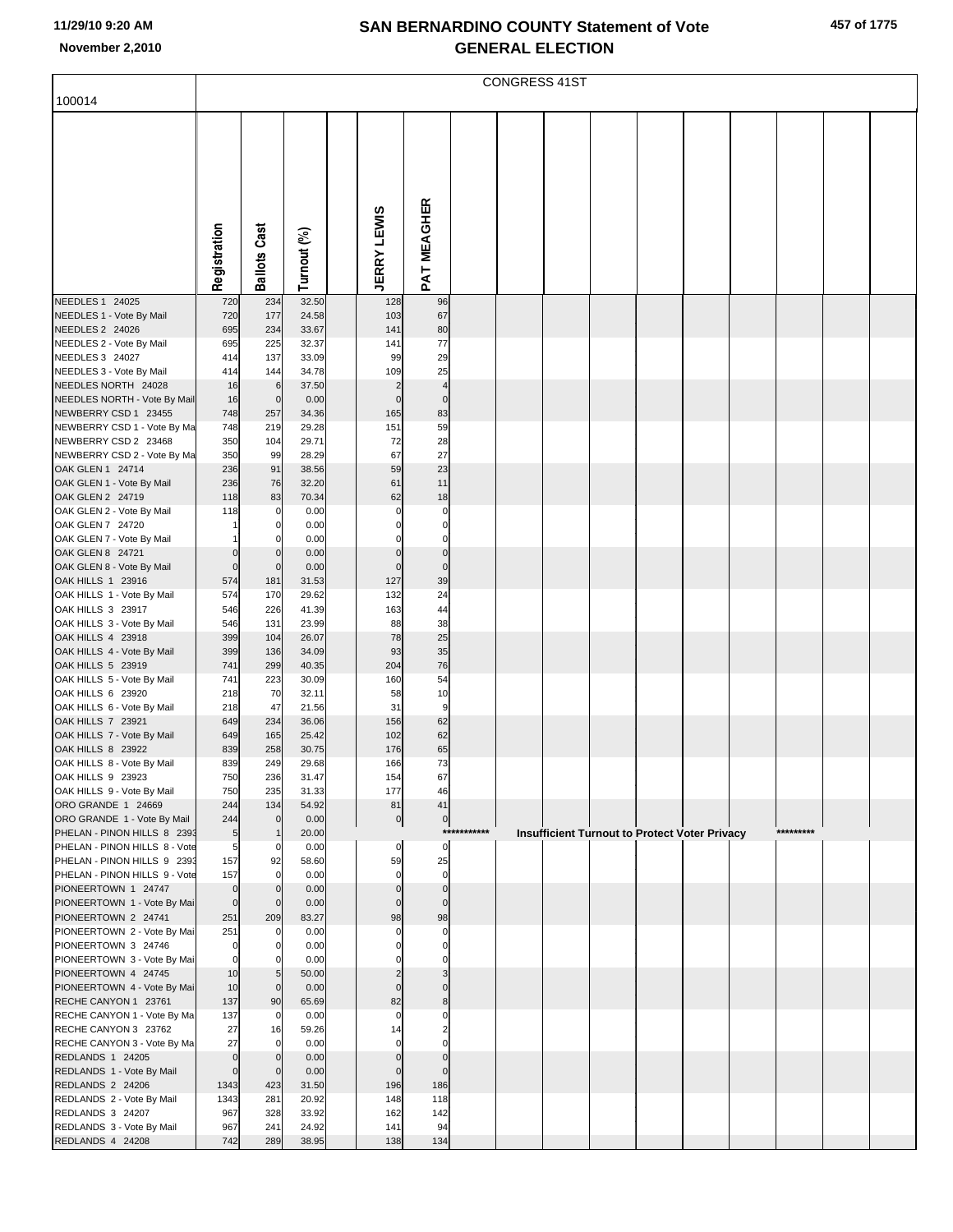|                                                 |              | <b>CONGRESS 41ST</b> |                |  |                    |             |  |  |  |  |  |  |  |  |
|-------------------------------------------------|--------------|----------------------|----------------|--|--------------------|-------------|--|--|--|--|--|--|--|--|
| 100014                                          |              |                      |                |  |                    |             |  |  |  |  |  |  |  |  |
|                                                 |              |                      |                |  |                    |             |  |  |  |  |  |  |  |  |
|                                                 |              |                      |                |  |                    |             |  |  |  |  |  |  |  |  |
|                                                 |              |                      |                |  |                    |             |  |  |  |  |  |  |  |  |
|                                                 |              |                      |                |  |                    |             |  |  |  |  |  |  |  |  |
|                                                 |              |                      |                |  |                    |             |  |  |  |  |  |  |  |  |
|                                                 |              |                      |                |  |                    |             |  |  |  |  |  |  |  |  |
|                                                 |              |                      |                |  |                    |             |  |  |  |  |  |  |  |  |
|                                                 |              |                      |                |  |                    |             |  |  |  |  |  |  |  |  |
|                                                 |              |                      |                |  |                    |             |  |  |  |  |  |  |  |  |
|                                                 | Registration | <b>Ballots Cast</b>  | Turnout (%)    |  | <b>JERRY LEWIS</b> | PAT MEAGHER |  |  |  |  |  |  |  |  |
| REDLANDS 4 - Vote By Mail                       | 742          | 167                  | 22.51          |  | 88                 | 67          |  |  |  |  |  |  |  |  |
| REDLANDS 5 24209                                | 776          | 282                  | 36.34          |  | 152                | 115         |  |  |  |  |  |  |  |  |
| REDLANDS 5 - Vote By Mail                       | 776          | 196                  | 25.26          |  | 98                 | 95          |  |  |  |  |  |  |  |  |
| REDLANDS 6 24210                                | 825          | 238                  | 28.85          |  | 88                 | 130         |  |  |  |  |  |  |  |  |
| REDLANDS 6 - Vote By Mail<br>REDLANDS 7 24211   | 825<br>719   | 137<br>229           | 16.61<br>31.85 |  | 49<br>110          | 81<br>105   |  |  |  |  |  |  |  |  |
| REDLANDS 7 - Vote By Mail                       | 719          | 132                  | 18.36          |  | 62                 | 60          |  |  |  |  |  |  |  |  |
| REDLANDS 8 24212                                | 863          | 274                  | 31.75          |  | 151                | 113         |  |  |  |  |  |  |  |  |
| REDLANDS 8 - Vote By Mail                       | 863          | 263                  | 30.48          |  | 175                | 84          |  |  |  |  |  |  |  |  |
| REDLANDS 9 24213<br>REDLANDS 9 - Vote By Mail   | 863<br>863   | 273<br>215           | 31.63<br>24.91 |  | 132<br>126         | 123<br>81   |  |  |  |  |  |  |  |  |
| REDLANDS 10 24214                               | 620          | 231                  | 37.26          |  | 100                | 107         |  |  |  |  |  |  |  |  |
| REDLANDS 10 - Vote By Mail                      | 620          | 142                  | 22.90          |  | 70                 | 61          |  |  |  |  |  |  |  |  |
| REDLANDS 11 24215                               | 1099         | 372                  | 33.85          |  | 201                | 150         |  |  |  |  |  |  |  |  |
| REDLANDS 11 - Vote By Mail<br>REDLANDS 12 24216 | 1099<br>1057 | 283<br>318           | 25.75<br>30.09 |  | 165<br>180         | 110<br>118  |  |  |  |  |  |  |  |  |
| REDLANDS 12 - Vote By Mail                      | 1057         | 376                  | 35.57          |  | 224                | 138         |  |  |  |  |  |  |  |  |
| REDLANDS 13 24217                               | 911          | 231                  | 25.36          |  | 105                | 109         |  |  |  |  |  |  |  |  |
| REDLANDS 13 - Vote By Mail                      | 911          | 178                  | 19.54          |  | 83                 | 85          |  |  |  |  |  |  |  |  |
| REDLANDS 14 24218                               | 859          | 296<br>258           | 34.46          |  | 133<br>147         | 149         |  |  |  |  |  |  |  |  |
| REDLANDS 14 - Vote By Mail<br>REDLANDS 15 24219 | 859<br>634   | 173                  | 30.03<br>27.29 |  | 66                 | 103<br>99   |  |  |  |  |  |  |  |  |
| REDLANDS 15 - Vote By Mail                      | 634          | 116                  | 18.30          |  | 49                 | 62          |  |  |  |  |  |  |  |  |
| REDLANDS 16 24220                               | 901          | 368                  | 40.84          |  | 232                | 114         |  |  |  |  |  |  |  |  |
| REDLANDS 16 - Vote By Mail                      | 901          | 256                  | 28.41          |  | 167                | 77          |  |  |  |  |  |  |  |  |
| REDLANDS 17 24221<br>REDLANDS 17 - Vote By Mail | 788<br>788   | 241<br>250           | 30.58<br>31.73 |  | 132<br>152         | 91<br>87    |  |  |  |  |  |  |  |  |
| REDLANDS 18 24222                               | 1097         | 466                  | 42.48          |  | 240                | 195         |  |  |  |  |  |  |  |  |
| REDLANDS 18 - Vote By Mail                      | 1097         | 302                  | 27.53          |  | 164                | 125         |  |  |  |  |  |  |  |  |
| REDLANDS 19 24223                               | 1181         | 436<br>374           | 36.92<br>31.67 |  | 260<br>209         | 154<br>142  |  |  |  |  |  |  |  |  |
| REDLANDS 19 - Vote By Mail<br>REDLANDS 20 24224 | 1181<br>936  | 326                  | 34.83          |  | 226                | 86          |  |  |  |  |  |  |  |  |
| REDLANDS 20 - Vote By Mail                      | 936          | 348                  | 37.18          |  | 250                | 89          |  |  |  |  |  |  |  |  |
| REDLANDS 21 24225                               | 792          | 328                  | 41.41          |  | 225                | 90          |  |  |  |  |  |  |  |  |
| REDLANDS 21 - Vote By Mail<br>REDLANDS 22 24226 | 792<br>693   | 262<br>282           | 33.08<br>40.69 |  | 178<br>158         | 75<br>111   |  |  |  |  |  |  |  |  |
| REDLANDS 22 - Vote By Mail                      | 693          | 164                  | 23.67          |  | 106                | 50          |  |  |  |  |  |  |  |  |
| REDLANDS 23 24227                               | 917          | 338                  | 36.86          |  | 200                | 118         |  |  |  |  |  |  |  |  |
| REDLANDS 23 - Vote By Mail                      | 917          | 261                  | 28.46          |  | 169                | 80          |  |  |  |  |  |  |  |  |
| REDLANDS 24 24228<br>REDLANDS 24 - Vote By Mail | 1142<br>1142 | 417<br>387           | 36.51<br>33.89 |  | 225<br>237         | 172<br>136  |  |  |  |  |  |  |  |  |
| REDLANDS 25 24229                               | 951          | 378                  | 39.75          |  | 221                | 136         |  |  |  |  |  |  |  |  |
| REDLANDS 25 - Vote By Mail                      | 951          | 324                  | 34.07          |  | 195                | 115         |  |  |  |  |  |  |  |  |
| REDLANDS 26 24230                               | 971          | 391                  | 40.27          |  | 233                | 141         |  |  |  |  |  |  |  |  |
| REDLANDS 26 - Vote By Mail<br>REDLANDS 27 24231 | 971<br>1036  | 300<br>342           | 30.90<br>33.01 |  | 189<br>217         | 94<br>107   |  |  |  |  |  |  |  |  |
| REDLANDS 27 - Vote By Mail                      | 1036         | 412                  | 39.77          |  | 273                | 122         |  |  |  |  |  |  |  |  |
| REDLANDS 28 24232                               | 540          | 189                  | 35.00          |  | 114                | 69          |  |  |  |  |  |  |  |  |
| REDLANDS 28 - Vote By Mail                      | 540          | 209                  | 38.70          |  | 102                | 102         |  |  |  |  |  |  |  |  |
| REDLANDS 29 24233<br>REDLANDS 29 - Vote By Mail | 529<br>529   | 189<br>204           | 35.73<br>38.56 |  | 122<br>132         | 62<br>65    |  |  |  |  |  |  |  |  |
| REDLANDS 30 24234                               | 663          | 240                  | 36.20          |  | 167                | 64          |  |  |  |  |  |  |  |  |
| REDLANDS 30 - Vote By Mail                      | 663          | 277                  | 41.78          |  | 206                | 58          |  |  |  |  |  |  |  |  |
| REDLANDS 31 24235                               | 1255         | 407                  | 32.43          |  | 283                | 111         |  |  |  |  |  |  |  |  |
| REDLANDS 31 - Vote By Mail<br>REDLANDS 32 24236 | 1255<br>566  | 541<br>203           | 43.11<br>35.87 |  | 357<br>139         | 165<br>55   |  |  |  |  |  |  |  |  |
| REDLANDS 32 - Vote By Mail                      | 566          | 235                  | 41.52          |  | 156                | 66          |  |  |  |  |  |  |  |  |
| REDLANDS 33 24237                               | 601          | 238                  | 39.60          |  | 154                | 79          |  |  |  |  |  |  |  |  |
| REDLANDS 33 - Vote By Mail                      | 601          | 202                  | 33.61          |  | 145                | 53          |  |  |  |  |  |  |  |  |
| REDLANDS 34 24238<br>REDLANDS 34 - Vote By Mail | 554<br>554   | 151<br>210           | 27.26<br>37.91 |  | 99<br>156          | 43<br>44    |  |  |  |  |  |  |  |  |
|                                                 |              |                      |                |  |                    |             |  |  |  |  |  |  |  |  |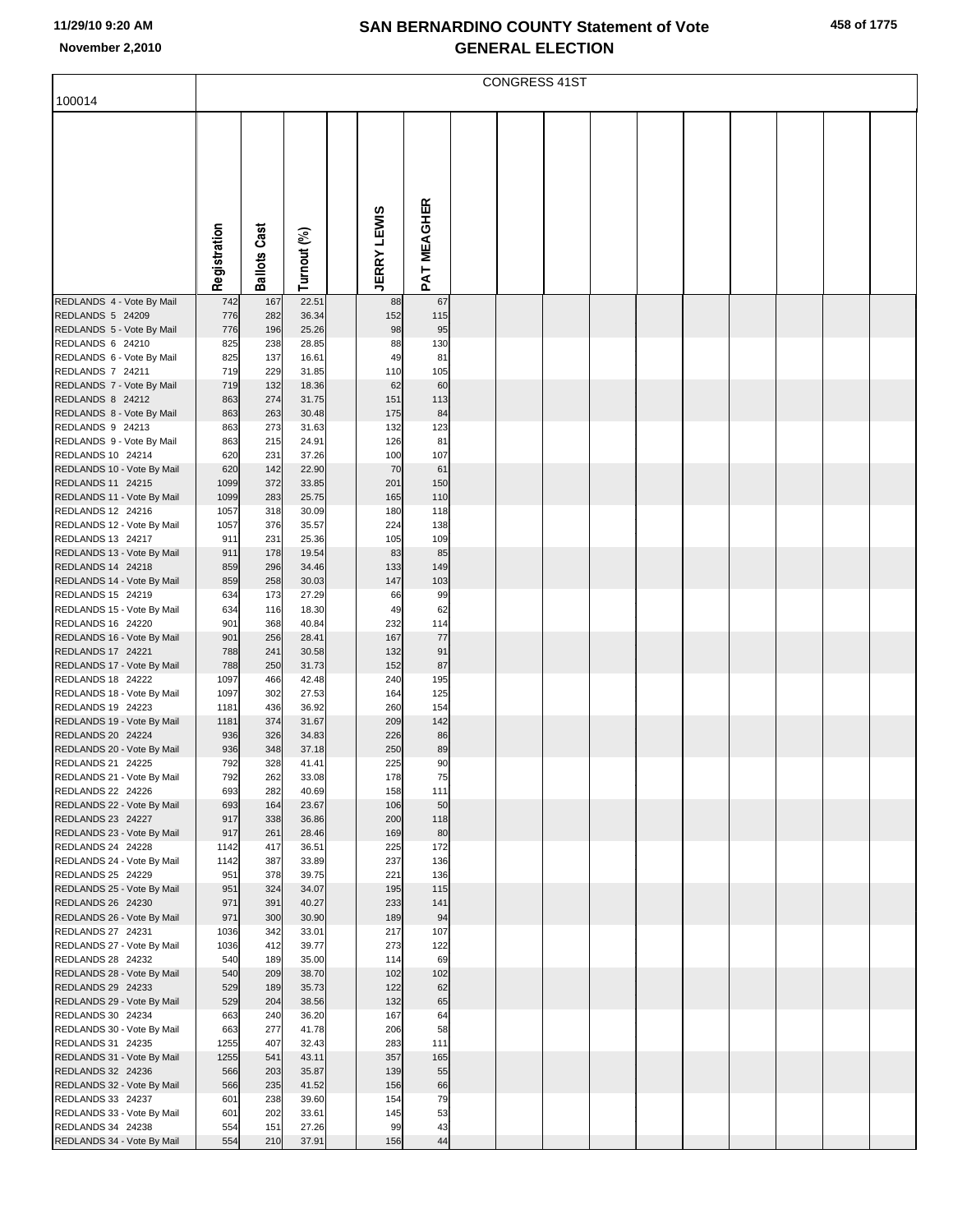|  | 459 of 1775 |
|--|-------------|
|  |             |

|                                                          |                      |                     |                |                    |                      |             | <b>CONGRESS 41ST</b> |  |                                                      |           |  |
|----------------------------------------------------------|----------------------|---------------------|----------------|--------------------|----------------------|-------------|----------------------|--|------------------------------------------------------|-----------|--|
| 100014                                                   |                      |                     |                |                    |                      |             |                      |  |                                                      |           |  |
|                                                          | Registration         | <b>Ballots Cast</b> | Turnout (%)    | <b>JERRY LEWIS</b> | <b>PAT MEAGHER</b>   |             |                      |  |                                                      |           |  |
| REDLANDS 35 24239                                        | 48                   | 42                  | 87.50          | 35                 | 7                    |             |                      |  |                                                      |           |  |
| REDLANDS 35 - Vote By Mail                               | 48                   | $\mathbf 0$         | 0.00           | $\mathbf 0$        | $\mathbf 0$          |             |                      |  |                                                      |           |  |
| REDLANDS 36 24240<br>REDLANDS 36 - Vote By Mail          | 953<br>953           | 252<br>293          | 26.44<br>30.75 | 131<br>159         | 105<br>113           |             |                      |  |                                                      |           |  |
| REDLANDS 37 24241                                        | 788                  | 298                 | 37.82          | 186                | 94                   |             |                      |  |                                                      |           |  |
| REDLANDS 37 - Vote By Mail                               | 788                  | 284                 | 36.04          | 205                | 72                   |             |                      |  |                                                      |           |  |
| REDLANDS 38 24242                                        | 586                  | 214                 | 36.52          | 146                | 64                   |             |                      |  |                                                      |           |  |
| REDLANDS 38 - Vote By Mail                               | 586                  | 232                 | 39.59          | 166                | 60                   |             |                      |  |                                                      |           |  |
| REDLANDS 39 24243                                        | 514                  | 192                 | 37.35          | 138                | 54                   |             |                      |  |                                                      |           |  |
| REDLANDS 39 - Vote By Mail<br>REDLANDS 40 24244          | 514<br>421           | 193<br>139          | 37.55<br>33.02 | 115<br>91          | 69<br>36             |             |                      |  |                                                      |           |  |
| REDLANDS 40 - Vote By Mail                               | 421                  | 167                 | 39.67          | 116                | 50                   |             |                      |  |                                                      |           |  |
| REDLANDS 41 24245                                        | $\overline{2}$       | $\overline{2}$      | 100.00         |                    | ***                  |             |                      |  | <b>Insufficient Turnout to Protect Voter Privacy</b> | ********* |  |
| REDLANDS 41 - Vote By Mail                               | $\overline{2}$       | $\mathbf 0$         | 0.00           | $\overline{0}$     | $\overline{0}$       |             |                      |  |                                                      |           |  |
| REDLANDS 42 24246                                        | 221                  | 148                 | 66.97          | 95                 | 48                   |             |                      |  |                                                      |           |  |
| REDLANDS 42 - Vote By Mail                               | 221                  | $\Omega$            | 0.00           | 0                  | 0                    |             |                      |  |                                                      |           |  |
| REDLANDS 44 24247<br>REDLANDS 44 - Vote By Mail          | $\Omega$<br>$\Omega$ | $\Omega$<br>C       | 0.00<br>0.00   | $\Omega$           | 0<br>$\Omega$        |             |                      |  |                                                      |           |  |
| REDLANDS 50 24248                                        | $\overline{0}$       | $\mathbf 0$         | 0.00           | $\mathbf 0$        | $\Omega$             |             |                      |  |                                                      |           |  |
| REDLANDS 50 - Vote By Mail                               | $\mathbf 0$          | $\mathbf 0$         | 0.00           | $\mathbf 0$        | $\mathbf 0$          |             |                      |  |                                                      |           |  |
| REDLANDS 51 24249                                        | 997                  | 269                 | 26.98          | 135                | 116                  |             |                      |  |                                                      |           |  |
| REDLANDS 51 - Vote By Mail                               | 997                  | 185                 | 18.56          | 87                 | 91                   |             |                      |  |                                                      |           |  |
| REDLANDS 52 24250                                        | 155                  | 51<br>$\mathbf 0$   | 32.90          | 21<br>$\mathbf 0$  | 28<br>$\mathbf 0$    |             |                      |  |                                                      |           |  |
| REDLANDS 52 - Vote By Mail<br>REDLANDS 53 24251          | 155<br>997           | 222                 | 0.00<br>22.27  | 92                 | 116                  |             |                      |  |                                                      |           |  |
| REDLANDS 53 - Vote By Mail                               | 997                  | 161                 | 16.15          | 67                 | 87                   |             |                      |  |                                                      |           |  |
| REDLANDS 54 24252                                        | 471                  | 133                 | 28.24          | 70                 | 57                   |             |                      |  |                                                      |           |  |
| REDLANDS 54 - Vote By Mail                               | 471                  | 139                 | 29.51          | 72                 | 60                   |             |                      |  |                                                      |           |  |
| REDLANDS 55 24253                                        | 440                  | 142                 | 32.27          | 101<br>77          | 38                   |             |                      |  |                                                      |           |  |
| REDLANDS 55 - Vote By Mail<br>REDLANDS 56 24254          | 440<br>$\mathbf 0$   | 129<br>$\mathbf 0$  | 29.32<br>0.00  | $\Omega$           | 48<br>$\overline{0}$ |             |                      |  |                                                      |           |  |
| REDLANDS 56 - Vote By Mail                               | $\mathbf 0$          | $\mathbf 0$         | 0.00           | $\Omega$           | $\Omega$             |             |                      |  |                                                      |           |  |
| REDLANDS 57 24255                                        | 266                  | 72                  | 27.07          | 47                 | 23                   |             |                      |  |                                                      |           |  |
| REDLANDS 57 - Vote By Mail                               | 266                  | 101                 | 37.97          | 74                 | 25                   |             |                      |  |                                                      |           |  |
| REDLANDS 58 24256                                        | 625                  | 218                 | 34.88          | 169                | 46                   |             |                      |  |                                                      |           |  |
| REDLANDS 58 - Vote By Mail<br>REDLANDS 59 24257          | 625<br>5             | 240                 | 38.40<br>20.00 | 170                | 56<br>***:           |             |                      |  | Insufficient Turnout to Protect Voter Privacy        | ********* |  |
| REDLANDS 59 - Vote By Mail                               | 5                    | $\mathbf 0$         | 0.00           | $\Omega$           | $\overline{0}$       |             |                      |  |                                                      |           |  |
| REDLANDS 60 24258                                        | $\mathbf 0$          | $\mathbf 0$         | 0.00           | $\overline{0}$     | $\overline{0}$       |             |                      |  |                                                      |           |  |
| REDLANDS 60 - Vote By Mail                               | $\mathbf 0$          | $\mathbf 0$         | 0.00           | $\Omega$           | 0                    |             |                      |  |                                                      |           |  |
| REDLANDS 64 24259                                        | 916                  | 290                 | 31.66          | 162                | 117                  |             |                      |  |                                                      |           |  |
| REDLANDS 64 - Vote By Mail<br>REDLANDS NORTH 24269       | 916<br>6             | 257<br>3            | 28.06<br>50.00 | 151                | 96                   | *********** |                      |  | <b>Insufficient Turnout to Protect Voter Privacy</b> | ********* |  |
| REDLANDS NORTH - Vote By Ma                              | $6\phantom{1}6$      | $\mathbf 0$         | 0.00           | $\Omega$           | $\overline{0}$       |             |                      |  |                                                      |           |  |
| RIM OF THE WORLD 1 23588                                 | $\overline{0}$       | $\mathbf 0$         | 0.00           | $\mathbf 0$        | $\overline{0}$       |             |                      |  |                                                      |           |  |
| RIM OF THE WORLD 1 - Vote By                             | $\mathbf 0$          | $\mathbf 0$         | 0.00           | $\Omega$           | 0                    |             |                      |  |                                                      |           |  |
| RIM OF THE WORLD 2 23596                                 | 192                  | 40                  | 20.83          | 26                 | 11                   |             |                      |  |                                                      |           |  |
| RIM OF THE WORLD 2 - Vote By<br>RIM OF THE WORLD 3 23597 | 192<br>10            | 100<br>9            | 52.08<br>90.00 | 63<br>6            | 29<br>1              |             |                      |  |                                                      |           |  |
| RIM OF THE WORLD 3 - Vote By                             | 10                   | $\mathbf{0}$        | 0.00           | $\Omega$           | $\mathbf 0$          |             |                      |  |                                                      |           |  |
| RIM OF THE WORLD 4 23618                                 | 130                  | 83                  | 63.85          | 43                 | 36                   |             |                      |  |                                                      |           |  |
| RIM OF THE WORLD 4 - Vote By                             | 130                  |                     | 0.77           |                    |                      | *********** |                      |  | <b>Insufficient Turnout to Protect Voter Privacy</b> | ********* |  |
| RIM OF THE WORLD 5 23590                                 | $\mathbf 0$          | 0                   | 0.00           | $\mathbf{0}$       | $\overline{0}$       |             |                      |  |                                                      |           |  |
| RIM OF THE WORLD 5 - Vote By<br>RIMROCK 24740            | $\mathbf 0$<br>69    | $\mathbf 0$<br>51   | 0.00<br>73.91  | $\mathbf 0$<br>26  | $\mathbf 0$<br>24    |             |                      |  |                                                      |           |  |
| RIMROCK - Vote By Mail                                   | 69                   | $\mathbf{0}$        | 0.00           | $\mathbf 0$        | $\mathbf 0$          |             |                      |  |                                                      |           |  |
| RUNNING SPRINGS 1 23483                                  | 259                  | 80                  | 30.89          | 43                 | 33                   |             |                      |  |                                                      |           |  |
| RUNNING SPRINGS 1 - Vote By                              | 259                  | 118                 | 45.56          | 73                 | 40                   |             |                      |  |                                                      |           |  |
| RUNNING SPRINGS 2 23484                                  | 653                  | 250                 | 38.28          | 151                | 88                   |             |                      |  |                                                      |           |  |
| RUNNING SPRINGS 2 - Vote By                              | 653                  | 202                 | 30.93          | 106                | 84                   |             |                      |  |                                                      |           |  |
| RUNNING SPRINGS 3 23496                                  | 525                  | 204                 | 38.86          | 151                | 40                   |             |                      |  |                                                      |           |  |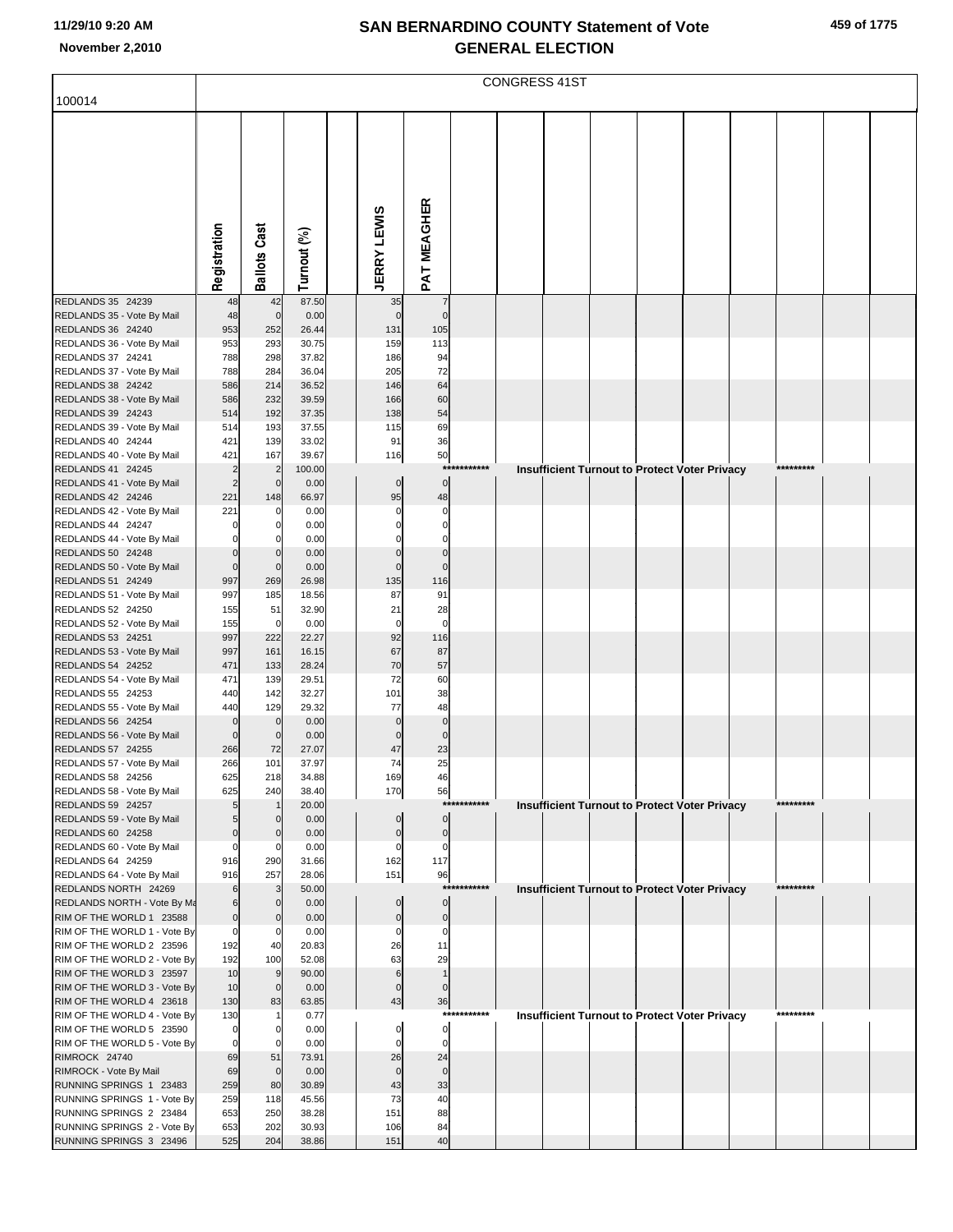| 460 of 1775 |  |  |
|-------------|--|--|
|-------------|--|--|

|                                                        | CONGRESS 41ST          |                     |                |  |                         |                      |             |  |  |  |  |                                                      |           |  |
|--------------------------------------------------------|------------------------|---------------------|----------------|--|-------------------------|----------------------|-------------|--|--|--|--|------------------------------------------------------|-----------|--|
| 100014                                                 |                        |                     |                |  |                         |                      |             |  |  |  |  |                                                      |           |  |
|                                                        |                        |                     |                |  |                         |                      |             |  |  |  |  |                                                      |           |  |
|                                                        |                        |                     |                |  |                         |                      |             |  |  |  |  |                                                      |           |  |
|                                                        |                        |                     |                |  |                         |                      |             |  |  |  |  |                                                      |           |  |
|                                                        |                        |                     |                |  |                         |                      |             |  |  |  |  |                                                      |           |  |
|                                                        |                        |                     |                |  |                         |                      |             |  |  |  |  |                                                      |           |  |
|                                                        |                        |                     |                |  |                         |                      |             |  |  |  |  |                                                      |           |  |
|                                                        |                        |                     |                |  |                         |                      |             |  |  |  |  |                                                      |           |  |
|                                                        |                        |                     |                |  |                         |                      |             |  |  |  |  |                                                      |           |  |
|                                                        |                        |                     |                |  |                         |                      |             |  |  |  |  |                                                      |           |  |
|                                                        | Registration           | <b>Ballots Cast</b> | Turnout (%)    |  | <b>JERRY LEWIS</b>      | PAT MEAGHER          |             |  |  |  |  |                                                      |           |  |
|                                                        |                        |                     |                |  |                         |                      |             |  |  |  |  |                                                      |           |  |
| RUNNING SPRINGS 3 - Vote By                            | 525                    | 169                 | 32.19          |  | 96                      | 69                   |             |  |  |  |  |                                                      |           |  |
| RUNNING SPRINGS 4 23498                                | 561                    | 214                 | 38.15          |  | 124                     | 77                   |             |  |  |  |  |                                                      |           |  |
| RUNNING SPRINGS 4 - Vote By<br>RUNNING SPRINGS 5 23502 | 561<br>450             | 183<br>172          | 32.62<br>38.22 |  | 122<br>125              | 51<br>42             |             |  |  |  |  |                                                      |           |  |
| RUNNING SPRINGS 5 - Vote By                            | 450                    | 165                 | 36.67          |  | 95                      | 56                   |             |  |  |  |  |                                                      |           |  |
| SAN BERNARDINO 4 24390                                 | 1260                   | 402                 | 31.90          |  | 202                     | 176                  |             |  |  |  |  |                                                      |           |  |
| SAN BERNARDINO 4 - Vote By                             | 1260                   | 321                 | 25.48          |  | 163                     | 135                  |             |  |  |  |  |                                                      |           |  |
| SAN BERNARDINO 5 24391                                 | 1192                   | 344                 | 28.86          |  | 190                     | 132                  |             |  |  |  |  |                                                      |           |  |
| SAN BERNARDINO 5 - Vote By<br>SAN BERNARDINO 6 24392   | 1192<br>1451           | 313<br>379          | 26.26<br>26.12 |  | 180<br>154              | 124<br>194           |             |  |  |  |  |                                                      |           |  |
| SAN BERNARDINO 6 - Vote By                             | 1451                   | 325                 | 22.40          |  | 157                     | 148                  |             |  |  |  |  |                                                      |           |  |
| SAN BERNARDINO 7 24393                                 | 1191                   | 396                 | 33.25          |  | 211                     | 162                  |             |  |  |  |  |                                                      |           |  |
| SAN BERNARDINO 7 - Vote By                             | 1191                   | 301                 | 25.27          |  | 152                     | 130                  |             |  |  |  |  |                                                      |           |  |
| SAN BERNARDINO 8 24394                                 | 853                    | 303                 | 35.52          |  | 128                     | 141                  |             |  |  |  |  |                                                      |           |  |
| SAN BERNARDINO 8 - Vote By<br>SAN BERNARDINO 9 24395   | 853<br>598             | 148<br>163          | 17.35<br>27.26 |  | 80<br>64                | 63<br>83             |             |  |  |  |  |                                                      |           |  |
| SAN BERNARDINO 9 - Vote By                             | 598                    | 95                  | 15.89          |  | 40                      | 46                   |             |  |  |  |  |                                                      |           |  |
| SAN BERNARDINO 12 24398                                | 900                    | 234                 | 26.00          |  | 86                      | 132                  |             |  |  |  |  |                                                      |           |  |
| SAN BERNARDINO 12 - Vote By                            | 900                    | 187                 | 20.78          |  | 81                      | 95                   |             |  |  |  |  |                                                      |           |  |
| SAN BERNARDINO 13 24399                                | 21                     | 8                   | 38.10          |  | 6                       | $\overline{c}$       |             |  |  |  |  |                                                      |           |  |
| SAN BERNARDINO 13 - Vote By                            | 21                     | $\mathbf 0$         | 0.00<br>52.21  |  | $\mathbf 0$             | $\pmb{0}$<br>61      |             |  |  |  |  |                                                      |           |  |
| SAN BERNARDINO 14 24400<br>SAN BERNARDINO 14 - Vote By | 249<br>249             | 130<br>$\mathbf 0$  | 0.00           |  | 65<br>0                 | 0                    |             |  |  |  |  |                                                      |           |  |
| SAN BERNARDINO 15 24401                                | 126                    | 60                  | 47.62          |  | 34                      | 25                   |             |  |  |  |  |                                                      |           |  |
| SAN BERNARDINO 15 - Vote By                            | 126                    | $\mathbf 0$         | 0.00           |  | $\mathbf 0$             | $\mathbf 0$          |             |  |  |  |  |                                                      |           |  |
| SAN BERNARDINO 16 24402                                | 25                     |                     | 20.00          |  | $\overline{\mathbf{c}}$ | 3                    |             |  |  |  |  |                                                      |           |  |
| SAN BERNARDINO 16 - Vote By<br>SAN BERNARDINO 18 24404 | 25<br>10               | $\Omega$            | 0.00<br>40.00  |  | $\pmb{0}$               | $\mathbf 0$          | *********** |  |  |  |  |                                                      | ********  |  |
| SAN BERNARDINO 18 - Vote By                            | 10                     | 0                   | 0.00           |  | 이                       | 이                    |             |  |  |  |  | <b>Insufficient Turnout to Protect Voter Privacy</b> |           |  |
| SAN BERNARDINO 55 24441                                | 10                     |                     | 20.00          |  |                         |                      | *********** |  |  |  |  | Insufficient Turnout to Protect Voter Privacy        | ********* |  |
| SAN BERNARDINO 55 - Vote By                            | 10                     |                     | 0.00           |  | $\overline{0}$          | $\overline{0}$       |             |  |  |  |  |                                                      |           |  |
| SAN BERNARDINO 56 24442                                | $\overline{2}$         |                     | 50.00          |  |                         |                      | *********** |  |  |  |  | <b>Insufficient Turnout to Protect Voter Privacy</b> | ********* |  |
| SAN BERNARDINO 56 - Vote By<br>SAN BERNARDINO 59 24445 | $\overline{c}$<br>1085 | 0<br>270            | 0.00<br>24.88  |  | $\overline{0}$<br>130   | $\mathbf 0$<br>127   |             |  |  |  |  |                                                      |           |  |
| SAN BERNARDINO 59 - Vote By                            | 1085                   | 183                 | 16.87          |  | 92                      | 82                   |             |  |  |  |  |                                                      |           |  |
| SAN BERNARDINO 60 24446                                | 265                    | 26                  | 9.81           |  | 13                      | 10                   |             |  |  |  |  |                                                      |           |  |
| SAN BERNARDINO 60 - Vote By                            | 265                    | 82                  | 30.94          |  | $41\,$                  | 36                   |             |  |  |  |  |                                                      |           |  |
| SAN BERNARDINO 61 24447                                | 3                      |                     | 33.33          |  |                         |                      | *********** |  |  |  |  | <b>Insufficient Turnout to Protect Voter Privacy</b> | ********* |  |
| SAN BERNARDINO 61 - Vote By<br>SAN BERNARDINO 62 24448 | $\mathbf{3}$<br>212    | $\mathbf 0$<br>95   | 0.00<br>44.81  |  | $\overline{0}$<br>46    | $\overline{0}$<br>43 |             |  |  |  |  |                                                      |           |  |
| SAN BERNARDINO 62 - Vote By                            | 212                    | $\mathbf 0$         | 0.00           |  | 0                       | 0                    |             |  |  |  |  |                                                      |           |  |
| SAN BERNARDINO 63 24333                                | 963                    | 296                 | 30.74          |  | 154                     | 122                  |             |  |  |  |  |                                                      |           |  |
| SAN BERNARDINO 63 - Vote By                            | 963                    | 273                 | 28.35          |  | 157                     | 103                  |             |  |  |  |  |                                                      |           |  |
| SAN BERNARDINO 64 24334                                | 907                    | 225                 | 24.81          |  | 143                     | 70                   |             |  |  |  |  |                                                      |           |  |
| SAN BERNARDINO 64 - Vote By<br>SAN BERNARDINO 65 24335 | 907<br>885             | 349<br>320          | 38.48<br>36.16 |  | 210<br>188              | 125<br>109           |             |  |  |  |  |                                                      |           |  |
| SAN BERNARDINO 65 - Vote By                            | 885                    | 239                 | 27.01          |  | 148                     | 84                   |             |  |  |  |  |                                                      |           |  |
| SAN BERNARDINO 66 24336                                | 781                    | 227                 | 29.07          |  | 98                      | 110                  |             |  |  |  |  |                                                      |           |  |
| SAN BERNARDINO 66 - Vote By                            | 781                    | 177                 | 22.66          |  | 87                      | 80                   |             |  |  |  |  |                                                      |           |  |
| SAN BERNARDINO 67 24337<br>SAN BERNARDINO 67 - Vote By | 887<br>887             | 245<br>136          | 27.62<br>15.33 |  | 116<br>69               | 116<br>60            |             |  |  |  |  |                                                      |           |  |
| SAN BERNARDINO 69 24338                                | 569                    | 186                 | 32.69          |  | 115                     | 60                   |             |  |  |  |  |                                                      |           |  |
| SAN BERNARDINO 69 - Vote By                            | 569                    | 222                 | 39.02          |  | 145                     | 75                   |             |  |  |  |  |                                                      |           |  |
| SAN BERNARDINO 70 24339                                | 771                    | 156                 | 20.23          |  | 77                      | 73                   |             |  |  |  |  |                                                      |           |  |
| SAN BERNARDINO 70 - Vote By                            | 771                    | 144                 | 18.68          |  | 68                      | 71                   |             |  |  |  |  |                                                      |           |  |
| SAN BERNARDINO 71 24340<br>SAN BERNARDINO 71 - Vote By | 673<br>673             | 242<br>215          | 35.96<br>31.95 |  | 141<br>139              | 81<br>69             |             |  |  |  |  |                                                      |           |  |
| SAN BERNARDINO 72 24341                                | 912                    | 300                 | 32.89          |  | 176                     | 110                  |             |  |  |  |  |                                                      |           |  |
| SAN BERNARDINO 72 - Vote By                            | 912                    | 291                 | 31.91          |  | 169                     | 110                  |             |  |  |  |  |                                                      |           |  |
| SAN BERNARDINO 73 24342                                | 43                     | 25                  | 58.14          |  | 10                      | 15                   |             |  |  |  |  |                                                      |           |  |
| SAN BERNARDINO 73 - Vote By                            | 43                     | $\mathbf 0$         | 0.00           |  | $\pmb{0}$               | $\overline{0}$       |             |  |  |  |  |                                                      |           |  |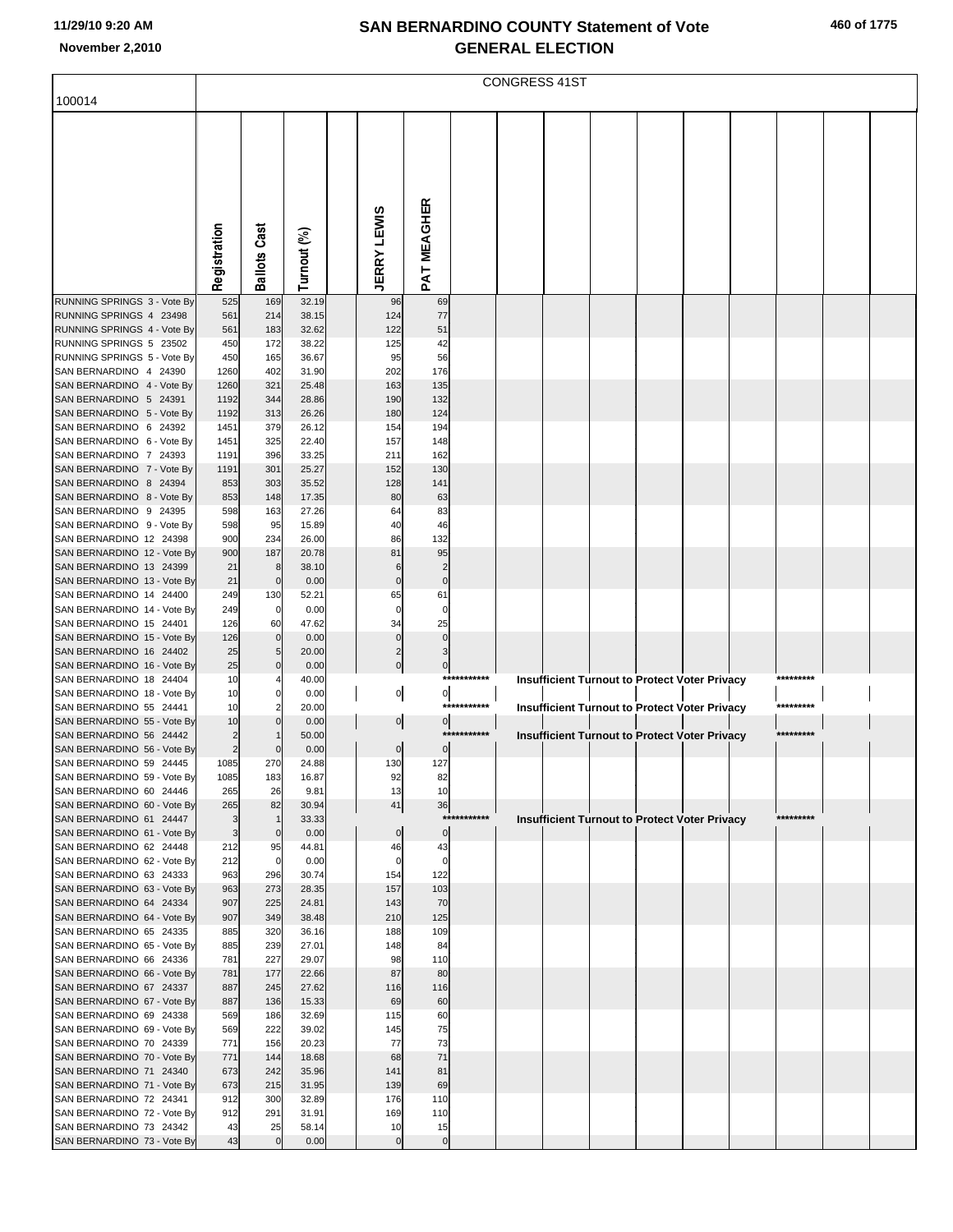|  | 461 of 1775 |
|--|-------------|
|  |             |

|                                                          | <b>CONGRESS 41ST</b>          |                     |                |  |                    |                         |  |  |  |  |  |  |  |  |
|----------------------------------------------------------|-------------------------------|---------------------|----------------|--|--------------------|-------------------------|--|--|--|--|--|--|--|--|
| 100014                                                   |                               |                     |                |  |                    |                         |  |  |  |  |  |  |  |  |
|                                                          |                               |                     |                |  |                    |                         |  |  |  |  |  |  |  |  |
|                                                          |                               |                     |                |  |                    |                         |  |  |  |  |  |  |  |  |
|                                                          |                               |                     |                |  |                    |                         |  |  |  |  |  |  |  |  |
|                                                          |                               |                     |                |  |                    |                         |  |  |  |  |  |  |  |  |
|                                                          |                               |                     |                |  |                    |                         |  |  |  |  |  |  |  |  |
|                                                          |                               |                     |                |  |                    |                         |  |  |  |  |  |  |  |  |
|                                                          |                               |                     |                |  |                    |                         |  |  |  |  |  |  |  |  |
|                                                          |                               |                     |                |  |                    |                         |  |  |  |  |  |  |  |  |
|                                                          |                               |                     |                |  |                    |                         |  |  |  |  |  |  |  |  |
|                                                          | Registration                  | <b>Ballots Cast</b> | Turnout (%)    |  | <b>JERRY LEWIS</b> | PAT MEAGHER             |  |  |  |  |  |  |  |  |
|                                                          |                               |                     |                |  |                    |                         |  |  |  |  |  |  |  |  |
| SAN BERNARDINO 75 24344                                  | 757                           | 279                 | 36.86          |  | 117                | 131                     |  |  |  |  |  |  |  |  |
| SAN BERNARDINO 75 - Vote By<br>SAN BERNARDINO 76 24345   | 757<br>614                    | 174<br>218          | 22.99<br>35.50 |  | 81<br>114          | 80<br>90                |  |  |  |  |  |  |  |  |
| SAN BERNARDINO 76 - Vote By                              | 614                           | 171                 | 27.85          |  | 112                | 56                      |  |  |  |  |  |  |  |  |
| SAN BERNARDINO 77 24346                                  | 671                           | 288                 | 42.92          |  | 169                | 103                     |  |  |  |  |  |  |  |  |
| SAN BERNARDINO 77 - Vote By                              | 671                           | 235                 | 35.02          |  | 139                | 83                      |  |  |  |  |  |  |  |  |
| SAN BERNARDINO 79 24348                                  | 55                            | 37                  | 67.27          |  | 12                 | 23                      |  |  |  |  |  |  |  |  |
| SAN BERNARDINO 79 - Vote By<br>SAN BERNARDINO 83 24352   | 55<br>168                     | $\mathbf 0$<br>107  | 0.00<br>63.69  |  | $\mathbf 0$<br>65  | $\bf{0}$<br>35          |  |  |  |  |  |  |  |  |
| SAN BERNARDINO 83 - Vote By                              | 168                           | 0                   | 0.00           |  | 0                  | 0                       |  |  |  |  |  |  |  |  |
| SAN BERNARDINO 85 24354                                  | 304                           | 86                  | 28.29          |  | 44                 | 36                      |  |  |  |  |  |  |  |  |
| SAN BERNARDINO 85 - Vote By                              | 304                           | 115                 | 37.83          |  | 70                 | 42                      |  |  |  |  |  |  |  |  |
| SAN BERNARDINO 86 24355                                  | 952                           | 267                 | 28.05          |  | 151                | 98                      |  |  |  |  |  |  |  |  |
| SAN BERNARDINO 86 - Vote By<br>SAN BERNARDINO 87 24356   | 952<br>953                    | 285<br>284          | 29.94<br>29.80 |  | 160<br>160         | 106<br>112              |  |  |  |  |  |  |  |  |
| SAN BERNARDINO 87 - Vote By                              | 953                           | 284                 | 29.80          |  | 183                | 95                      |  |  |  |  |  |  |  |  |
| SAN BERNARDINO 96 24365                                  | 0                             | 0                   | 0.00           |  | 0                  | 0                       |  |  |  |  |  |  |  |  |
| SAN BERNARDINO 96 - Vote By                              | $\mathbf 0$                   | $\Omega$            | 0.00           |  | $\mathbf 0$        | $\mathbf 0$             |  |  |  |  |  |  |  |  |
| SAN BERNARDINO 97 24366                                  | 758                           | 199                 | 26.25          |  | 91                 | 91                      |  |  |  |  |  |  |  |  |
| SAN BERNARDINO 97 - Vote By<br>SAN BERNARDINO 98 24367   | 758<br>1068                   | 195<br>215          | 25.73<br>20.13 |  | 87<br>120          | 99<br>88                |  |  |  |  |  |  |  |  |
| SAN BERNARDINO 98 - Vote By                              | 1068                          | 384                 | 35.96          |  | 231                | 138                     |  |  |  |  |  |  |  |  |
| SAN BERNARDINO 100 24369                                 | O                             | 0                   | 0.00           |  |                    | 0                       |  |  |  |  |  |  |  |  |
| SAN BERNARDINO 100 - Vote By                             | 0                             | -0                  | 0.00           |  |                    | $\Omega$                |  |  |  |  |  |  |  |  |
| SAN BERNARDINO 103 24372<br>SAN BERNARDINO 103 - Vote By | $\mathbf 0$<br>$\mathbf 0$    | 0<br>$\Omega$       | 0.00<br>0.00   |  | 0<br>$\Omega$      | 0<br>$\mathbf 0$        |  |  |  |  |  |  |  |  |
| SAN BERNARDINO 104 24373                                 | $\overline{0}$                | 0                   | 0.00           |  | $\mathbf 0$        | $\mathbf 0$             |  |  |  |  |  |  |  |  |
| SAN BERNARDINO 104 - Vote By                             | 0                             |                     | 0.00           |  |                    |                         |  |  |  |  |  |  |  |  |
| SAN BERNARDINO 105 24374                                 | $\overline{0}$                | 0                   | 0.00           |  | 0                  | 0                       |  |  |  |  |  |  |  |  |
| SAN BERNARDINO 105 - Vote By<br>SAN BERNARDINO 107 24375 | $\mathbf 0$<br>801            | $\Omega$<br>221     | 0.00<br>27.59  |  | $\Omega$<br>86     | $\Omega$<br>121         |  |  |  |  |  |  |  |  |
| SAN BERNARDINO 107 - Vote By                             | 801                           | 177                 | 22.10          |  | 90                 | 72                      |  |  |  |  |  |  |  |  |
| SAN BERNARDINO 108 24376                                 | $\overline{0}$                | $\mathbf 0$         | 0.00           |  | $\mathbf 0$        | $\mathbf 0$             |  |  |  |  |  |  |  |  |
| SAN BERNARDINO 108 - Vote By                             | $\overline{0}$                | $\Omega$            | 0.00           |  | $\Omega$           | $\mathbf 0$             |  |  |  |  |  |  |  |  |
| SAN BERNARDINO 110 24449                                 | 505                           | 29                  | 5.74           |  | 14                 | 13                      |  |  |  |  |  |  |  |  |
| SAN BERNARDINO 110 - Vote By<br>SAN BERNARDINO 111 24450 | 505<br>609                    | $\mathbf 0$<br>176  | 0.00<br>28.90  |  | $\mathbf 0$<br>79  | 0<br>79                 |  |  |  |  |  |  |  |  |
| SAN BERNARDINO 111 - Vote By                             | 609                           | 120                 | 19.70          |  | 58                 | 58                      |  |  |  |  |  |  |  |  |
| SAN BERNARDINO 113 24378                                 | 364                           | 40                  | 10.99          |  | 12                 | 23                      |  |  |  |  |  |  |  |  |
| SAN BERNARDINO 113 - Vote By                             | 364                           | 89                  | 24.45          |  | 30                 | 54                      |  |  |  |  |  |  |  |  |
| SAN BERNARDINO 116 24454<br>SAN BERNARDINO 116 - Vote By | 881<br>881                    | 297<br>184          | 33.71<br>20.89 |  | 146<br>96          | 135<br>79               |  |  |  |  |  |  |  |  |
| SAN BERNARDINO 117 24455                                 | 542                           | 223                 | 41.14          |  | 65                 | 121                     |  |  |  |  |  |  |  |  |
| SAN BERNARDINO 117 - Vote By                             | 542                           | 92                  | 16.97          |  | 44                 | 45                      |  |  |  |  |  |  |  |  |
| SAN BERNARDINO 120 24381                                 |                               | $\mathbf 0$         | 0.00           |  | $\mathbf 0$        | $\pmb{0}$               |  |  |  |  |  |  |  |  |
| SAN BERNARDINO 120 - Vote By<br>SAN BERNARDINO 130 24461 |                               | 0<br>0              | 0.00<br>0.00   |  |                    | 0                       |  |  |  |  |  |  |  |  |
| SAN BERNARDINO 130 - Vote By                             | $\mathbf 0$                   | n                   | 0.00           |  |                    |                         |  |  |  |  |  |  |  |  |
| SAN BERNARDINO 134 24382                                 | $\overline{0}$                | 0                   | 0.00           |  | 0                  | 0                       |  |  |  |  |  |  |  |  |
| SAN BERNARDINO 134 - Vote By                             | $\mathbf 0$                   | $\mathbf 0$         | 0.00           |  | $\Omega$           | $\mathbf 0$             |  |  |  |  |  |  |  |  |
| SAN BERNARDINO 135 24383                                 | 333                           | 47                  | 14.11          |  | 27                 | 19                      |  |  |  |  |  |  |  |  |
| SAN BERNARDINO 135 - Vote By<br>SAN BERNARDINO 175 24386 | 333<br>0                      | 113<br>0            | 33.93<br>0.00  |  | 71<br>0            | 38<br>0                 |  |  |  |  |  |  |  |  |
| SAN BERNARDINO 175 - Vote By                             | $\mathbf 0$                   | $\Omega$            | 0.00           |  |                    | $\Omega$                |  |  |  |  |  |  |  |  |
| SAN BERNARDINO 177 24387                                 | $\mathbf 0$                   | 0                   | 0.00           |  |                    | $\mathbf 0$             |  |  |  |  |  |  |  |  |
| SAN BERNARDINO 177 - Vote By                             | $\mathbf 0$                   | $\Omega$            | 0.00           |  |                    |                         |  |  |  |  |  |  |  |  |
| SAN BERNARDINO 180 24388<br>SAN BERNARDINO 180 - Vote By | $\overline{0}$<br>$\mathbf 0$ | 0<br>-0             | 0.00<br>0.00   |  | 0                  | $\mathbf 0$<br>$\Omega$ |  |  |  |  |  |  |  |  |
| SAN BERNARDINO 181 24469                                 | 46                            | 18                  | 39.13          |  |                    | 12                      |  |  |  |  |  |  |  |  |
| SAN BERNARDINO 181 - Vote By                             | 46                            | -0                  | 0.00           |  |                    | 0                       |  |  |  |  |  |  |  |  |
| SAN BERNARDINO 182 24470                                 | 248                           | 112                 | 45.16          |  | 64                 | 44                      |  |  |  |  |  |  |  |  |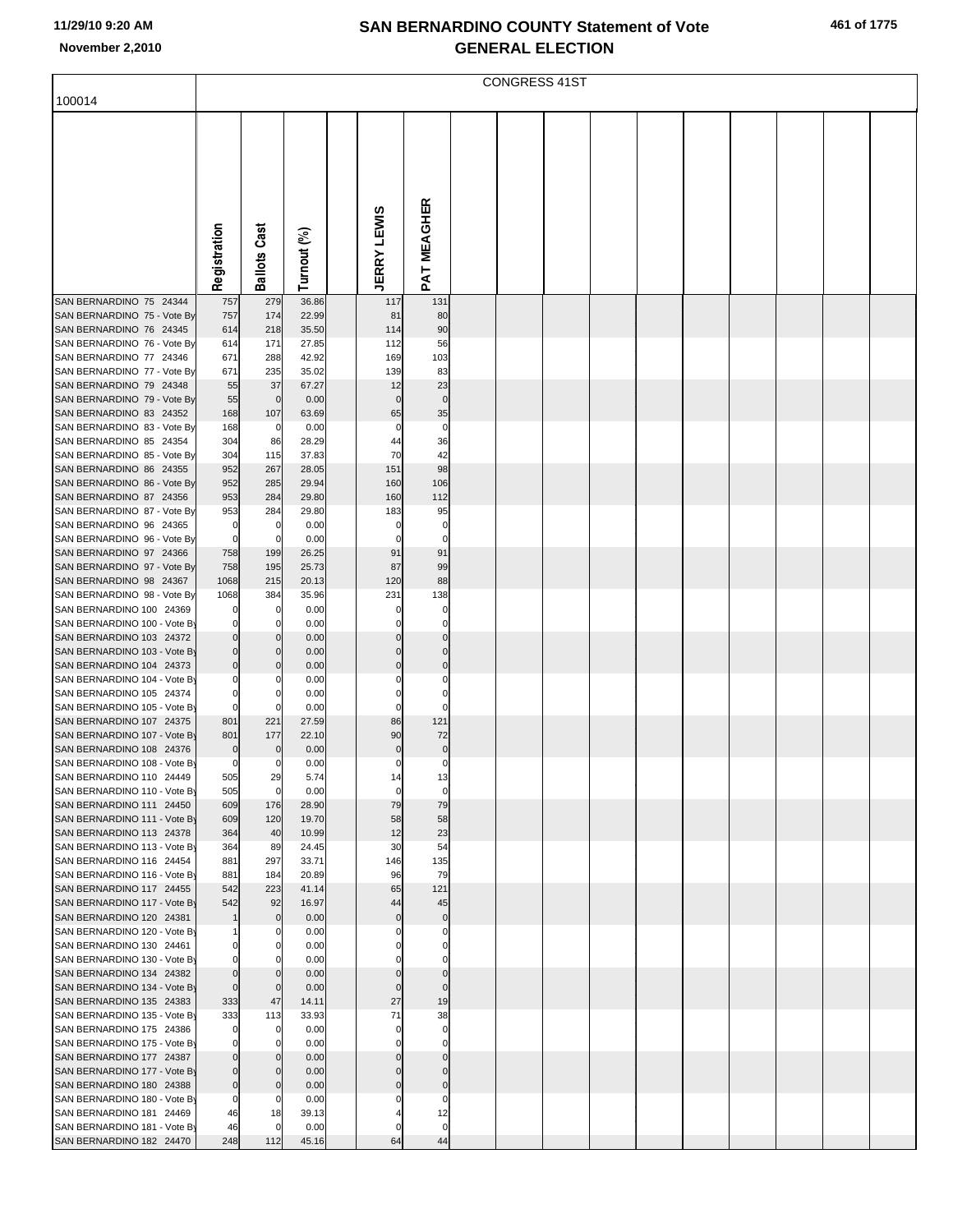|                                                             | <b>CONGRESS 41ST</b>       |                     |                |  |                    |                   |             |  |  |  |  |                                                      |           |  |
|-------------------------------------------------------------|----------------------------|---------------------|----------------|--|--------------------|-------------------|-------------|--|--|--|--|------------------------------------------------------|-----------|--|
| 100014                                                      |                            |                     |                |  |                    |                   |             |  |  |  |  |                                                      |           |  |
|                                                             |                            |                     |                |  |                    |                   |             |  |  |  |  |                                                      |           |  |
|                                                             |                            |                     |                |  |                    |                   |             |  |  |  |  |                                                      |           |  |
|                                                             |                            |                     |                |  |                    |                   |             |  |  |  |  |                                                      |           |  |
|                                                             |                            |                     |                |  |                    |                   |             |  |  |  |  |                                                      |           |  |
|                                                             |                            |                     |                |  |                    |                   |             |  |  |  |  |                                                      |           |  |
|                                                             |                            |                     |                |  |                    |                   |             |  |  |  |  |                                                      |           |  |
|                                                             |                            |                     |                |  |                    |                   |             |  |  |  |  |                                                      |           |  |
|                                                             |                            |                     |                |  |                    |                   |             |  |  |  |  |                                                      |           |  |
|                                                             |                            |                     |                |  |                    |                   |             |  |  |  |  |                                                      |           |  |
|                                                             | Registration               | <b>Ballots Cast</b> | Turnout (%)    |  | <b>JERRY LEWIS</b> | PAT MEAGHER       |             |  |  |  |  |                                                      |           |  |
|                                                             |                            |                     |                |  |                    |                   |             |  |  |  |  |                                                      |           |  |
| SAN BERNARDINO 182 - Vote By                                | 248                        |                     | 2.42           |  | 5                  | 1<br>$***$        | ********    |  |  |  |  |                                                      |           |  |
| SAN BERNARDINO 183 24471<br>SAN BERNARDINO 183 - Vote By    |                            | $\mathbf 0$         | 100.00<br>0.00 |  | $\mathbf 0$        | 0                 |             |  |  |  |  | Insufficient Turnout to Protect Voter Privacy        |           |  |
| SAN BERNARDINO 189 24477                                    | 36                         | 13                  | 36.11          |  |                    | 5                 |             |  |  |  |  |                                                      |           |  |
| SAN BERNARDINO 189 - Vote By                                | 36                         | 0                   | 0.00           |  |                    |                   |             |  |  |  |  |                                                      |           |  |
| SAN BERNARDINO 191 24478                                    | $\mathbf 0$                |                     | 0.00           |  |                    |                   |             |  |  |  |  |                                                      |           |  |
| SAN BERNARDINO 191 - Vote By                                | $\mathbf 0$                | $\Omega$            | 0.00           |  |                    |                   |             |  |  |  |  |                                                      |           |  |
| SAN BERNARDINO NORTH 1<br>SAN BERNARDINO NORTH 1 - \        | 73<br>73                   | 52<br>$\mathbf 0$   | 71.23<br>0.00  |  | 35<br>$\mathbf 0$  | 15<br>$\mathbf 0$ |             |  |  |  |  |                                                      |           |  |
| SIDEWINDER MOUNTAIN 2341                                    |                            |                     | 0.00           |  | C                  | $\mathbf 0$       |             |  |  |  |  |                                                      |           |  |
| SIDEWINDER MOUNTAIN - Vote                                  |                            |                     | 0.00           |  | C                  | 0                 |             |  |  |  |  |                                                      |           |  |
| SIDEWINDER VALLEY EAST 23                                   | 54                         | 24                  | 44.44          |  | 13                 | 10                |             |  |  |  |  |                                                      |           |  |
| SIDEWINDER VALLEY EAST - V                                  | 54                         |                     | 1.85           |  |                    | $***$             | ******      |  |  |  |  | <b>Insufficient Turnout to Protect Voter Privacy</b> |           |  |
| SKYFOREST 23565<br>SKYFOREST - Vote By Mail                 | 679<br>679                 | 258<br>192          | 38.00<br>28.28 |  | 161<br>126         | 86<br>59          |             |  |  |  |  |                                                      |           |  |
| SPRING VALLEY LAKE 1 24657                                  | 843                        | 259                 | 30.72          |  | 177                | 67                |             |  |  |  |  |                                                      |           |  |
| SPRING VALLEY LAKE 1 - Vote I                               | 843                        | 303                 | 35.94          |  | 237                | 54                |             |  |  |  |  |                                                      |           |  |
| SPRING VALLEY LAKE 2 24658                                  | 806                        | 226                 | 28.04          |  | 153                | 60                |             |  |  |  |  |                                                      |           |  |
| SPRING VALLEY LAKE 2 - Vote I<br>SPRING VALLEY LAKE 3 24659 | 806<br>887                 | 266<br>276          | 33.00<br>31.12 |  | 194<br>161         | 61<br>67          |             |  |  |  |  |                                                      |           |  |
| SPRING VALLEY LAKE 3 - Vote I                               | 887                        | 364                 | 41.04          |  | 253                | 90                |             |  |  |  |  |                                                      |           |  |
| SPRING VALLEY LAKE 4 24660                                  | 856                        | 335                 | 39.14          |  | 214                | 95                |             |  |  |  |  |                                                      |           |  |
| SPRING VALLEY LAKE 4 - Vote I                               | 856                        | 264                 | 30.84          |  | 183                | 74                |             |  |  |  |  |                                                      |           |  |
| SPRING VALLEY LAKE 5 24665                                  | 834                        | 253                 | 30.34          |  | 151                | 88                |             |  |  |  |  |                                                      |           |  |
| SPRING VALLEY LAKE 5 - Vote I<br>STODDARD VALLEY 23452      | 834<br>85                  | 302<br>48           | 36.21<br>56.47 |  | 217<br>31          | 73<br>16          |             |  |  |  |  |                                                      |           |  |
| STODDARD VALLEY - Vote By M                                 | 85                         | $\mathbf 0$         | 0.00           |  | $\mathbf 0$        | $\mathbf 0$       |             |  |  |  |  |                                                      |           |  |
| SUGARLOAF 2 23492                                           | 828                        | 249                 | 30.07          |  | 127                | 107               |             |  |  |  |  |                                                      |           |  |
| SUGARLOAF 2 - Vote By Mail                                  | 828                        | 293                 | 35.39          |  | 187                | 97                |             |  |  |  |  |                                                      |           |  |
| SUMMIT VALLEY 1 23940<br>SUMMIT VALLEY 1 - Vote By Ma       | 116<br>116                 | 83<br>$\mathbf 0$   | 71.55<br>0.00  |  | 64<br>$\mathsf{C}$ | 15<br>$\mathbf 0$ |             |  |  |  |  |                                                      |           |  |
| SUMMIT VALLEY 3 23941                                       | 74                         | 47                  | 63.51          |  | 38                 | 9                 |             |  |  |  |  |                                                      |           |  |
| SUMMIT VALLEY 3 - Vote By Ma                                | 74                         | $\mathbf 0$         | 0.00           |  | $\pmb{0}$          | $\mathbf 0$       |             |  |  |  |  |                                                      |           |  |
| SUMMIT VALLEY 9 23942                                       | 9                          |                     | 77.78          |  | $\overline{7}$     | $\Omega$          |             |  |  |  |  |                                                      |           |  |
| SUMMIT VALLEY 9 - Vote By Ma                                | 9                          | $\mathbf 0$         | 0.00           |  |                    |                   |             |  |  |  |  |                                                      |           |  |
| SUMMIT VALLEY 10 23943<br>SUMMIT VALLEY 10 - Vote By M:     | 35<br>35                   | 22<br>$\mathbf 0$   | 62.86<br>0.00  |  | 15<br>$\Omega$     |                   |             |  |  |  |  |                                                      |           |  |
| TWENTYNINE PALMS 1 24523                                    | 354                        | 23                  | 6.50           |  | 16                 | 6                 |             |  |  |  |  |                                                      |           |  |
| TWENTYNINE PALMS 1 - Vote E                                 | 354                        | 21                  | 5.93           |  | 15                 | $6\phantom{1}6$   |             |  |  |  |  |                                                      |           |  |
| TWENTYNINE PALMS 2 24524                                    | 739                        | 327                 | 44.25          |  | 214                | 100               |             |  |  |  |  |                                                      |           |  |
| TWENTYNINE PALMS 2 - Vote E<br>TWENTYNINE PALMS 3 24525     | 739<br>747                 | 256<br>187          | 34.64<br>25.03 |  | 152<br>123         | 95<br>52          |             |  |  |  |  |                                                      |           |  |
| TWENTYNINE PALMS 3 - Vote E                                 | 747                        | 219                 | 29.32          |  | 159                | 57                |             |  |  |  |  |                                                      |           |  |
| TWENTYNINE PALMS 4 24526                                    | 567                        | 172                 | 30.34          |  | 116                | 50                |             |  |  |  |  |                                                      |           |  |
| TWENTYNINE PALMS 4 - Vote E                                 | 567                        | 177                 | 31.22          |  | 131                | 43                |             |  |  |  |  |                                                      |           |  |
| TWENTYNINE PALMS 5 24527                                    | 613                        | 211                 | 34.42          |  | 128<br>100         | 77                |             |  |  |  |  |                                                      |           |  |
| TWENTYNINE PALMS 5 - Vote E<br>TWENTYNINE PALMS 6 24528     | 613<br>632                 | 165<br>171          | 26.92<br>27.06 |  | 104                | 63<br>54          |             |  |  |  |  |                                                      |           |  |
| TWENTYNINE PALMS 6 - Vote E                                 | 632                        | 157                 | 24.84          |  | 94                 | 55                |             |  |  |  |  |                                                      |           |  |
| TWENTYNINE PALMS 7 24529                                    | 653                        | 197                 | 30.17          |  | 127                | 64                |             |  |  |  |  |                                                      |           |  |
| TWENTYNINE PALMS 7 - Vote E                                 | 653                        | 206                 | 31.55          |  | 123                | 77                |             |  |  |  |  |                                                      |           |  |
| TWENTYNINE PALMS 8 24530<br>TWENTYNINE PALMS 8 - Vote E     | 501<br>501                 | 86<br>128           | 17.17<br>25.55 |  | 57<br>89           | 27<br>38          |             |  |  |  |  |                                                      |           |  |
| TWENTYNINE PALMS 9 24531                                    | 692                        | 169                 | 24.42          |  | 113                | 49                |             |  |  |  |  |                                                      |           |  |
| TWENTYNINE PALMS 9 - Vote E                                 | 692                        | 182                 | 26.30          |  | 113                | 63                |             |  |  |  |  |                                                      |           |  |
| TWENTYNINE PALMS EAST 1                                     | $\overline{4}$             |                     | 75.00          |  |                    |                   | *********** |  |  |  |  | <b>Insufficient Turnout to Protect Voter Privacy</b> | ********* |  |
| TWENTYNINE PALMS EAST 1 -                                   | $\overline{\mathcal{L}}$   | 0                   | 0.00           |  | $\mathbf 0$        | $\bf{0}$          |             |  |  |  |  |                                                      |           |  |
| TWENTYNINE PALMS MCB 1 2<br>TWENTYNINE PALMS MCB 1 - V      | $\mathbf 0$<br>$\mathbf 0$ |                     | 0.00<br>0.00   |  | C<br>C             | $\Omega$          |             |  |  |  |  |                                                      |           |  |
| TWENTYNINE PALMS MCB 2 2                                    | $\overline{0}$             |                     | 0.00           |  | 0                  | 0                 |             |  |  |  |  |                                                      |           |  |
| TWENTYNINE PALMS MCB 2 - V                                  | $\overline{0}$             |                     | 0.00           |  | $\Omega$           | $\mathbf 0$       |             |  |  |  |  |                                                      |           |  |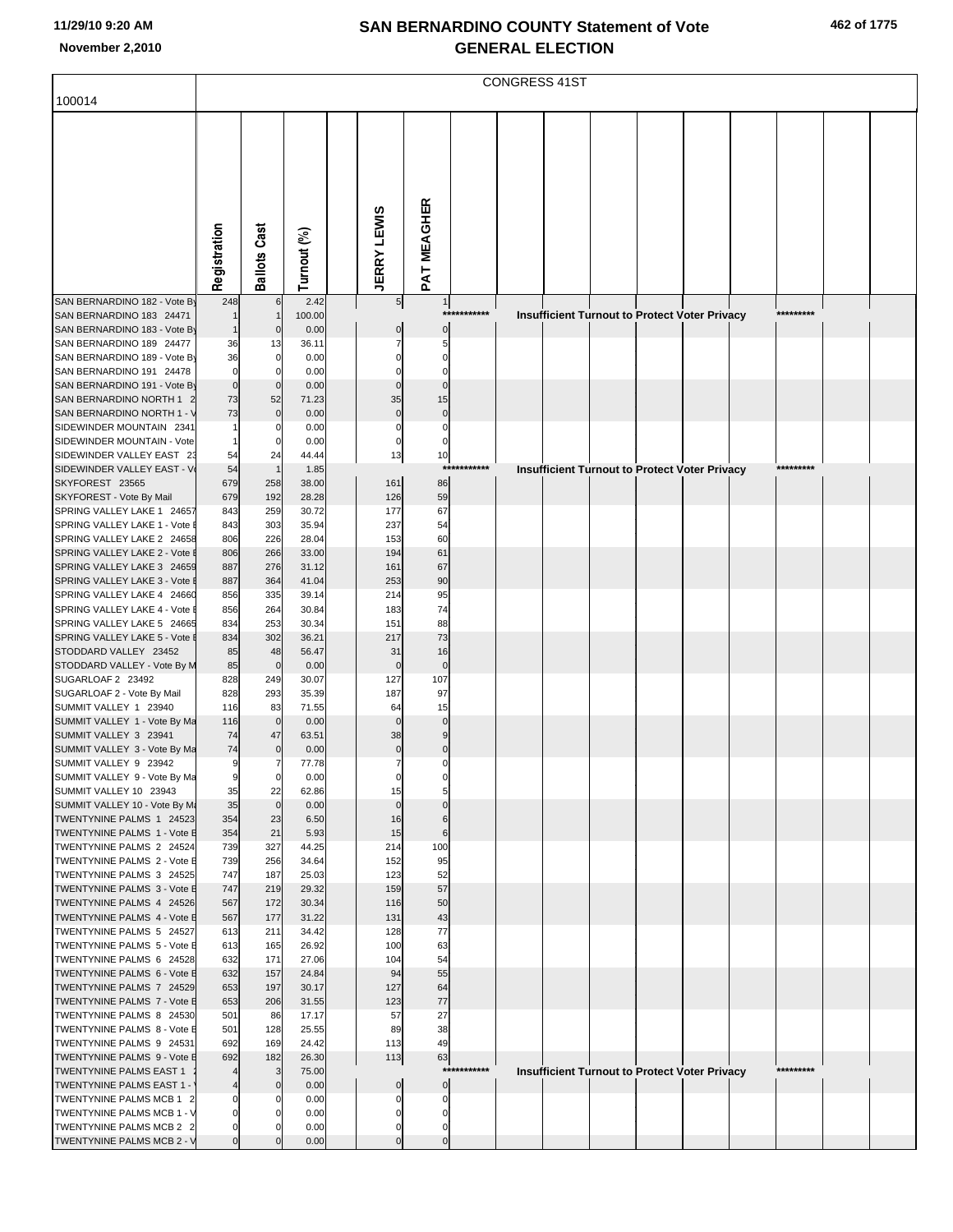|                                                          | <b>CONGRESS 41ST</b>    |                     |                |  |                        |                |             |  |  |  |                                               |  |           |  |
|----------------------------------------------------------|-------------------------|---------------------|----------------|--|------------------------|----------------|-------------|--|--|--|-----------------------------------------------|--|-----------|--|
| 100014                                                   |                         |                     |                |  |                        |                |             |  |  |  |                                               |  |           |  |
|                                                          |                         |                     |                |  |                        |                |             |  |  |  |                                               |  |           |  |
|                                                          |                         |                     |                |  |                        |                |             |  |  |  |                                               |  |           |  |
|                                                          |                         |                     |                |  |                        |                |             |  |  |  |                                               |  |           |  |
|                                                          |                         |                     |                |  |                        |                |             |  |  |  |                                               |  |           |  |
|                                                          |                         |                     |                |  |                        |                |             |  |  |  |                                               |  |           |  |
|                                                          |                         |                     |                |  |                        |                |             |  |  |  |                                               |  |           |  |
|                                                          |                         |                     |                |  |                        |                |             |  |  |  |                                               |  |           |  |
|                                                          |                         |                     |                |  |                        |                |             |  |  |  |                                               |  |           |  |
|                                                          |                         |                     |                |  |                        |                |             |  |  |  |                                               |  |           |  |
|                                                          | Registration            | <b>Ballots Cast</b> | Turnout (%)    |  | <b>JERRY LEWIS</b>     | PAT MEAGHER    |             |  |  |  |                                               |  |           |  |
| TWENTYNINE PALMS NORTH 3                                 | 569                     | 225                 | 39.54          |  | 148                    | 64             |             |  |  |  |                                               |  |           |  |
| TWENTYNINE PALMS NORTH 3                                 | 569                     | 170                 | 29.88          |  | 93                     | 69             |             |  |  |  |                                               |  |           |  |
| <b>TWIN PEAKS 1 23564</b>                                | 21                      | 17                  | 80.95          |  | 13                     |                |             |  |  |  |                                               |  |           |  |
| TWIN PEAKS 1 - Vote By Mail                              | 21                      | $\mathbf 0$         | 0.00           |  | $\mathbf 0$            | 0              |             |  |  |  |                                               |  |           |  |
| <b>TWIN PEAKS 2 23566</b><br>TWIN PEAKS 2 - Vote By Mail | 944<br>944              | 382<br>303          | 40.47<br>32.10 |  | 280<br>219             | 76<br>73       |             |  |  |  |                                               |  |           |  |
| <b>TWIN PEAKS 3 23567</b>                                | 119                     | 76                  | 63.87          |  | 54                     | 19             |             |  |  |  |                                               |  |           |  |
| TWIN PEAKS 3 - Vote By Mail                              | 119                     | $\mathbf{1}$        | 0.84           |  |                        |                | *********** |  |  |  | Insufficient Turnout to Protect Voter Privacy |  | ********* |  |
| <b>TWIN PEAKS 4 23568</b>                                | 512                     | 178                 | 34.77          |  | 112                    | 61             |             |  |  |  |                                               |  |           |  |
| TWIN PEAKS 4 - Vote By Mail<br><b>TWIN PEAKS 5 23569</b> | 512<br>$\Omega$         | 156<br>$\Omega$     | 30.47<br>0.00  |  | 102<br>$\Omega$        | 46<br>0        |             |  |  |  |                                               |  |           |  |
| TWIN PEAKS 5 - Vote By Mail                              | O                       | 0                   | 0.00           |  | O                      | 0              |             |  |  |  |                                               |  |           |  |
| <b>TWIN PEAKS 6 23570</b>                                |                         | $\Omega$            | 0.00           |  |                        | $\Omega$       |             |  |  |  |                                               |  |           |  |
| TWIN PEAKS 6 - Vote By Mail                              | $\Omega$                | $\mathbf{0}$        | 0.00           |  | $\Omega$               | $\Omega$       |             |  |  |  |                                               |  |           |  |
| <b>TWIN PEAKS 7 23571</b><br>TWIN PEAKS 7 - Vote By Mail | $\Omega$<br>$\mathbf 0$ | $\Omega$<br>0       | 0.00<br>0.00   |  | $\sqrt{ }$<br>$\Omega$ | $\Omega$<br>0  |             |  |  |  |                                               |  |           |  |
| <b>TWIN PEAKS 8 23572</b>                                | 70                      | 33                  | 47.14          |  | 21                     | 11             |             |  |  |  |                                               |  |           |  |
| TWIN PEAKS 8 - Vote By Mail                              | 70                      | $\mathbf 0$         | 0.00           |  | $\mathbf 0$            | $\overline{0}$ |             |  |  |  |                                               |  |           |  |
| WONDER VALLEY 1 24532                                    | 479                     | 152                 | 31.73          |  | 84                     | 60             |             |  |  |  |                                               |  |           |  |
| WONDER VALLEY 1 - Vote By M.<br>YERMO CSD 5 23462        | 479<br>94               | 154<br>50           | 32.15<br>53.19 |  | 75<br>40               | 75<br>$\bf8$   |             |  |  |  |                                               |  |           |  |
| YERMO CSD 5 - Vote By Mail                               | 94                      | $\mathbf 0$         | 0.00           |  | $\mathbf 0$            | $\mathbf 0$    |             |  |  |  |                                               |  |           |  |
| YUCAIPA 1 24674                                          | 1107                    | 383                 | 34.60          |  | 238                    | 116            |             |  |  |  |                                               |  |           |  |
| YUCAIPA 1 - Vote By Mail                                 | 1107                    | 273                 | 24.66          |  | 188                    | 73             |             |  |  |  |                                               |  |           |  |
| YUCAIPA 2 24675<br>YUCAIPA 2 - Vote By Mail              | 889<br>889              | 278<br>275          | 31.27<br>30.93 |  | 198<br>202             | 65<br>66       |             |  |  |  |                                               |  |           |  |
| YUCAIPA 3 24676                                          | 596                     | 216                 | 36.24          |  | 146                    | 57             |             |  |  |  |                                               |  |           |  |
| YUCAIPA 3 - Vote By Mail                                 | 596                     | 173                 | 29.03          |  | 109                    | 60             |             |  |  |  |                                               |  |           |  |
| YUCAIPA 4 24677                                          | 1227                    | 410                 | 33.41          |  | 301                    | 97             |             |  |  |  |                                               |  |           |  |
| YUCAIPA 4 - Vote By Mail<br>YUCAIPA 5 24678              | 1227<br>987             | 471<br>318          | 38.39<br>32.22 |  | 337<br>196             | 110<br>103     |             |  |  |  |                                               |  |           |  |
| YUCAIPA 5 - Vote By Mail                                 | 987                     | 310                 | 31.41          |  | 202                    | 94             |             |  |  |  |                                               |  |           |  |
| YUCAIPA 6 24679                                          | 1010                    | 318                 | 31.49          |  | 222                    | 83             |             |  |  |  |                                               |  |           |  |
| YUCAIPA 6 - Vote By Mail                                 | 1010                    | 416                 | 41.19          |  | 286                    | 112            |             |  |  |  |                                               |  |           |  |
| YUCAIPA 7 24680<br>YUCAIPA 7 - Vote By Mail              | 1213<br>1213            | 425<br>350          | 35.04<br>28.85 |  | 286<br>219             | 124<br>108     |             |  |  |  |                                               |  |           |  |
| YUCAIPA 8 24681                                          | 377                     | 112                 | 29.71          |  | 70                     | 37             |             |  |  |  |                                               |  |           |  |
| YUCAIPA 8 - Vote By Mail                                 | 377                     | 129                 | 34.22          |  | 80                     | 42             |             |  |  |  |                                               |  |           |  |
| YUCAIPA 9 24682                                          | 839                     | 231                 | 27.53          |  | 127                    | 83             |             |  |  |  |                                               |  |           |  |
| YUCAIPA 9 - Vote By Mail<br>YUCAIPA 10 24683             | 839<br>1108             | 211<br>340          | 25.15<br>30.69 |  | 121<br>189             | 76<br>132      |             |  |  |  |                                               |  |           |  |
| YUCAIPA 10 - Vote By Mail                                | 1108                    | 301                 | 27.17          |  | 211                    | 78             |             |  |  |  |                                               |  |           |  |
| YUCAIPA 11 24684                                         | 1253                    | 431                 | 34.40          |  | 268                    | 138            |             |  |  |  |                                               |  |           |  |
| YUCAIPA 11 - Vote By Mail                                | 1253                    | 280                 | 22.35          |  | 146                    | 117            |             |  |  |  |                                               |  |           |  |
| YUCAIPA 12 24685<br>YUCAIPA 12 - Vote By Mail            | 1308<br>1308            | 386<br>430          | 29.51<br>32.87 |  | 257<br>284             | 120<br>130     |             |  |  |  |                                               |  |           |  |
| YUCAIPA 13 24686                                         | 907                     | 293                 | 32.30          |  | 192                    | 87             |             |  |  |  |                                               |  |           |  |
| YUCAIPA 13 - Vote By Mail                                | 907                     | 238                 | 26.24          |  | 147                    | 84             |             |  |  |  |                                               |  |           |  |
| YUCAIPA 14 24687                                         | 1049                    | 305                 | 29.08          |  | 197                    | 90             |             |  |  |  |                                               |  |           |  |
| YUCAIPA 14 - Vote By Mail<br>YUCAIPA 15 24688            | 1049<br>917             | 300<br>317          | 28.60<br>34.57 |  | 193<br>195             | 95<br>105      |             |  |  |  |                                               |  |           |  |
| YUCAIPA 15 - Vote By Mail                                | 917                     | 254                 | 27.70          |  | 166                    | 75             |             |  |  |  |                                               |  |           |  |
| YUCAIPA 16 24689                                         | 720                     | 181                 | 25.14          |  | 91                     | 74             |             |  |  |  |                                               |  |           |  |
| YUCAIPA 16 - Vote By Mail                                | 720                     | 181                 | 25.14          |  | 105                    | 65             |             |  |  |  |                                               |  |           |  |
| YUCAIPA 17 24690<br>YUCAIPA 17 - Vote By Mail            | 1132<br>1132            | 424<br>385          | 37.46<br>34.01 |  | 302<br>272             | 96<br>98       |             |  |  |  |                                               |  |           |  |
| YUCAIPA 18 24691                                         | 827                     | 261                 | 31.56          |  | 155                    | 95             |             |  |  |  |                                               |  |           |  |
| YUCAIPA 18 - Vote By Mail                                | 827                     | 189                 | 22.85          |  | 123                    | 57             |             |  |  |  |                                               |  |           |  |
| YUCAIPA 19 24692                                         | 1116                    | 426                 | 38.17          |  | 290                    | 113            |             |  |  |  |                                               |  |           |  |
| YUCAIPA 19 - Vote By Mail<br>YUCAIPA 20 24693            | 1116<br>1118            | 233<br>420          | 20.88<br>37.57 |  | 159<br>313             | 66<br>95       |             |  |  |  |                                               |  |           |  |
|                                                          |                         |                     |                |  |                        |                |             |  |  |  |                                               |  |           |  |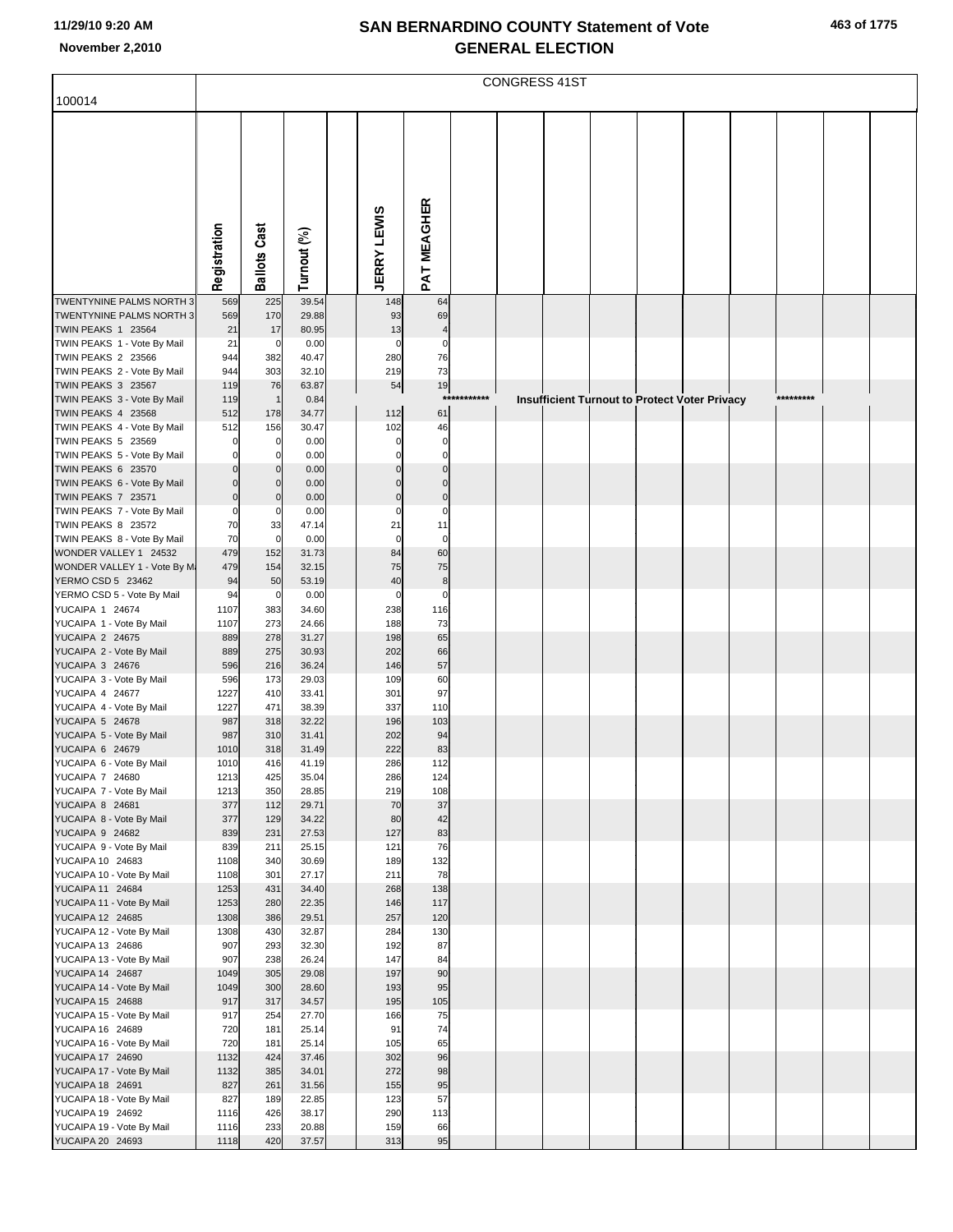|                                                      |                |                       |                |                       |                   |             | <b>CONGRESS 41ST</b> |  |                                                      |  |           |  |
|------------------------------------------------------|----------------|-----------------------|----------------|-----------------------|-------------------|-------------|----------------------|--|------------------------------------------------------|--|-----------|--|
| 100014                                               |                |                       |                |                       |                   |             |                      |  |                                                      |  |           |  |
|                                                      |                |                       |                |                       |                   |             |                      |  |                                                      |  |           |  |
|                                                      |                |                       |                |                       |                   |             |                      |  |                                                      |  |           |  |
|                                                      | Registration   | <b>Ballots Cast</b>   | Turnout (%)    | <b>JERRY LEWIS</b>    | PAT MEAGHER       |             |                      |  |                                                      |  |           |  |
|                                                      |                |                       |                |                       |                   |             |                      |  |                                                      |  |           |  |
| YUCAIPA 20 - Vote By Mail                            | 1118           | 330                   | 29.52          | 217                   | 100               |             |                      |  |                                                      |  |           |  |
| YUCAIPA 21 24694                                     | 1147           | 323                   | 28.16          | 247                   | 63                |             |                      |  |                                                      |  |           |  |
| YUCAIPA 21 - Vote By Mail                            | 1147           | 460                   | 40.10          | 341                   | 96                |             |                      |  |                                                      |  |           |  |
| YUCAIPA 22 24695<br>YUCAIPA 22 - Vote By Mail        | 628<br>628     | 180<br>207            | 28.66<br>32.96 | 114<br>127            | 53<br>64          |             |                      |  |                                                      |  |           |  |
| YUCAIPA 23 24696                                     | 1097           | 402                   | 36.65          | 267                   | 119               |             |                      |  |                                                      |  |           |  |
| YUCAIPA 23 - Vote By Mail                            | 1097           | 326                   | 29.72          | 204                   | 100               |             |                      |  |                                                      |  |           |  |
| YUCAIPA 24 24697                                     | $\mathbf 0$    | $\mathbf 0$           | 0.00           | $\Omega$              | C                 |             |                      |  |                                                      |  |           |  |
| YUCAIPA 24 - Vote By Mail                            | $\mathbf 0$    | $\mathbf 0$           | 0.00           | $\Omega$              | $\mathbf 0$       |             |                      |  |                                                      |  |           |  |
| YUCAIPA 25 24698<br>YUCAIPA 25 - Vote By Mail        | 914<br>914     | 258<br>271            | 28.23<br>29.65 | 158<br>192            | 84<br>68          |             |                      |  |                                                      |  |           |  |
| YUCAIPA 26 24699                                     | 0              | 0                     | 0.00           | 0                     | 0                 |             |                      |  |                                                      |  |           |  |
| YUCAIPA 26 - Vote By Mail                            | $\Omega$       | 0                     | 0.00           | $\Omega$              | $\mathcal{C}$     |             |                      |  |                                                      |  |           |  |
| YUCAIPA 27 24700                                     | 21             | 10                    | 47.62          |                       |                   |             |                      |  |                                                      |  |           |  |
| YUCAIPA 27 - Vote By Mail<br>YUCAIPA 29 24701        | 21             | $\mathbf{0}$          | 0.00<br>75.00  | $\mathbf 0$           | $\mathbf 0$       | *********** |                      |  | <b>Insufficient Turnout to Protect Voter Privacy</b> |  | ********* |  |
| YUCAIPA 29 - Vote By Mail                            |                |                       | 0.00           | 0                     | $\mathbf 0$       |             |                      |  |                                                      |  |           |  |
| YUCAIPA 30 24702                                     |                |                       | 0.00           | 0                     | 0                 |             |                      |  |                                                      |  |           |  |
| YUCAIPA 30 - Vote By Mail                            |                |                       | 0.00           | $\Omega$              | $\Omega$          |             |                      |  |                                                      |  |           |  |
| YUCAIPA 32 24703                                     | 840            | 280                   | 33.33          | 174                   | 95                |             |                      |  |                                                      |  |           |  |
| YUCAIPA 32 - Vote By Mail<br>YUCAIPA 33 24704        | 840            | 260                   | 30.95<br>0.00  | 175                   | 73<br>C           |             |                      |  |                                                      |  |           |  |
| YUCAIPA 33 - Vote By Mail                            |                |                       | 0.00           |                       |                   |             |                      |  |                                                      |  |           |  |
| YUCAIPA 34 24705                                     |                |                       | 0.00           | 0                     |                   |             |                      |  |                                                      |  |           |  |
| YUCAIPA 34 - Vote By Mail                            |                |                       | 0.00           | $\overline{0}$        | $\mathbf 0$       |             |                      |  |                                                      |  |           |  |
| YUCAIPA 36 24706                                     | $\overline{2}$ |                       | 100.00         |                       |                   | *********** |                      |  | Insufficient Turnout to Protect Voter Privacy        |  | ********* |  |
| YUCAIPA 36 - Vote By Mail<br>YUCAIPA 37 24707        | 487            | $\Omega$<br>146       | 0.00<br>29.98  | $\pmb{0}$<br>116      | $\pmb{0}$<br>28   |             |                      |  |                                                      |  |           |  |
| YUCAIPA 37 - Vote By Mail                            | 487            | 197                   | 40.45          | 141                   | 49                |             |                      |  |                                                      |  |           |  |
| YUCAIPA 38 24708                                     |                |                       | 100.00         |                       |                   | *********** |                      |  | <b>Insufficient Turnout to Protect Voter Privacy</b> |  | ********* |  |
| YUCAIPA 38 - Vote By Mail                            |                | $\Omega$              | 0.00           | $\overline{0}$        | 0                 | *********** |                      |  |                                                      |  |           |  |
| YUCAIPA 39 24709<br>YUCAIPA 39 - Vote By Mail        | $\overline{2}$ |                       | 100.00<br>0.00 | $\pmb{0}$             | $\pmb{0}$         |             |                      |  | Insufficient Turnout to Protect Voter Privacy        |  | ********* |  |
| YUCAIPA 40 24710                                     | 228            | 70                    | 30.70          | 57                    | 11                |             |                      |  |                                                      |  |           |  |
| YUCAIPA 40 - Vote By Mail                            | 228            | 95                    | 41.67          | 48                    | 40                |             |                      |  |                                                      |  |           |  |
| YUCAIPA 41 24711                                     | $\mathbf 0$    | $\overline{0}$        | 0.00           | $\mathbf 0$           | $\pmb{0}$         |             |                      |  |                                                      |  |           |  |
| YUCAIPA 41 - Vote By Mail<br>YUCAIPA 42 24712        | $\mathbf{0}$   | $\Omega$              | 0.00           | $\overline{0}$        | $\overline{0}$    |             |                      |  |                                                      |  |           |  |
| YUCAIPA 42 - Vote By Mail                            | 925<br>925     | 276<br>275            | 29.84<br>29.73 | 180<br>186            | 85<br>79          |             |                      |  |                                                      |  |           |  |
| YUCAIPA EAST 1 24716                                 | 6              | 3                     | 50.00          |                       |                   | *********** |                      |  | <b>Insufficient Turnout to Protect Voter Privacy</b> |  | ********* |  |
| YUCAIPA EAST 1 - Vote By Mail                        | 6              | $\overline{0}$        | 0.00           | $\mathbf 0$           | $\mathbf 0$       |             |                      |  |                                                      |  |           |  |
| YUCAIPA NORTH 1 24715                                | 48             | 28                    | 58.33          | 21                    | $\,6$             |             |                      |  |                                                      |  |           |  |
| YUCAIPA NORTH 1 - Vote By Ma<br>YUCCA MESA 1 24739   | 48<br>860      | $\overline{0}$<br>243 | 0.00<br>28.26  | $\overline{0}$<br>146 | $\mathbf 0$<br>89 |             |                      |  |                                                      |  |           |  |
| YUCCA MESA 1 - Vote By Mail                          | 860            | 267                   | 31.05          | 165                   | 93                |             |                      |  |                                                      |  |           |  |
| YUCCA MESA 2 24748                                   | 618            | 175                   | 28.32          | 111                   | 59                |             |                      |  |                                                      |  |           |  |
| YUCCA MESA 2 - Vote By Mail                          | 618            | 232                   | 37.54          | 146                   | 79                |             |                      |  |                                                      |  |           |  |
| YUCCA VALLEY 1 24722<br>YUCCA VALLEY 1 - Vote By Mai | 932<br>932     | 240<br>390            | 25.75<br>41.85 | 157<br>237            | 78<br>143         |             |                      |  |                                                      |  |           |  |
| YUCCA VALLEY 2 24723                                 | 942            | 265                   | 28.13          | 155                   | 100               |             |                      |  |                                                      |  |           |  |
| YUCCA VALLEY 2 - Vote By Mai                         | 942            | 273                   | 28.98          | 159                   | 103               |             |                      |  |                                                      |  |           |  |
| YUCCA VALLEY 3 24724                                 | 812            | 238                   | 29.31          | 155                   | 72                |             |                      |  |                                                      |  |           |  |
| YUCCA VALLEY 3 - Vote By Mai                         | 812            | 312                   | 38.42          | 204                   | 95                |             |                      |  |                                                      |  |           |  |
| YUCCA VALLEY 4 24725<br>YUCCA VALLEY 4 - Vote By Mai | 966<br>966     | 273<br>298            | 28.26<br>30.85 | 152<br>182            | 102<br>100        |             |                      |  |                                                      |  |           |  |
| YUCCA VALLEY 5 24726                                 | 818            | 221                   | 27.02          | 114                   | 92                |             |                      |  |                                                      |  |           |  |
| YUCCA VALLEY 5 - Vote By Mai                         | 818            | 329                   | 40.22          | 180                   | 134               |             |                      |  |                                                      |  |           |  |
| YUCCA VALLEY 6 24727                                 | 900            | 278                   | 30.89          | 188                   | 75                |             |                      |  |                                                      |  |           |  |
| YUCCA VALLEY 6 - Vote By Mai                         | 900            | 292                   | 32.44          | 205                   | 82                |             |                      |  |                                                      |  |           |  |
| YUCCA VALLEY 7 24728                                 | 825<br>825     | 274<br>322            | 33.21<br>39.03 | 179<br>224            | 86<br>86          |             |                      |  |                                                      |  |           |  |
| YUCCA VALLEY 7 - Vote By Mai                         |                |                       |                |                       |                   |             |                      |  |                                                      |  |           |  |